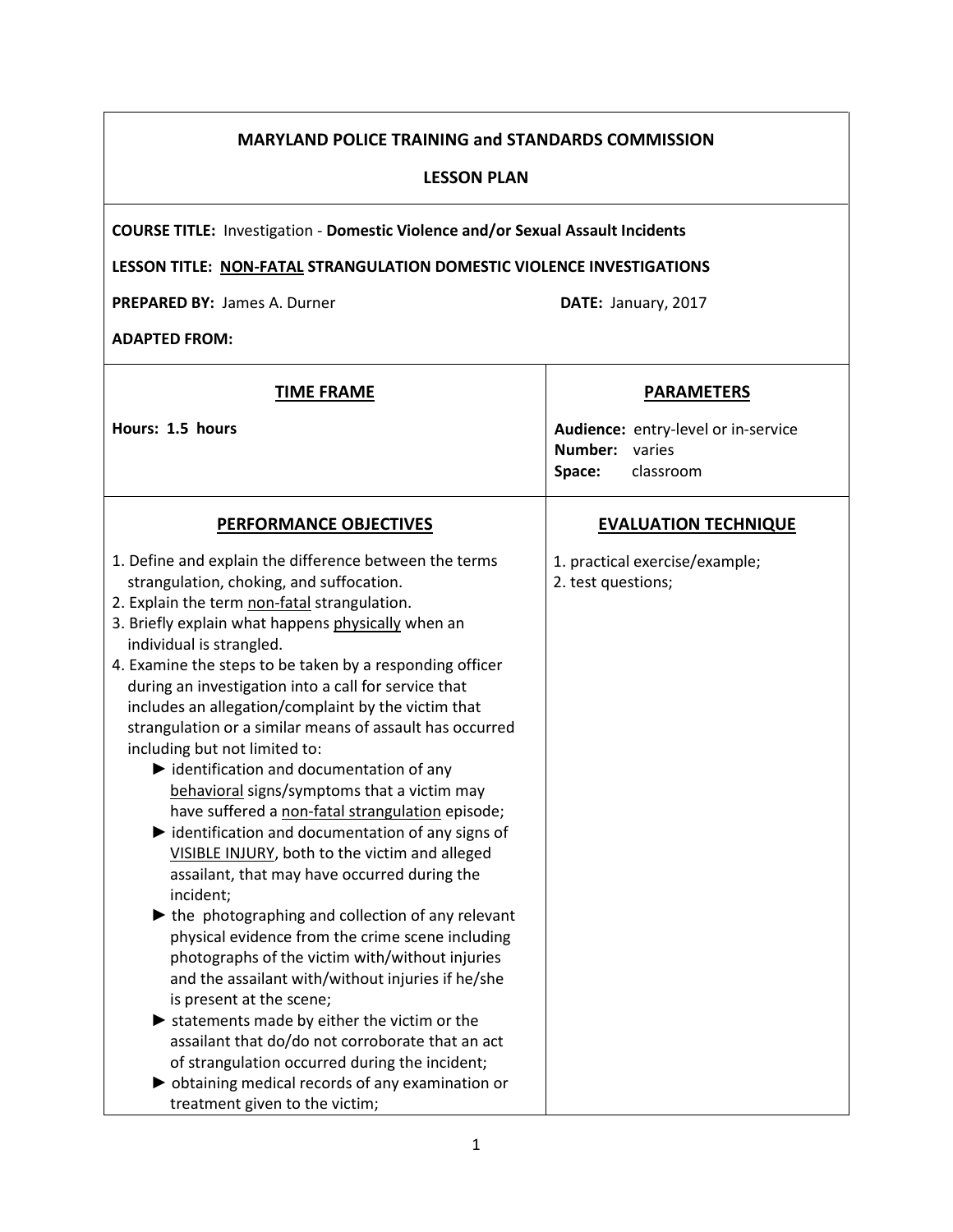| 5. Discuss the reasons why medical attention may be<br>non-fatal strangulation.<br>6. Explain the role of medical professionals, especially a<br>forensic nurse, in the evaluation of an act of non-fatal<br>strangulation.<br>7. Examine the questions to be asked of a victim who has<br>survived an act involving non-fatal strangulation.<br>8. Discuss the role of non-fatal strangulation as a predictor<br>of future violence between intimate partners.<br>9. Review the importance of writing a thorough and<br>detailed report of an incident involving non-fatal<br>strangulation including the responding officer's<br>observations at the scene of a non-fatal strangulation<br>incident. | needed after a victim has been involved in an incident of |                            |  |
|--------------------------------------------------------------------------------------------------------------------------------------------------------------------------------------------------------------------------------------------------------------------------------------------------------------------------------------------------------------------------------------------------------------------------------------------------------------------------------------------------------------------------------------------------------------------------------------------------------------------------------------------------------------------------------------------------------|-----------------------------------------------------------|----------------------------|--|
| <b>INSTRUCTOR MATERIALS</b>                                                                                                                                                                                                                                                                                                                                                                                                                                                                                                                                                                                                                                                                            |                                                           |                            |  |
| <b>OVERHEADS</b>                                                                                                                                                                                                                                                                                                                                                                                                                                                                                                                                                                                                                                                                                       |                                                           | <b>VIDEO TAPES</b>         |  |
| X____ SLIDES/POWER POINT                                                                                                                                                                                                                                                                                                                                                                                                                                                                                                                                                                                                                                                                               |                                                           |                            |  |
| <b>POSTERS</b>                                                                                                                                                                                                                                                                                                                                                                                                                                                                                                                                                                                                                                                                                         |                                                           | <b>REFERENCE DOCUMENTS</b> |  |
|                                                                                                                                                                                                                                                                                                                                                                                                                                                                                                                                                                                                                                                                                                        |                                                           |                            |  |
|                                                                                                                                                                                                                                                                                                                                                                                                                                                                                                                                                                                                                                                                                                        | <b>EQUIPMENT/SUPPLIES NEEDED</b>                          |                            |  |
| <b>EASEL PAD/STAND</b>                                                                                                                                                                                                                                                                                                                                                                                                                                                                                                                                                                                                                                                                                 | X —                                                       | <b>OVERHEAD PROJECTOR</b>  |  |
| <b>CHART MARKERS</b>                                                                                                                                                                                                                                                                                                                                                                                                                                                                                                                                                                                                                                                                                   | <b>VIDEO/DVR PLAYER</b>                                   |                            |  |
| <b>MASKING TAPE</b><br><b>VIDEO CAMERA</b>                                                                                                                                                                                                                                                                                                                                                                                                                                                                                                                                                                                                                                                             |                                                           |                            |  |
| <b>COMPUTER</b><br><b>WHITEBOARD</b><br><b>X</b>                                                                                                                                                                                                                                                                                                                                                                                                                                                                                                                                                                                                                                                       |                                                           |                            |  |
| X SCREEN<br><b>TELEVISION</b>                                                                                                                                                                                                                                                                                                                                                                                                                                                                                                                                                                                                                                                                          |                                                           |                            |  |
|                                                                                                                                                                                                                                                                                                                                                                                                                                                                                                                                                                                                                                                                                                        |                                                           |                            |  |
|                                                                                                                                                                                                                                                                                                                                                                                                                                                                                                                                                                                                                                                                                                        | <b>STUDENT HANDOUTS</b>                                   |                            |  |
| # NEEDED                                                                                                                                                                                                                                                                                                                                                                                                                                                                                                                                                                                                                                                                                               | <b>TITLE</b>                                              |                            |  |
| Power point presentation - NON-FATAL STRANGUALTION INVESTIGATIONS                                                                                                                                                                                                                                                                                                                                                                                                                                                                                                                                                                                                                                      |                                                           |                            |  |
|                                                                                                                                                                                                                                                                                                                                                                                                                                                                                                                                                                                                                                                                                                        |                                                           |                            |  |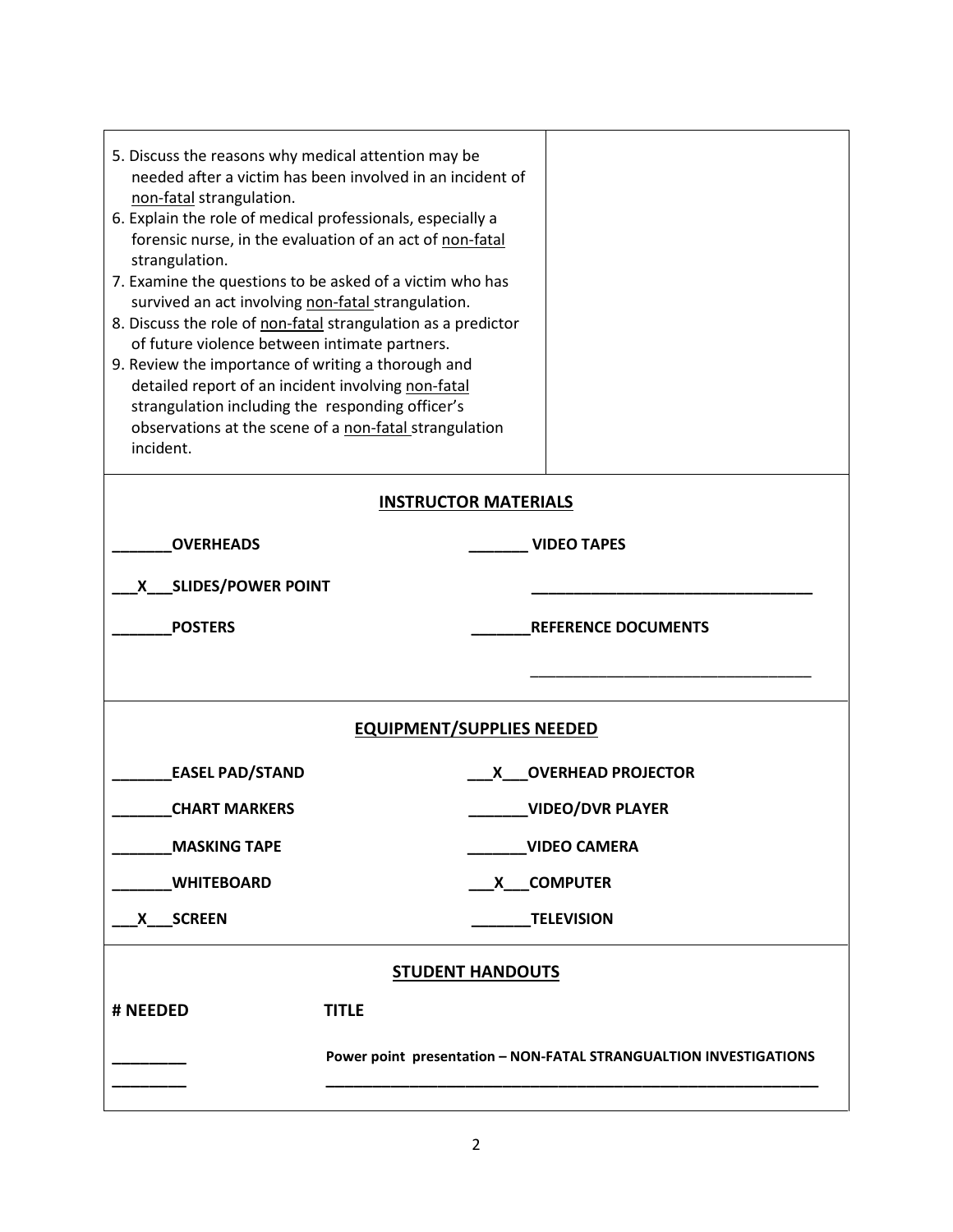# METHODS / TECHNIQUES

Lecture, discussion and practical examples.

# REFERENCES/RESOURCES

- "And Then He Choked Me: Understanding, Investigating, and Prosecuting Strangulation Cases," by Allison Turkel, National District Attorney's Association, American Prosecutors Research Institute, The Voice, Volume II, Number 1.
- "Non-fatal Strangulation as Part of Domestic Violence: A Review of Research," by Adam J. Pritchard, Amy Reckdenwald, and Chelsea Nordham, Trauma Violence & Abuse December 2015.
- "On the Edge of Homicide: Strangulation as a Prelude," by Gael B. Strack and Casey Gwinn, Criminal **Justice, Volume 26, Number 3, Fall 2011, the American Bar Association.**
- "The Investigation and Prosecution of Strangulation Cases" Training Institute on Strangulation Prevention and the California District Attorneys Association, San Diego, California, www.strangulationtraininginstitute.com (2013).
- "Response to Non-lethal Strangulation Report Review Checklist," International Association of Chiefs of Police, IACP National Law Enforcement Leadership Initiative on Violence against Women www.iacp.org
- "Courtroom Evidence: A Resource for the Prosecution of Domestic Violence Cases," Pennsylvania Coalition Against Domestic Violence, (2013) available at www.pcadv.org

The Maryland Police Training and Standards Commission wishes to thank the Maryland Network against Domestic Violence [MVADV] for their assistance in reviewing and providing editorial comment on the material used to prepare this lesson plan.

Likewise, the Commission also thanks Ms. K. Tracy Yingling, RN, BSN, FNE-A/P, Forensic Services and LAP Coordinator, Carroll Hospital Center SAFE Program for her comments and assistance in reviewing and editing this lesson plan and its accompanying power point presentation.

# GENERAL COMMENTS

During the past two decades, increasing attention has been paid to the PROBLEM OF STRANGULATION during domestic violence incidents by law enforcement officers, domestic violence victim service providers, prosecutors, medical professionals and academic researchers. While strangulation was previously recognized primarily as a way to commit homicide [or suicide], investigation of NON-FATAL incidents of strangulation within the context of domestic violence (and sexual assaults) has only recently attracted the attention of policy and law-makers, law enforcement officials and prosecutors.

When strangulation is used during a domestic violence incident, it is essentially a demonstration of power and control by an abuser over another individual's life or death. The act of strangulation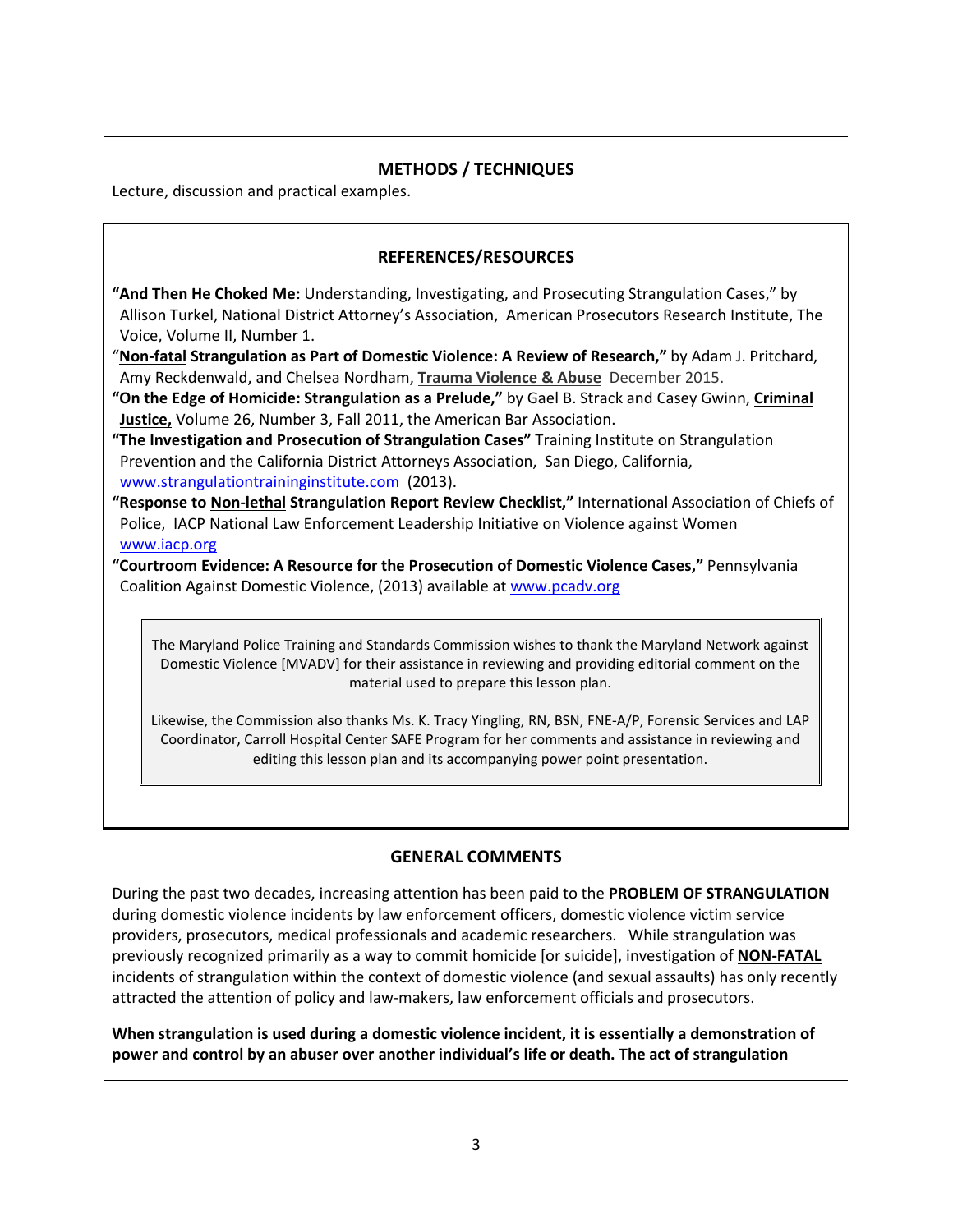demonstrates to a victim that his/her attacker can end the victim's life whenever the abuser chooses. Because strangulation is typically accompanied by death threats, gasping for breath, loss of consciousness, and can result in a delayed death, an incident involving non-fatal strangulation must be a critical concern for law enforcement first-responders who are called to the scene of domestic violence incidents.

Unfortunately, the lack of visible, external injuries and a misunderstanding about the significance of what that lack of visible injuries to a victim means by law enforcement first-responders who initially appear at domestic violence calls for service have led to the unintentional minimization of this type of violence. The failure to recognize the signs and symptoms of a NON-FATAL STRANGULATION ATTACK has often led to a less-than-thorough investigation by officers responding to a call for service that includes a victim's complaint of strangulation. Because a number of **non-fatal** strangulation victims may not exhibit visible physical injuries and frequently refuse to seek the type of medical treatment that can reveal internal injuries that substantiate the fact that a serious attack has occurred, a number of responding officers fail to recognize and respond to the seriousness of the victim's claim. From a lawenforcement viewpoint there is a lack of physical evidence of a crime. Instead of viewing the victim's claim of strangulation as an aggravated assault that could have resulted in serious injury or death, officers often tend to treat a claim of non-fatal strangulation as though it were a simple assault such as slapping, pushing or otherwise striking a victim, acts which often cause only minimal or no visible injuries.

Failure to conduct a thorough investigation and to write a complete and accurate report of the incident then results in prosecutors minimizing the seriousness of the assault. This frequently results in either inadequate prosecution in court, a plea agreement that indicates to the abuser that the "system" does not believe that his/her actions were that serious or, in other cases, a failure to prosecute an attack that could have resulted in death or serious injury to the victim. When inadequate or a lack of prosecution occurs victims of non-fatal strangulation attacks can frequently be exposed to future violence at the hands of their abusers which could result in serious injury or death.

This sample lesson plan has been developed to assist law enforcement first responders in investigating a claim of an attack by strangulation from a victim who may often show no visible sign of injury. While **NON-FATAL STRANGULATION** may occur during sexual attacks, it occurs more frequently during domestic violence incidents. This lesson plan is intended to supplement intimate partner violence investigation training that officers already receive from their agencies. It is hoped that this training will provide them with additional information which will help them recognize, thoroughly investigate and document in detail incidents in which a victim of intimate partner violence claims that he/she has been "choked" whether the victim shows any visible signs of injury or not.

Much of the material presented in this lesson plan has been included in a Report submitted to the Maryland General Assembly as required by House Bill 1371, passed during the 2016 legislative session.

The Maryland Police Training and Standards Commission wishes to thank the Maryland Network against Domestic Violence [MVADV] for their assistance in reviewing and providing editorial comment on the material used to prepare this lesson plan. Likewise, the Commission also thanks Ms. K. Tracy Yingling, RN, BSN, FNE-A/P, Forensic Services and LAP Coordinator, Carroll Hospital Center SAFE Program for her comments and assistance in reviewing and editing this lesson plan.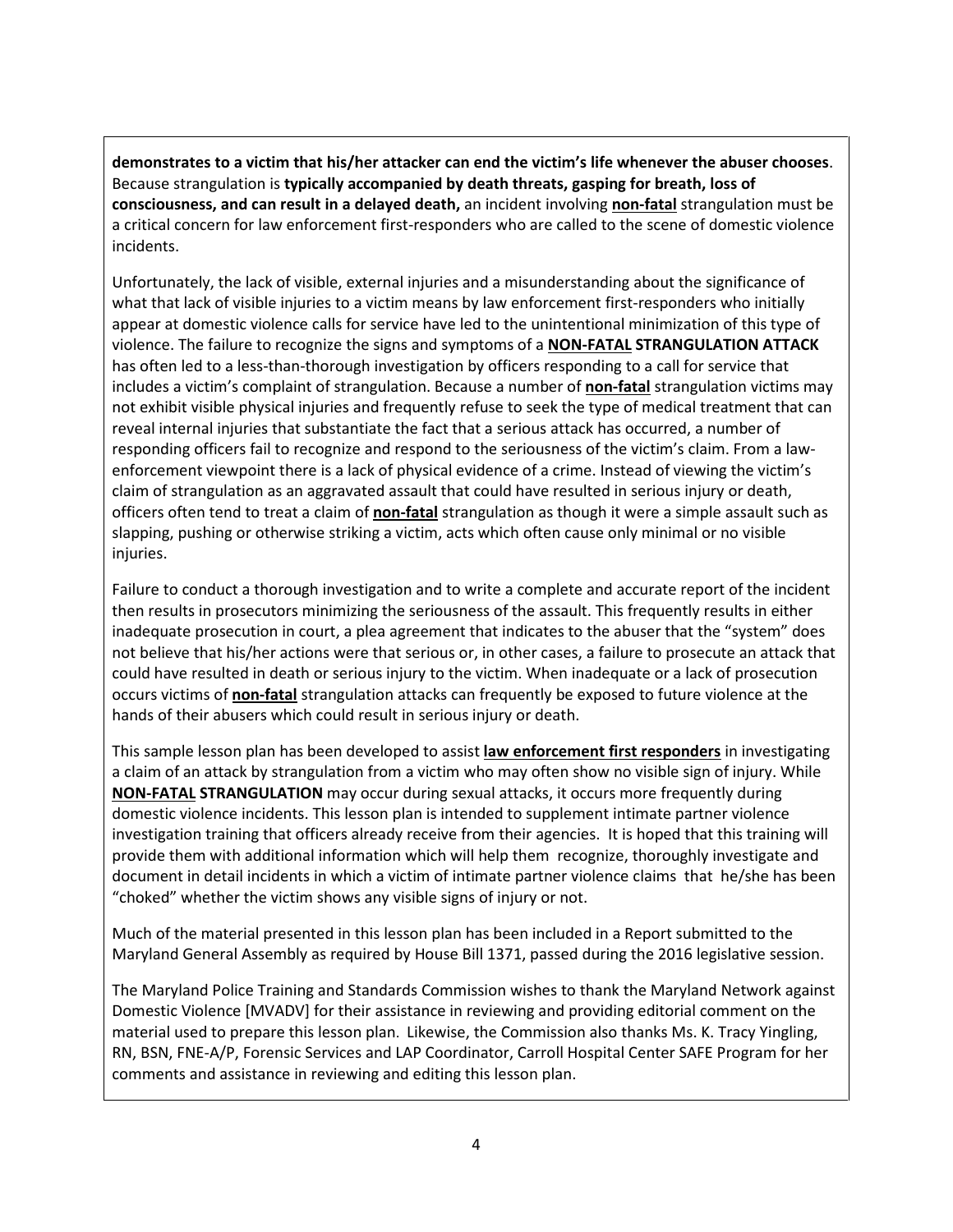# LESSON PLAN

# ORIENTATION TO COURSE: NON-FATAL DOMESTIC VIOLENCE STRANGULATION INVESTIGATIONS

# PRESENTATION GUIDE TRAINER NOTES

#### I. INTRODUCTORY SET:

During the past two decades, increasing attention has been paid to the PROBLEM OF STRANGULATION during domestic violence incidents by law enforcement officers, domestic violence victim service providers, medical professionals, prosecutors and academic researchers. While strangulation was previously recognized primarily as a way to commit homicide [or suicide], investigation of **NON-FATAL** incidents of strangulation within the context of domestic violence (and sexual assaults) has only recently attracted the attention of policy and lawmakers, law enforcement officials and prosecutors.

When strangulation is used during a domestic violence incident, it is essentially a demonstration of power and control by an abuser over another individual's life or death. The act of strangulation demonstrates to a victim that his/her attacker can end the victim's life whenever the abuser chooses. Because strangulation is typically accompanied by death threats, gasping for breath, loss of consciousness, and can result in a delayed death, an incident involving non-fatal strangulation must be a critical concern for law enforcement first-responders who are called to the scene of domestic violence incidents.

Unfortunately, the lack of visible, external injuries and a misunderstanding about the significance of what that lack of visible injuries to a victim means by law enforcement first-responders who initially appear at domestic violence calls for service have led to the unintentional minimization of this type of violence. The failure to recognize the signs and symptoms of a NON-FATAL STRANGULATION ATTACK has often led to a less-than-thorough investigation by officers responding to a call for service that includes a victim's complaint of strangulation. Because a number of **non-fatal** strangulation victims may not exhibit visible physical injuries and frequently refuse to seek the type of medical treatment that can reveal internal injuries that substantiate the fact that a serious attack has occurred, a number of responding officers fail to recognize and respond to the seriousness of the victim's claim. From a law-enforcement viewpoint there is a lack of physical evidence of a crime. Instead of viewing the victim's claim of strangulation as an aggravated assault that could have resulted in serious

#### SLIDE # 2

#### Instructional Background:

Any report of a perpetrator placing his/her hand or arm around the neck/throat of a victim and squeezing is extremely lethal behavior and creates a grave risk of injury or death for the victim. The reality is that many times the perpetrator's use of strangulation foreshadows an escalating use of violence and homicidal intent towards the victim. When the perpetrator makes the decision to place his hands around the victim's neck, he has indicated his intent.

Until fairly recently, law enforcement made little reference to strangulation. Most reports involving strangulation included it as only an incidental part of the domestic violence incident. Additionally, the majority of victims often did not report being strangled by their abuser. Where there was mention of strangulation, it was generally limited to a single comment of the victim saying they were "choked." Law enforcement generally lacked the tools and techniques to separately document this type of injury. Victims of strangulation often lack the type of readily visible external injuries that law enforcement traditionally associates with domestic violence. The injuries may be internal or the external injuries are difficult to notice without specialized training. Additionally, strangulation can occur even if the victim can continue to breathe, resulting in victims and law enforcement under-reporting the incident.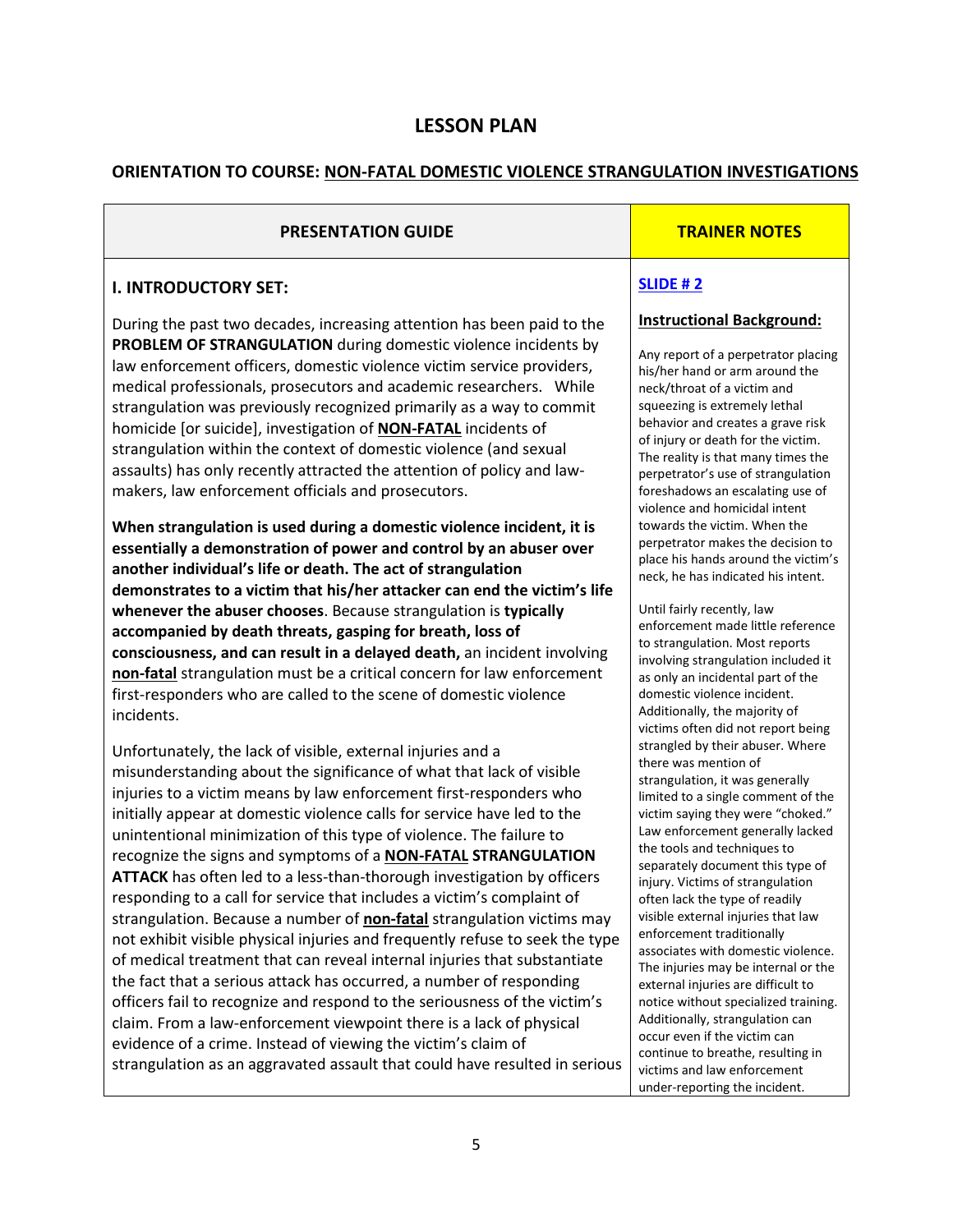| injury or death, officers often tend to treat a claim of non-fatal<br>strangulation as though it were a simple assault such as slapping,<br>pushing or otherwise striking a victim, acts which often cause only<br>minimal or no visible injuries.                                                                                                                                                                                                                                                                                                                                                                                                                                                                                                                                                                                                  |                 |
|-----------------------------------------------------------------------------------------------------------------------------------------------------------------------------------------------------------------------------------------------------------------------------------------------------------------------------------------------------------------------------------------------------------------------------------------------------------------------------------------------------------------------------------------------------------------------------------------------------------------------------------------------------------------------------------------------------------------------------------------------------------------------------------------------------------------------------------------------------|-----------------|
| Failure to conduct a thorough investigation and to write a complete and<br>accurate report which includes the details of the incident then results in<br>prosecutors minimizing the seriousness of the assault. This frequently<br>results in either inadequate prosecution in court, a plea agreement that<br>indicates to the abuser that the "system" does not believe that his/her<br>actions were that serious or, in other cases, a failure to prosecute an<br>attack that could have resulted in death or serious injury to the victim.<br>When inadequate or a lack of prosecution occurs victims of non-fatal<br>strangulation attacks can frequently be exposed to future violence at the<br>hands of their abusers which could result in serious injury or death.                                                                        |                 |
| This sample lesson plan has been developed to assist law enforcement<br>first responders in investigating a claim of an attack by strangulation<br>from a victim who may often show no visible sign of injury. While NON-<br><b>FATAL STRANGULATION</b> may occur during sexual attacks, it occurs more<br>frequently during domestic violence incidents. This lesson plan is<br>intended to supplement intimate partner violence investigation training<br>that officers already receive from their agencies. It is hoped that this<br>training will provide them with additional information which will help<br>them recognize, thoroughly investigate and document in detail incidents<br>in which a victim of intimate partner violence claims that he/she has<br>been "choked" whether the victim shows any visible signs of injury or<br>not. |                 |
| <b>TRAINING OBJECTIVES:</b>                                                                                                                                                                                                                                                                                                                                                                                                                                                                                                                                                                                                                                                                                                                                                                                                                         | <b>SLIDE #3</b> |
| 1. Define and explain the difference between the terms strangulation,<br>choking, and suffocation.                                                                                                                                                                                                                                                                                                                                                                                                                                                                                                                                                                                                                                                                                                                                                  |                 |
| 2. Explain the term non-fatal strangulation.                                                                                                                                                                                                                                                                                                                                                                                                                                                                                                                                                                                                                                                                                                                                                                                                        |                 |
| 3. Briefly explain what physically happens when an individual is<br>strangled.                                                                                                                                                                                                                                                                                                                                                                                                                                                                                                                                                                                                                                                                                                                                                                      |                 |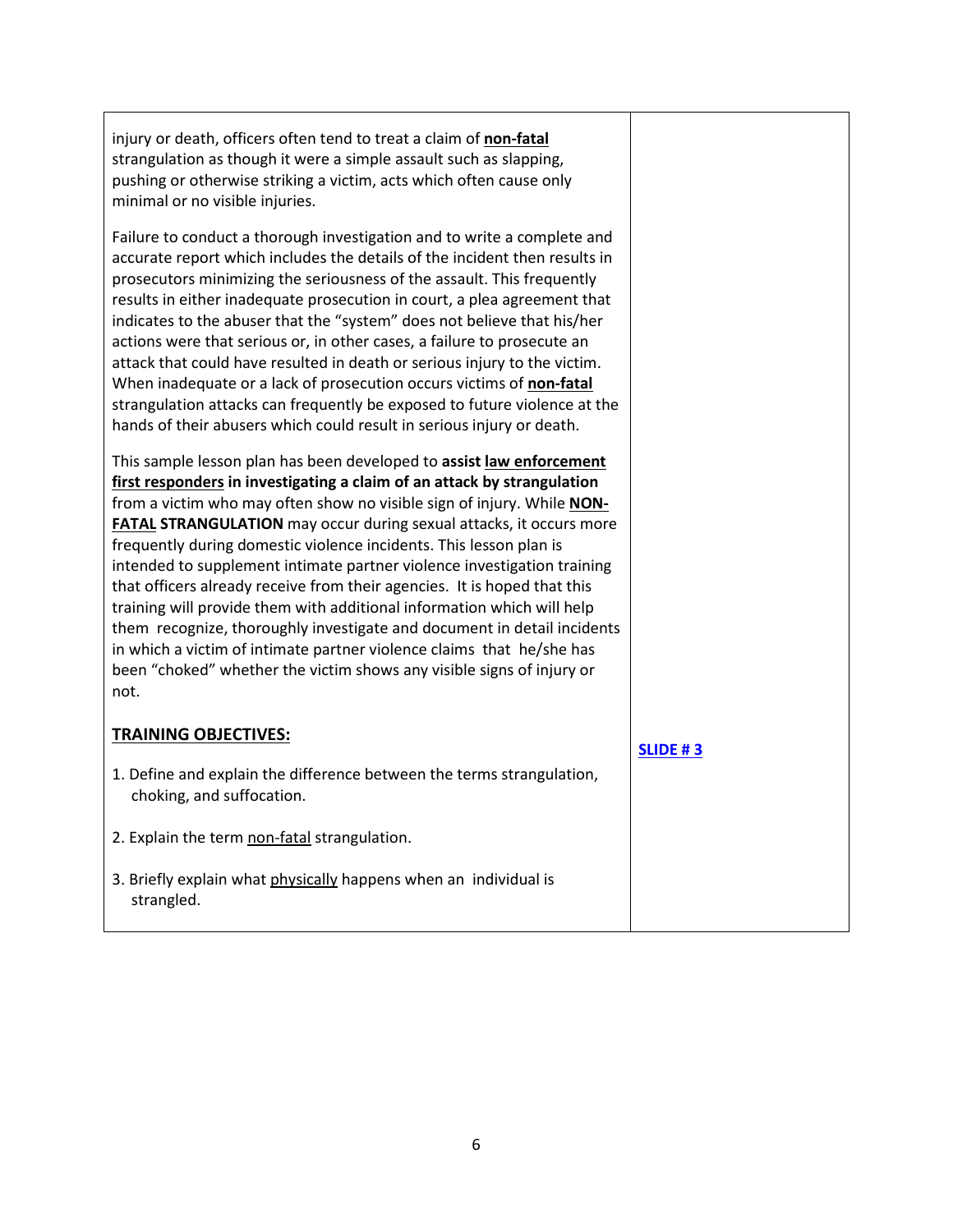| 4. Examine the steps to be taken by a responding officer during an<br>investigation into a call for service that includes an<br>allegation/complaint by the victim that strangulation or a similar<br>means of assault has occurred including:<br>identification and documentation of any behavioral<br>signs/symptoms that a victim may have suffered a non-fatal<br>strangulation episode;<br>identification and documentation of any signs of<br>VISIBLE INJURY, both to the victim and alleged assailant, that<br>may have occurred during the incident;<br>$\blacktriangleright$ the photographing and collection of any relevant physical<br>evidence from the crime scene including photographs of the<br>victim with/without injuries and the assailant with/without<br>injuries if he/she is present at the scene;<br>$\blacktriangleright$ statements made by either the victim or the assailant that<br>do/do not corroborate that an act of strangulation occurred<br>during the incident;<br>bobtaining medical records of any examination or treatment<br>given to the victim; |  |
|----------------------------------------------------------------------------------------------------------------------------------------------------------------------------------------------------------------------------------------------------------------------------------------------------------------------------------------------------------------------------------------------------------------------------------------------------------------------------------------------------------------------------------------------------------------------------------------------------------------------------------------------------------------------------------------------------------------------------------------------------------------------------------------------------------------------------------------------------------------------------------------------------------------------------------------------------------------------------------------------------------------------------------------------------------------------------------------------|--|
| 5. Discuss the reasons why medical attention may be needed after a<br>victim has been involved in an incident of non-fatal strangulation.                                                                                                                                                                                                                                                                                                                                                                                                                                                                                                                                                                                                                                                                                                                                                                                                                                                                                                                                                    |  |
| 6. Explain the role of medical professionals, especially a forensic nurse, in<br>the evaluation of an act of non-fatal strangulation.                                                                                                                                                                                                                                                                                                                                                                                                                                                                                                                                                                                                                                                                                                                                                                                                                                                                                                                                                        |  |
| 7. Examine the questions to be asked of a victim who has survived an act<br>involving non-fatal strangulation.                                                                                                                                                                                                                                                                                                                                                                                                                                                                                                                                                                                                                                                                                                                                                                                                                                                                                                                                                                               |  |
| 8. Discuss the role of non-fatal strangulation as a predictor of future<br>violence between intimate partners.                                                                                                                                                                                                                                                                                                                                                                                                                                                                                                                                                                                                                                                                                                                                                                                                                                                                                                                                                                               |  |
| 9. Review the importance of writing a thorough and detailed report of an<br>incident involving non-fatal strangulation including the responding<br>officer's observations at the scene of a non-fatal strangulation<br>incident.                                                                                                                                                                                                                                                                                                                                                                                                                                                                                                                                                                                                                                                                                                                                                                                                                                                             |  |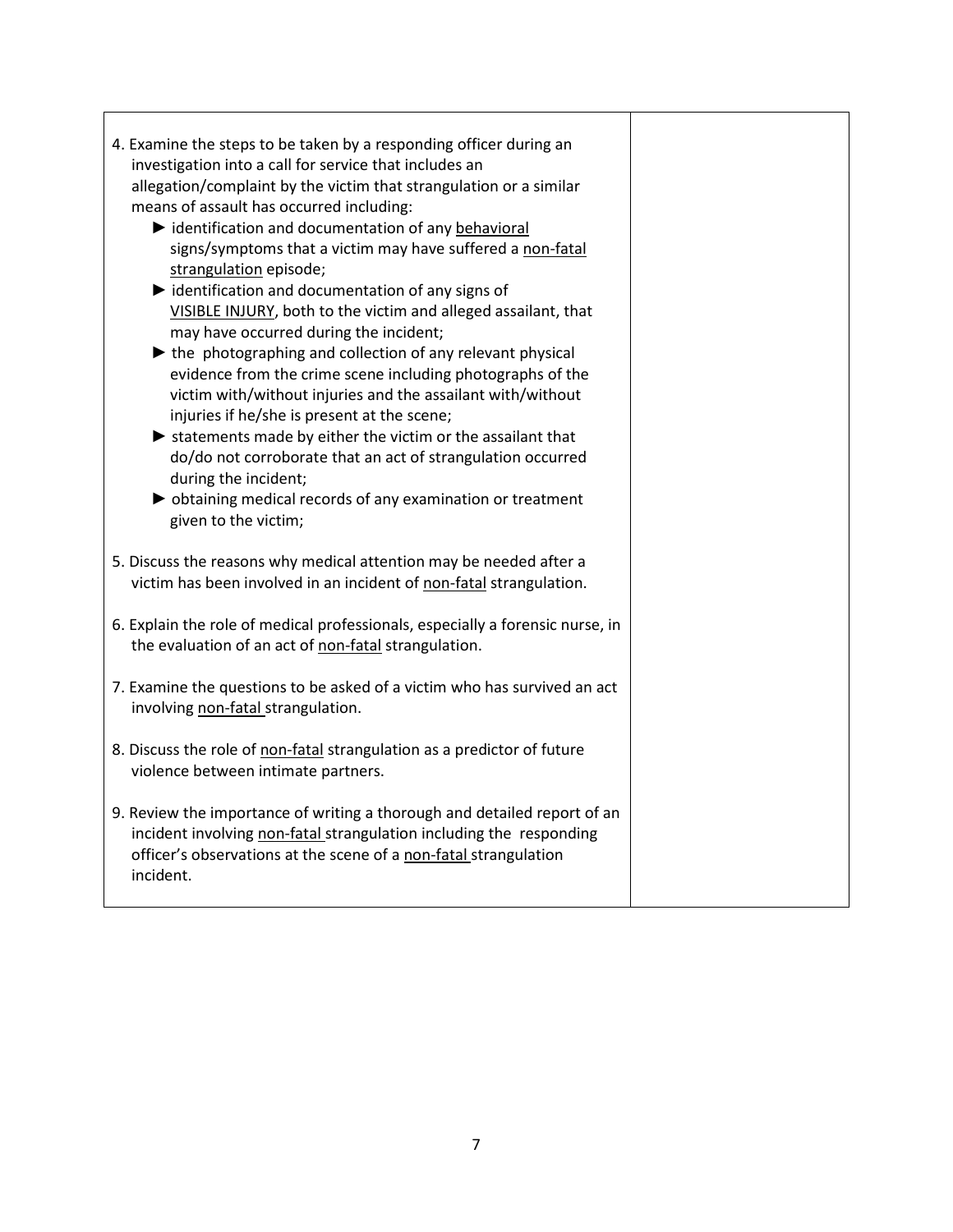# **II. INSTRUCTIONAL CONTENT:**

# WHY INVESTIGATE NON-FATAL STRANGULATION?

Law enforcement officers who are the first to respond to and begin an investigation into a domestic violence complaint are usually trained to recognize and deal with the **obvious** injuries that intimate partner violence victims often suffer such as gunshot, stabbing and blunt force trauma wounds. However, these same first responders often lack appropriate training into how to recognize, respond to and investigate a type of assault that can be as life threatening as a gunshot, stab wound or one from blunt force trauma. NON-FATAL STRANGULATION, the one tactic that many repeat abusers use during domestic violence incidents, often goes under-investigated by law enforcement first-responders because it frequently fails to leave any visible signs of injury.

On a regular basis, a number of domestic violence victims report being "choked" by their abuser. In many of these cases there are few visible injuries or evidence available to enable the responding officer to corroborate that a "choking" incident has occurred. That lack of physical evidence causes many officers to treat these "choking" cases as minor incidents, much like they would a common assault such as a slap to the face where only minor discoloration may appear. Unfortunately, because most strangulation victims do not have visible external injuries, non-fatal strangulation cases can be minimized or trivialized by not only law enforcement officers but by the medical, advocacy, mental health professionals and prosecutors who come into later contact with the victim.

Because non-fatal strangulation has been recognized as an indicator of chronic intimate partner violence and has been shown to be a precursor to more serious physical attacks, including homicide, it is critical that law enforcement first responders recognize, thoroughly investigate and document incidents in which a victim of intimate partner violence claims that he/she has been "choked" whether the victim shows any visible signs of injury or not.

This lesson plan is intended to provide law enforcement first responders with the information that they need to respond to, investigate and appropriately document those domestic violence calls in which a victim claims that he/she was "choked," thereby assisting the State's Attorney in prosecuting the individual responsible for the attack.

# SLIDES # 2 & 4

# INSTRUCTOR NOTE:

This lesson plan focuses on nonfatal strangulation as it occurs during domestic violence incidents. Instructor may want to preface opening remarks by reminding students that incidents of nonfatal strangulation also occur during incidents of :

- ► sexual assault
- ► child abuse
- ► elder abuse.

While some of the same investigative techniques can be used during investigations into these incidents, investigation of these offenses may require additional training, experience and expertise.

#### Instructional Background:

Until fairly recently, law enforcement made little reference to strangulation. Most reports involving strangulation only included it as an incidental part of a domestic violence incident. Victims often did not describe being strangled by their perpetrator. Where there was mention of strangulation, it was generally limited to a single comment of the victim saying that they were "choked." Law enforcement generally lacked the tools and techniques to separately document this type of injury. Victims of strangulation often lack the type of readily visible external injuries that law enforcement traditionally associates with domestic violence. The injuries may be internal or the external injuries are difficult to notice without specialized training. Additionally, strangulation can occur even if the victim can continue to breathe, resulting in victims and law enforcement under-reporting or even not reporting the incident.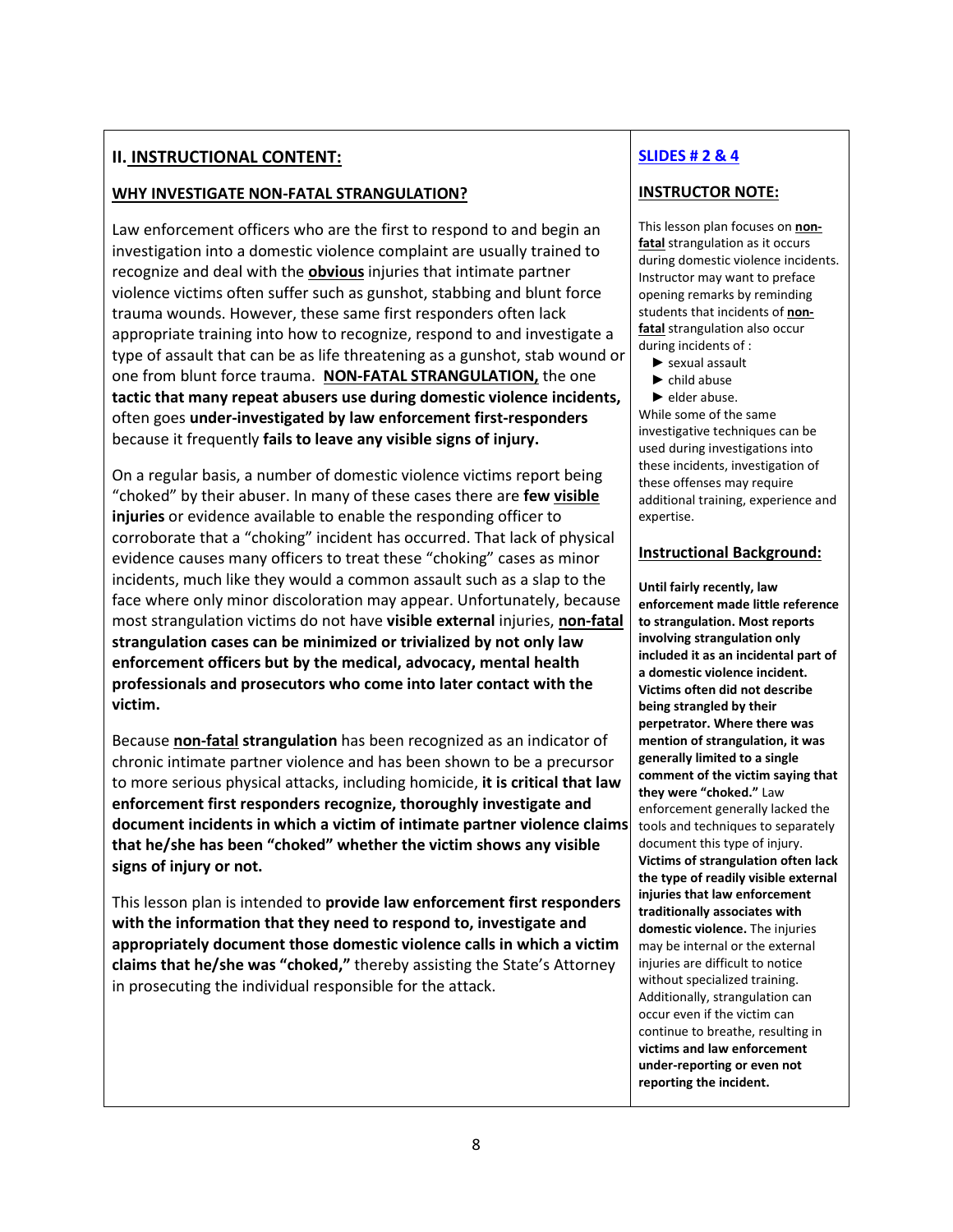# WHY DEFINE NON-FATAL STRANGULATION?

The term "CHOKING" is often used inappropriately by both victims who have been strangled and those investigating NON-FATAL strangulation events to describe what has happened when an individual has been strangled, but not killed, during a domestic violence incident:

# 'Choking' is ACCIDENTAL.

[the windpipe is **ACCIDENTALLY** blocked [entirely or partly] by some foreign object, such as food]

# STRANGULATION is INTENTIONAL!

[the normal breathing of an individual is **INTENTIONALLY** obstructed]

► most victims will report they were "choked" or "grabbed by the neck:"

- when conversing with or quoting the victim in an investigative report officers use terms that the victim is most comfortable using or has used in describing the event;
- when composing an investigative report and not quoting a victim officers should use the term

NON-FATAL STRANGULATION to describe the attack:

- correct terminology brings about more awareness to the seriousness of the act that has been committed: ♦ aggravated assault/attempted murder;
- officers may have to testify to the difference between "accidental choking" and "intentional strangulation;"

# ► STRANGULATION:

# **■ occurs when EXTERNAL PRESSURE IS APPLIED TO** THE NECK UNTIL CONSCIOUSNESS IS ALTERED:

- not necessarily mean the victim has become completely unconscious:
	- ♦ can mean just lightheadedness;
- unconsciousness may occur within 10–15 seconds of the application of pressure on the neck:
	- ♦ to the carotid arteries and/or veins;
- if maintained strangulation can cause death within 4-5 minutes;

# TRAINING OBJECTIVE:

2. Explain the term non-fatal strangulation.

# SLIDE # 5

# Instructional Background:

Advocates for victims of domestic violence have championed an effort to have law enforcement officers and other first responders to use the correct term "strangulation" when reporting or otherwise encountering an incident involving the non-fatal strangulation of a victim during intimate partner violence. Their position is based on the belief that the term "strangulation" conveys a more appropriate level of criminal intent than the term "choking." Advocates believe that the term "choking" is viewed by many as a less serious act of assault than conveyed by the use of the term "strangulation." They point out that even victims inappropriately use the term "choking" to describe the incident. As this section indicates, "choking "is an accident whereas "strangulation" is an intentional assault capable of causing death.

# TRAINING OBJECTIVES:

1. Define and explain the difference between the terms strangulation, choking, and suffocation.

SLIDE # 6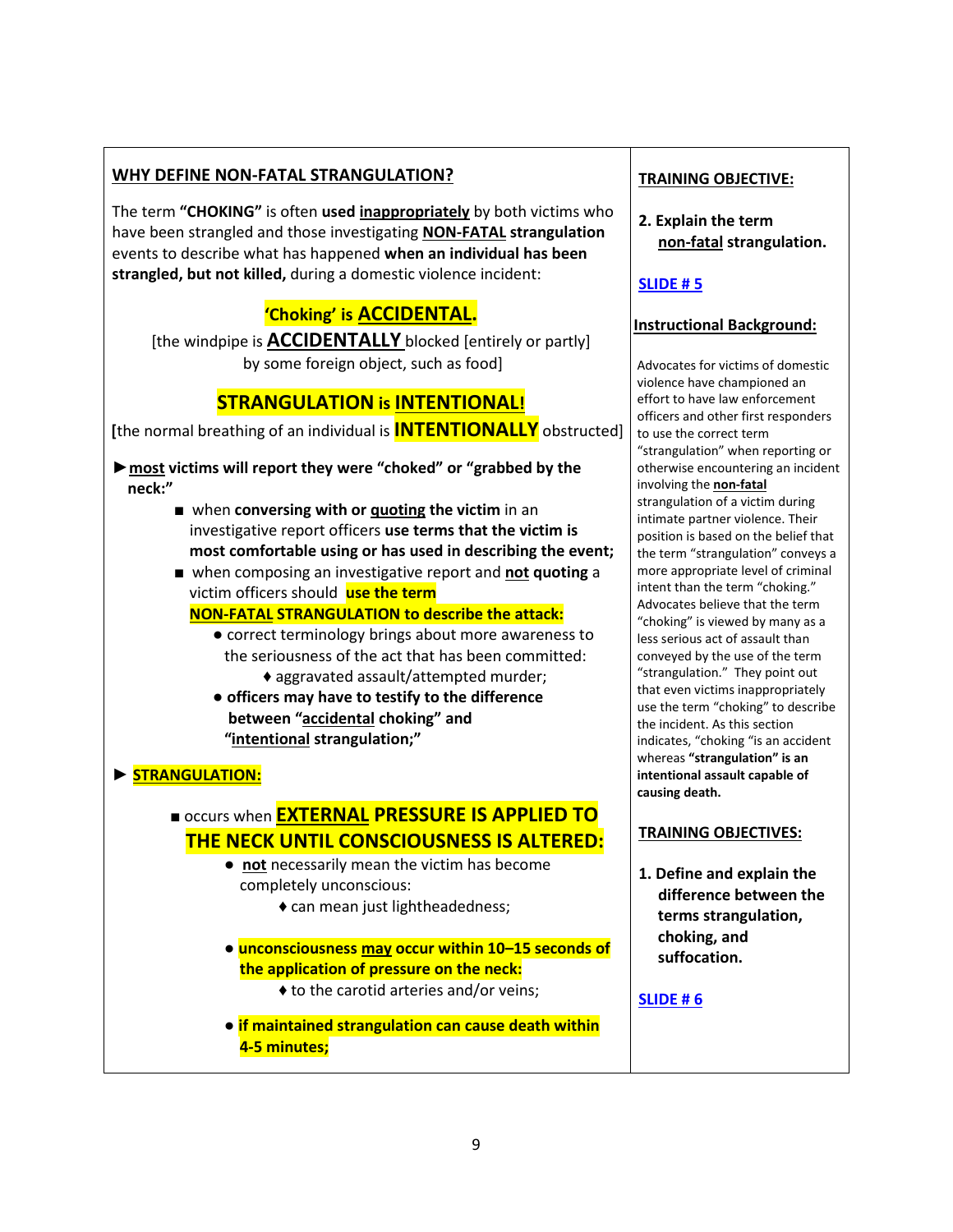- $\blacktriangleright$  three types of strangulation:
	- MANUAL [sometimes referred to as "throttling"]:
		- one/both hands used around victim's neck;
		- other body part can be used:
			- ♦ forearm/knee/leg [e.g. chokehold]
	- LIGATURE [sometimes referred to as garroting or hanging]: ● cord-like object used to apply pressure to the neck;
	- POSTURAL:
		- victim's neck placed over an object and the weight of assailant's body applies pressure to victim's neck;
	- **NOTE:** Any of the above methods can be used in an act involving non-fatal strangulation;

# ► CHOKING:

- occurs when an OBJECT MECHANICALLY BLOCKS the upper airway or windpipe (trachea):
	- something gets in the airway and stops airflow INTERNALLY:
		- ♦ food/ some other object obstructs the airway;
- $\blacksquare$  is almost always accidental unless an item is forcibly placed in the mouth [e.g. a gag] and then obstructs the airway;

# ►COMPRESSIVE ASPHYXIA:

■ occurs when an individual puts his body weight on the victim, limiting the expansion of the lungs, which interferes with breathing;

# ► SUFFOCATION:

- process that halts or impedes respiration:
	- can include choking, smothering, and compressive asphyxia;

# ► SMOTHERING:

- mechanical obstruction of airflow into the nose and mouth:
	- e.g., putting a pillow over the victim's nose and mouth or a plastic bag over an individual's head;

# ►ASPHYXIA:

- occurs when brain cells are deprived of oxygen:
	- may result from a compromise of respiration:
		- ♦ lungs being deprived of oxygen;
		- ♦ cardiovascular compromise
		- ♦ brain is deprived of blood flow from a combination of problems in both systems;

# SLIDE # 6

# INSTRUCTOR NOTE:

Discuss the importance of using the correct terms to describe what has occurred to the victim of a non-fatal strangulation attack.

Officers may be asked to testify to their understanding of the difference between "choking" and strangulation in particular if they repeatedly use the term "choking" in their report when referring to an incident of non-fatal strangulation.

# SLIDE # 7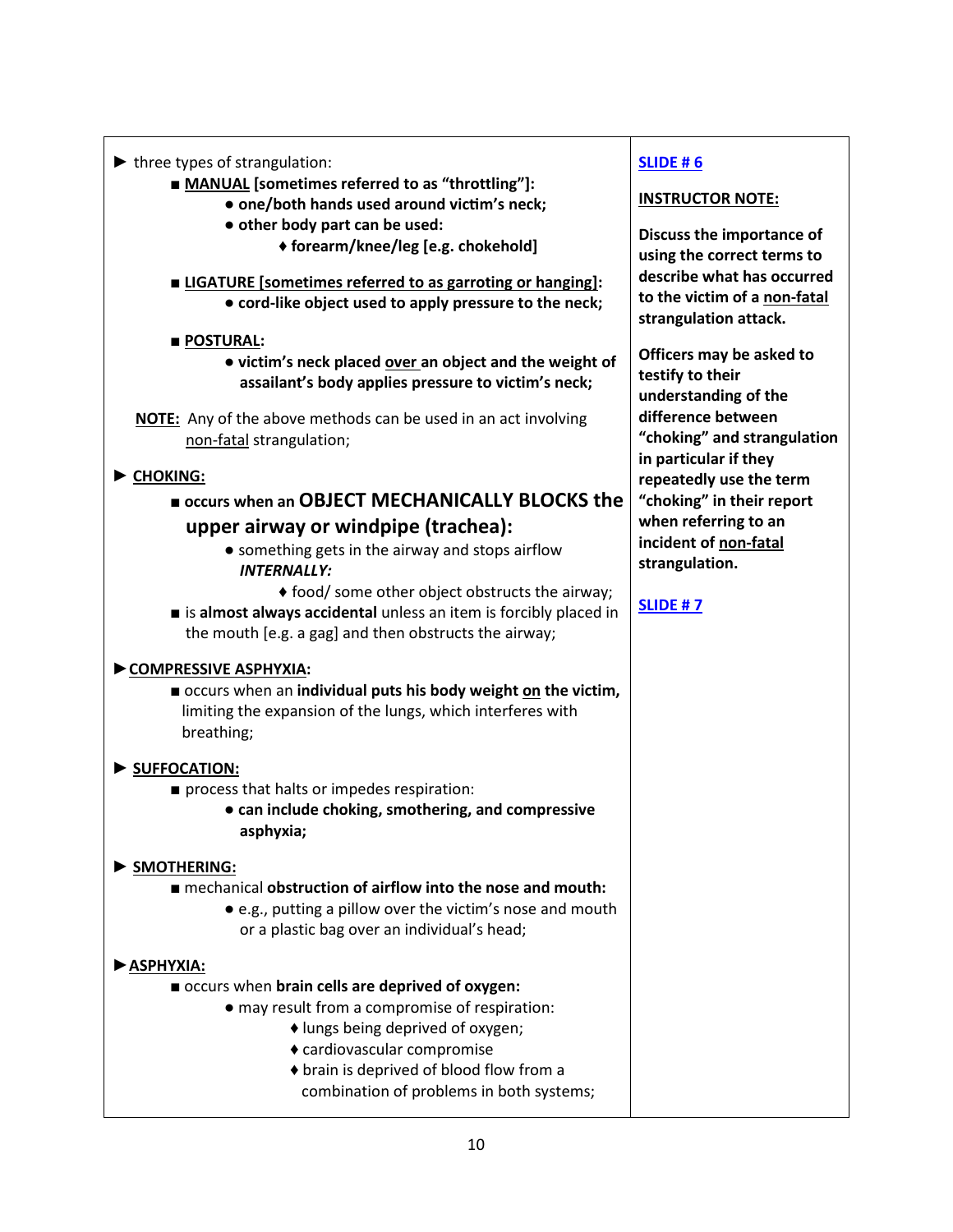- common clinical features/symptoms/signs:
	- pain;
	- anxiety;
	- altered level of consciousness:

# WHAT HAPPENS WHEN SOMEONE IS STRANGLED?

The inability to get oxygen is one of the most terrifying physical sensations an individual can experience. The body has an automatic reaction when it is being deprived of oxygen and blood to the brain; it knows it is about to die if it does not change the situation immediately, which usually leads to an escalation of the violence by the victim.

- $\triangleright$  human brain needs a continuous supply of oxygen;
	- without it, brain cells quickly malfunction and die:
		- brain cells do not regenerate;
- $\triangleright$  two vital bodily systems that must work perfectly and in unison:
	- respiratory (breathing) system; and
	- cardiovascular (blood flow) system;
		- $\bullet$  multiple areas of vulnerability exist in both of these systems;
		- compromise of a single area can rapidly produce an extreme outcome;

► when an individual is strangled, unconsciousness may occur within seconds and death within minutes [4-5 minutes];

 $\triangleright$  individuals may lose consciousness by any of the following methods:

- blocking the carotid arteries in the neck:
	- depriving the brain of oxygen;
- blocking the jugular veins:
	- preventing deoxygenated blood from exiting the brain;
- closing off the airway:
	- making breathing impossible;
- ► pressure on both the carotid arteries and/or veins for 10 seconds may cause unconsciousness:

■ if pressure is immediately released consciousness will be regained, usually within 10 seconds;

►to completely close off the trachea (windpipe), 33 lbs. of pressure is required:

■ brain death will occur in 4–5 minutes if strangulation persists;

# SLIDES # 8, 9, 10 & 11

# TRAINING OBJECTIVES:

3. Briefly explain what physically happens when an individual is strangled.

#### Instructional Background:

Sober and conscious victims of strangulation first feel terror and severe pain. If strangulation persists, unconsciousness will follow.

When a victim is strangled, he/she is at the edge of a homicide. Unconsciousness may occur within seconds and death within minutes.

Before lapsing into unconsciousness, a strangulation victim will usually resist violently, often producing injuries of their own neck in an effort to claw off the assailant, and frequently also producing injury on the face or hands of their assailant. These defensive injuries may not be present if the victim is physically or chemically restrained before the assault.

#### INSTRUCTOR NOTE:

#### For comparison purposes:

- 11 lbs. pressure will occlude (close) the carotids;
- 4.4 lbs. pressure will occlude (close) the jugulars;
	- $\blacksquare$  trigger pull = 5 lbs. of pressure;
	- opening a can of soda =  $20$  lbs. of pressure
	- handshake of an average male = 80 lbs. of pressure;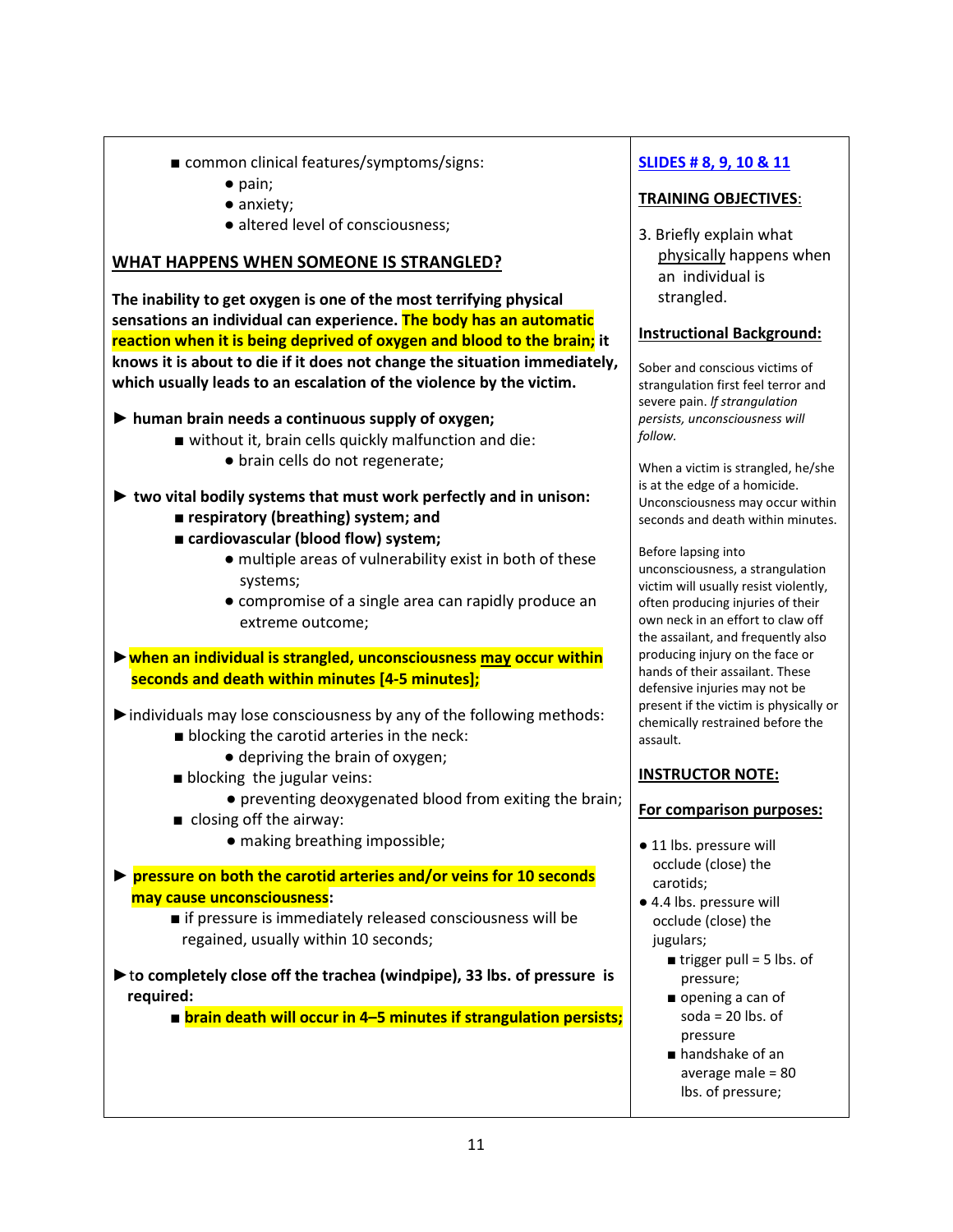# MANUAL STRANGULATION and DOMESTIC VIOLENCE:

# OVERVIEW:

- ► strangulation is one of the most lethal forms of domestic violence: ■ when a victim is strangled, even non-fatally, she/he is **at the** edge of homicide;
- ► the body has an automatic reaction to being deprived of oxygen and blood to the brain:
	- knows it is about to die if it does not change the situation immediately:
		- usually leads to escalation of violence by the victim;
- $\triangleright$  suicide by manual strangulation is not possible:
	- loss of consciousness and release of pressure occurs before death occurs;
- ► gendered crime—virtually all abusers using strangulation are MALE;
- ► favorite tactic of experienced/repeat batterers; strangulation:
	- often leaves no visible marks/injuries;
	- causes the victim terror/fear of dying when used:
		- profound/continuing psychological effect;

► one of the best homicide predictors for victims of domestic violence:

- victims of prior attempted strangulation are **seven times more** likely to become homicide victims;
- abuse escalates over time, with strangulation typically occurring later in the progression of violence:
	- death threats common among the women who had been strangled;
- nearly 90% of victims of non-fatal strangulation cases are repeat domestic violence victims;
- ► essentially a live demonstration of power and control over another individual's life or death:
	- act of strangulation demonstrates to a victim that the assailant can end the victim's life whenever the assailant chooses;
	- most abusers do not strangle to kill—they strangle to SHOW **THE VICTIM THEY CAN KILL;**
	- once victims know this fact, they live under the power and control of their abuser day in and day out;
- ► few strangulation victims seek medical treatment within 48 hours of the incident:
	- essential for first responders to educate victim on danger of not receiving medical attention;

# SLIDES # 12, 13 & 14

# Instructional Background:

Women who have been non-fatally strangled by their intimate partners are substantially more likely to be killed by that same partner. Thus, non-fatal strangulation has become a precursor to death for these victims, and because non-fatal strangulation is difficult to find, see, and prove, non-fatal strangulation is often undetected by law enforcement officials.

Serious injuries, if not death, can occur from strangulation in a matter of seconds. The general clinical sequence of a victim who is being strangled is one of severe pain, followed by unconsciousness, followed by death. Even if a victim does not go through all 3 clinical stages, there can be severe harmful effects at each stage such as breathing /swallowing difficulty; nausea; neurological effects from a lack of oxygen to the brain; and, finally severe psychological problems because of the victim's near death experience.

# TRAINING OBJECTIVE:

8. Discuss the role of non fatal strangulation as a predictor of future violence between intimate partners.

# SLIDE # 9:

# Instructional Background:

Strangulation symbolizes an abuser's power and control; the victim is completely overwhelmed . . . vigorously struggles for air, and is at the mercy of the abuser. "A single traumatic experience of strangulation . . . [can] instill so much fear" in a victim that she can "get trapped in a pattern of control by the abuser."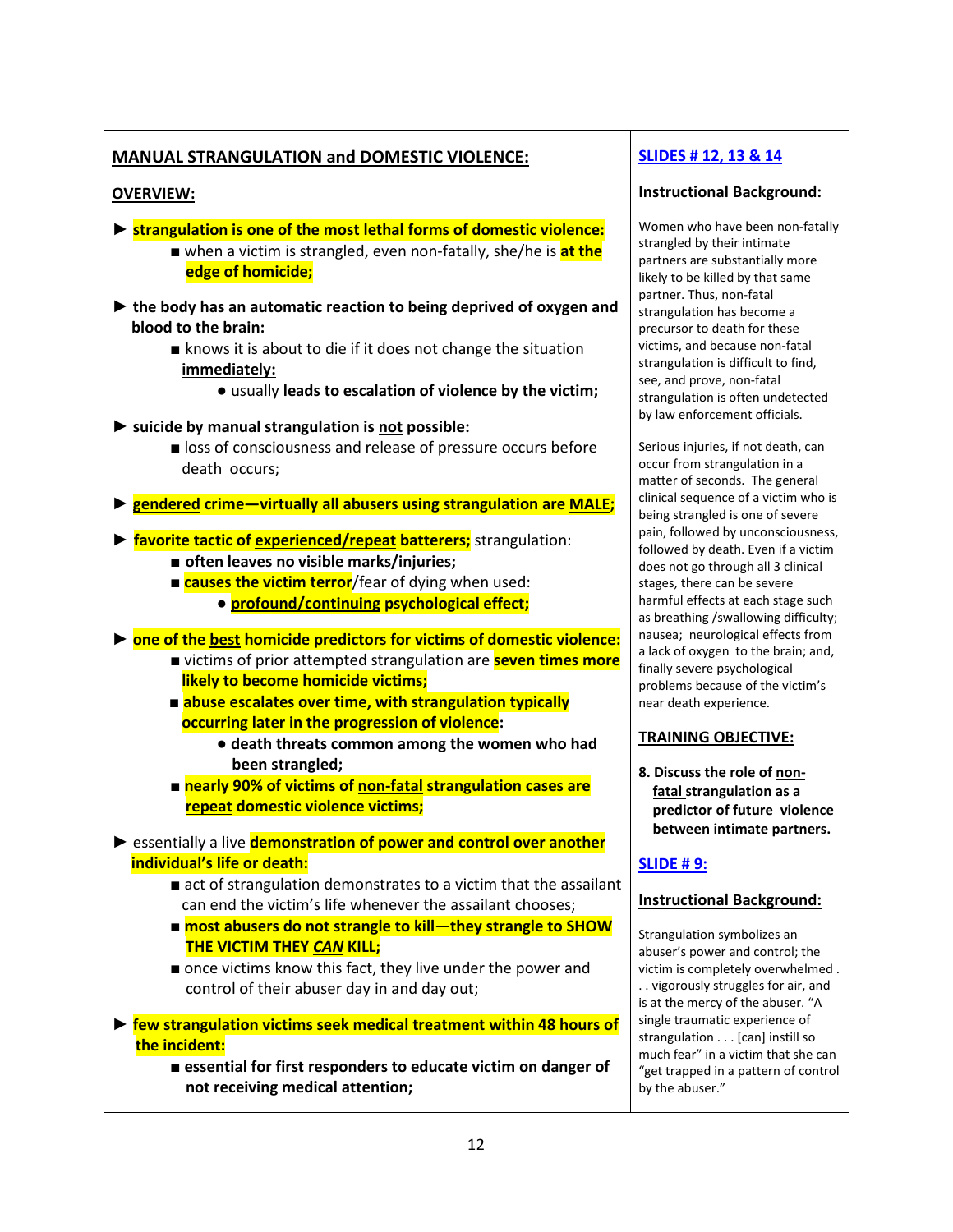| laint and number of victims suffer INTERNAL injuries and have<br>documentable [observable] SYMPTOMS:<br>victims may suffer major long-term emotional and physical                                                                                                                                                                                                                        |                                                                                                                                                                                                                                                                                                                          |
|------------------------------------------------------------------------------------------------------------------------------------------------------------------------------------------------------------------------------------------------------------------------------------------------------------------------------------------------------------------------------------------|--------------------------------------------------------------------------------------------------------------------------------------------------------------------------------------------------------------------------------------------------------------------------------------------------------------------------|
| impacts;                                                                                                                                                                                                                                                                                                                                                                                 |                                                                                                                                                                                                                                                                                                                          |
| $\triangleright$ visible injuries are not always present on the skin even in homicidal<br>strangulation and suffocation:                                                                                                                                                                                                                                                                 |                                                                                                                                                                                                                                                                                                                          |
| assailant can strangle someone to death or nearly to death<br>with no visible/external injury;                                                                                                                                                                                                                                                                                           | <b>SLIDE #14</b>                                                                                                                                                                                                                                                                                                         |
| ■ jurors expect to see visible injuries:<br>only a small fraction of non-fatal strangulation cases have                                                                                                                                                                                                                                                                                  | <b>Instructional Background:</b>                                                                                                                                                                                                                                                                                         |
| photographs of victim injuries or lack of injuries;                                                                                                                                                                                                                                                                                                                                      | Minimization is what makes                                                                                                                                                                                                                                                                                               |
| lack of visible external injuries/lack of medical follow-up treatment<br>and lack of medical training about strangulation among domestic<br>violence prevention professionals, including law enforcement officers,<br>has led to the minimization of this type of violence:<br>■ exposes victims to potentially serious health consequences,<br>further violence, and even death;        | strangulation one of the most<br>dangerous forms of violence that<br>occurs in domestic violence.<br>Strangulation is minimized by both<br>the victim and the professionals<br>who respond to it including<br>dispatchers, law enforcement<br>officers, emergency medical<br>technicians, emergency room                 |
| both law enforcement officers and prosecutors overlook symptoms<br>of strangulation and rely too heavily on the visible signs of<br>strangulation:<br>miss opportunities for higher level of prosecution and for<br>prevention of more severe victim abuse;<br>non-fatal strangulation assaults may not fit the elements<br>of other serious assaults due to the lack of visible injury; | personnel and later, prosecutors<br>and judges. After being strangled,<br>a victim may experience painful<br>symptoms or even injuries such as<br>difficulty breathing or<br>lightheadedness or painful throat<br>trauma yet will often fail to inform<br>the responding officer or EMTs<br>and/or will refuse emergency |
| non-visible signs of non-fatal strangulation often missed or<br>overlooked by law enforcement officers and emergency room                                                                                                                                                                                                                                                                | medical treatment. A victim's<br>attitude may often cause<br>responding officers and medical                                                                                                                                                                                                                             |
| medical staff:                                                                                                                                                                                                                                                                                                                                                                           | personnel to underestimate or                                                                                                                                                                                                                                                                                            |
| battered women who have been strangled usually have a                                                                                                                                                                                                                                                                                                                                    | doubt the victim's allegations of                                                                                                                                                                                                                                                                                        |
| broad range of physical complaints but their visible injuries, if<br>present, may not always appear serious;                                                                                                                                                                                                                                                                             | strangulation. The lack of apparent<br>physical injuries may cause first-<br>responders to further                                                                                                                                                                                                                       |
| $\blacktriangleright$ following a <b>non-fatal</b> strangulation incident victims suffer                                                                                                                                                                                                                                                                                                 | underestimate the allegations of<br>strangulation. Consequently, many                                                                                                                                                                                                                                                    |
| psychological trauma also:                                                                                                                                                                                                                                                                                                                                                               | victims of strangulation do not                                                                                                                                                                                                                                                                                          |
| nightmares;                                                                                                                                                                                                                                                                                                                                                                              | receive medical attention,                                                                                                                                                                                                                                                                                               |
| depression;                                                                                                                                                                                                                                                                                                                                                                              | accounts of strangulation do not<br>appear in police reports, officers                                                                                                                                                                                                                                                   |
| post-traumatic stress disorder;                                                                                                                                                                                                                                                                                                                                                          | do not collect evidence that can be                                                                                                                                                                                                                                                                                      |
| ■ suicide ideation;                                                                                                                                                                                                                                                                                                                                                                      | used in subsequent trials and                                                                                                                                                                                                                                                                                            |
| ■ intimidation;                                                                                                                                                                                                                                                                                                                                                                          | abusers go uncharged with and,                                                                                                                                                                                                                                                                                           |
| <b>E</b> fear of dying at hands of abuser;                                                                                                                                                                                                                                                                                                                                               | thus are not held accountable for,<br>what is a serious assault.                                                                                                                                                                                                                                                         |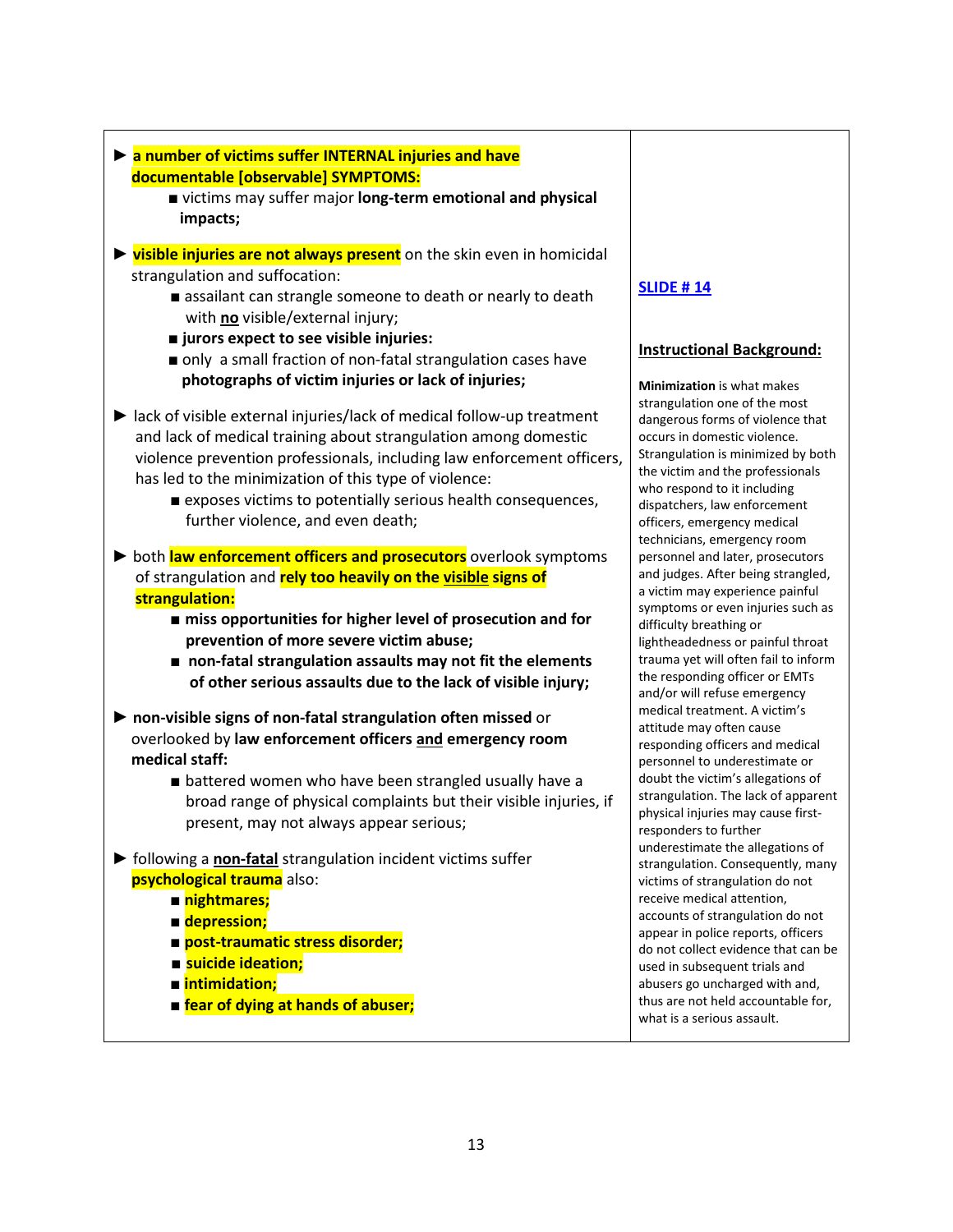# EXTERNAL/VISIBLE VICTIM INJURY – ABSENCE/PRESENCE:

ABSENCE of external/visible injuries:

# 50% - No visible injuries; 35% - Injuries too minor to photograph; 15% - Visible injuries;

- ▶ in non-fatal strangulation cases there may not be any VISIBLE EXTERNAL injuries on the victim:
	- MINIMAL PRESSURE can still cause serious internal injuries;
- ► injuries may /may not be present depending on circumstances that include:
	- body posture of victim;
	- element of surprise of attack;
	- demeanor of victim and attacker:
		- intoxication of victim:
	- presence of skin injury produced by the assailant depends on:
		- the surface area for application of the force;
		- the texture of the surface against the skin; and
		- the rapidity of loss of consciousness for the victim;
- ► even in fatal cases of strangulation, it is possible there may be no signs of EXTERNAL injuries :
	- with fatal carotid compression, internal injuries are likely in the muscles and perhaps within the blood vessels:
		- external injuries are often completely absent even in homicidal assaults;

#### PRESENCE of external/visible injuries:

► DEFENSIVE SKIN INJURIES may be present on the victim's neck: ■ produced by the victim clawing at a choke hold on the neck;

#### NOTE:

 In law enforcement demonstration exercises, the person subject to the restraint rarely fights back. These types of demonstration are not indicative of what happens in a domestic violence incident. In demonstrations of lateral vascular neck restraint when trained as deadly force for police agencies and the military, external injuries are seldom present.

► may be *injuries on the assailant's face or body* from victim clawing at the assailant:

> ■ DNA from the assailant may be found underneath a victim's fingernails;

# SLIDE # 15, 16, 17 & 18

# Instructional Background:

This section of this lesson plan is intended to provide first-responder officers with knowledge that can be used to conduct an EVIDENCE-FOCUSED investigation into a non-fatal strangulation incident rather than relying solely on the statement or account of the victim or witnesses. Detailed and accurate observations of the victim's injuries and behavior after a non-fatal strangulation episode are critical to the prosecution of the case against the abuser, especially if the victim recants his/her account or refuses to testify. Nothing in this section is intended to replace professional evaluation of a non-fatal strangulation victim's physical condition by competent medical professionals including forensic nurses.

#### Instructional Background:

Even when signs or symptoms of strangulation are noticed, they can easily be misidentified as symptoms of other conditions. For example, subconjunctival hemorrhages can be diagnosed as pink eye; voice hoarseness can be attributed to a victim screaming during an argument with her partner; and hyperventilating may be a symptom of numerous pathological conditions secondary to a strangulation attempt. Thus, it is sometimes difficult for law enforcement and medical professionals to detect strangulation, especially when an abuser uses intimidation and control techniques to ensure the victim does not volunteer any information about the strangulation to these professionals.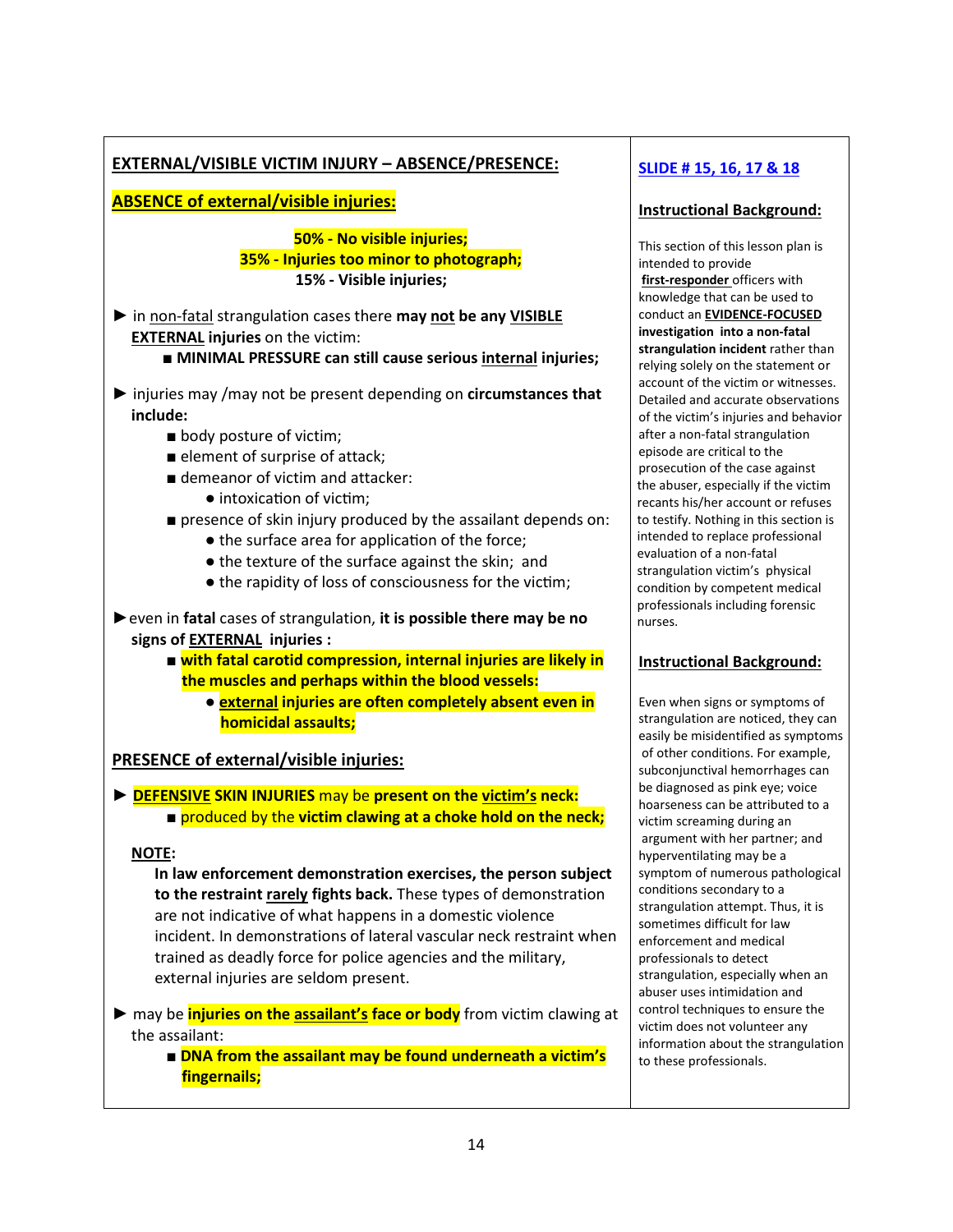# COMMON EXTERNAL /VISIBLE INJURIES:

# MANUAL STRANGULATION:

- ► **BRUISES** from the assailant's hands or fingers:
	- **sometimes fingerprints can be lifted** from the surface injuries on the victim's skin;
- ► **ABRASIONS** on the victim's skin **UNDER THE CHIN:** 
	- related to the victim wiggling the chin from side to side against the assailant's hand in an attempt to get the chin under the stranglehold;
- ► PATTERNED STAMP ABRASIONS may be created by a necklace:
	- necklace inside the stranglehold becomes deeply indented into the skin;
- ► BLUNT FORCE IMPACT INJURIES created by punching/slapping the victim's neck and face: ■ sometimes overlie the strangulation injuries;

# LIGATURE STRANGULATION:

- ► Ligature strangulation ordinarily should **PRODUCE A HORIZONTAL**  BAND AROUND THE NECK:
	- shows constriction of the skin;
- Note: While it might be possible to affect a strangulation by ligature by lifting a victim up off the floor using only the ligature, this would require a number of conditions, such as victim unconsciousness;
- ► in SUICIDAL HANGING LIGATURE ABRASIONS SHOW A DEFINITE UPWARD TRACK SOMEWHERE AROUND THE CIRCUMFERENCE OF THE NECK, OFTEN JUST BEHIND ONE EAR:
	- indicates the direction of force to be head-to-toe;

# SUFFOCATION:

- ► in suffocation, where the mouth and nose is forced closed: ■ may be INCISED TOOTH MARKS on the INNER mucosal SURFACES OF THE UPPER/LOWER LIPS:
	- not generally present in victims who have no teeth;
	- tooth marks, when present, may be associated with lip swelling;
- ► may be VISIBLE PATTERNED SKIN ABRASION OVER THE NOSTRILS OR SYMMETRIC ABRASIONS ON THE UPPER LIP BELOW THE NOSTRILS:
	- show that the nose was pinched closed with great force;

# SLIDE # 18

#### Instructional Background:

A **basic** knowledge of the anatomy of the neck is critical to adequately understand the clinical features of a strangled victim.

The larynx is "made up of cartilage, not bone, and consists of two parts: the thyroid cartilage. . . and the tracheal rings." The carotid arteries, "the major vessels that transport oxygenated blood from the heart and lungs to the brain," are at the side of the neck where a person would check for a pulse during cardio-pulmonary resuscitation (CPR). The jugular veins transport deoxygenated blood from the brain back to the heart. A victim of strangulation will lose consciousness if her carotid arteries are blocked, depriving the brain of oxygen; if the jugular veins are blocked, preventing deoxygenated blood from exiting the brain; or if the airway is closed, causing the victim to be unable to breathe.

Pressure does not need to be severe as long as it is prolonged. The force required to compress the jugular veins is less than the force necessary to compress the carotids, and that is less than the force required to constrict the airway. The amount of force necessary, however, varies from person to person, "depending on [the] development of neck muscles and the surface area for the application of force."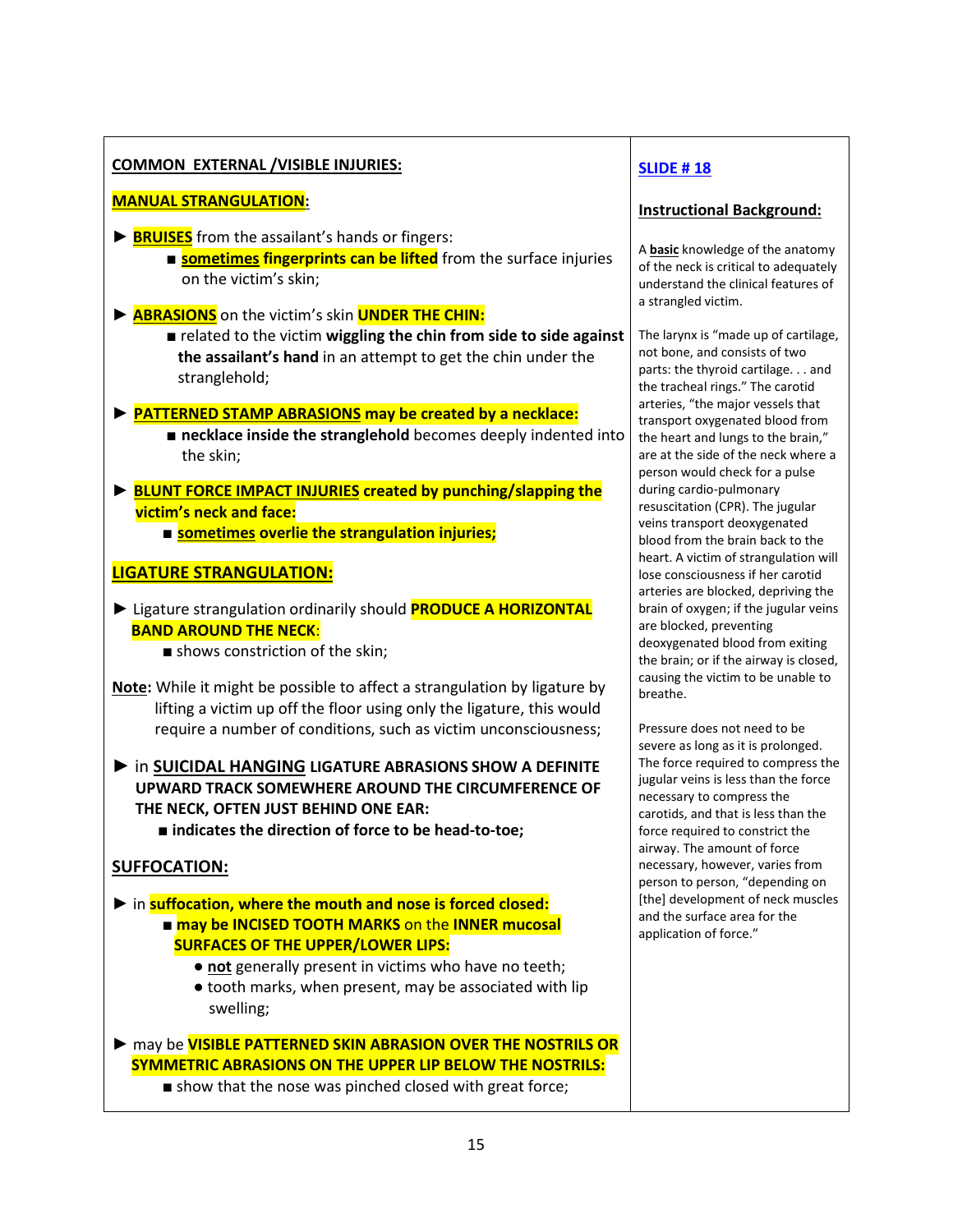| EINEAR ABRASIONS and/or TAPE ADHESIVE RESIDUE ACROSS THE                                   | <b>SLIDES #19, 20, 21 &amp; 22</b>                                   |
|--------------------------------------------------------------------------------------------|----------------------------------------------------------------------|
| <b>FACE OR WITHIN THE HAIR:</b><br>suffocation done with duct tape;                        |                                                                      |
|                                                                                            | <b>INSTRUCTOR NOTE:</b>                                              |
| <b>INTERNAL INJURIES:</b>                                                                  | The listing and description of                                       |
| $\blacktriangleright$ identified by a medical professional:                                | the various diagnostic tests                                         |
| ■ emergency medical treatment should be offered;                                           | and potential internal                                               |
| diagnostic tests may be necessary:                                                         | injuries have been included                                          |
| • CAT scans;<br>$\bullet$ x-rays;                                                          | in this lesson plan to                                               |
| $\bullet$ MRIs;<br>· laryngoscopy;                                                         | reinforce the fact that not all                                      |
| • Pulse oximetry [measurement of oxygen level in blood];                                   | strangulation injuries are                                           |
| • carotid Doppler [ultrasound to detect narrowing of carotid];                             | visible. These facts also<br>reinforce the need to                   |
| • CTA neck [angiogram of blood vessels of neck/head];                                      | recommend professional                                               |
| · various blood tests;                                                                     | medical intervention to the                                          |
| minimal pressure on the neck can cause serious [INTERNAL] injury:                          | victim of a non-fatal                                                |
| swelling of airway structures has been known to occur up to 72                             | strangulation incident.                                              |
| hours post-injury;                                                                         |                                                                      |
|                                                                                            | <b>Instructional Background:</b>                                     |
| internal injuries may not be present for up to 36-72 hours after an act;                   |                                                                      |
|                                                                                            | Because two complex systems<br>(respiratory and cardiovascular)      |
| ▶ common internal injuries include but are not limited to:                                 | are involved, functional                                             |
| ■ damage to the trachea [windpipe]/larynx including fractures:                             | vulnerabilities exist in many                                        |
| • unstable airway/airway obstruction;<br>swelling of neck tissue which may impede          | areas-alone or in combination.                                       |
| breathing/swallowing;                                                                      | Functional changes may be<br>temporary and resolve when the          |
| ■ larynx/vocal chords damaged;                                                             | compromising force is removed.                                       |
| fractured hyoid bone;                                                                      | Examples include compression of                                      |
| I lung damage if victim vomited during incident;                                           | the airway, the chest, a blood<br>vessel, or a nerve. Forces may     |
| miscarriage;                                                                               | damage structures that will require                                  |
| brain damage;                                                                              | treatment and/or time to heal.                                       |
| cervical spine injuries;                                                                   | Examples include fractures, tears,                                   |
| blood clots;                                                                               | ruptures, or crushing of airway or<br>blood vessel structures. These |
| artery dissection [tears in the arteries];                                                 | injuries may pose an immediate                                       |
|                                                                                            | threat to life. Bleeding and swelling                                |
| $\blacktriangleright$ victims of strangulation, especially those repeatedly strangled, may | deserve special emphasis. Even                                       |
| acquire Traumatic Brain Injury (TBI) caused by blows to the head,                          | minimal force may cause bleeding<br>and/or swelling in the injured   |
| shaking of the brain or Anoxic Brain Injury (AnBI) caused by loss of                       | tissue.                                                              |
| oxygen to the brain:                                                                       |                                                                      |
| may result in irreversible psychological and physical damage;                              | The great risk is that both bleeding                                 |
| ■ can lead to acute ischemic stroke, multisystem organ failure,                            | and swelling can progress (often<br>slowly) and not cause obvious    |
| thyroid storm, ringing in the ears, seizures;                                              | problems until the airway is                                         |

► follow-up investigation necessary to document and record;

► forensic nurse, if available, can serve as an evidentiary resource;

# damage to the voice box (larynx)

blocked or a vascular disaster occurs. Functional changes in a strangulation case may include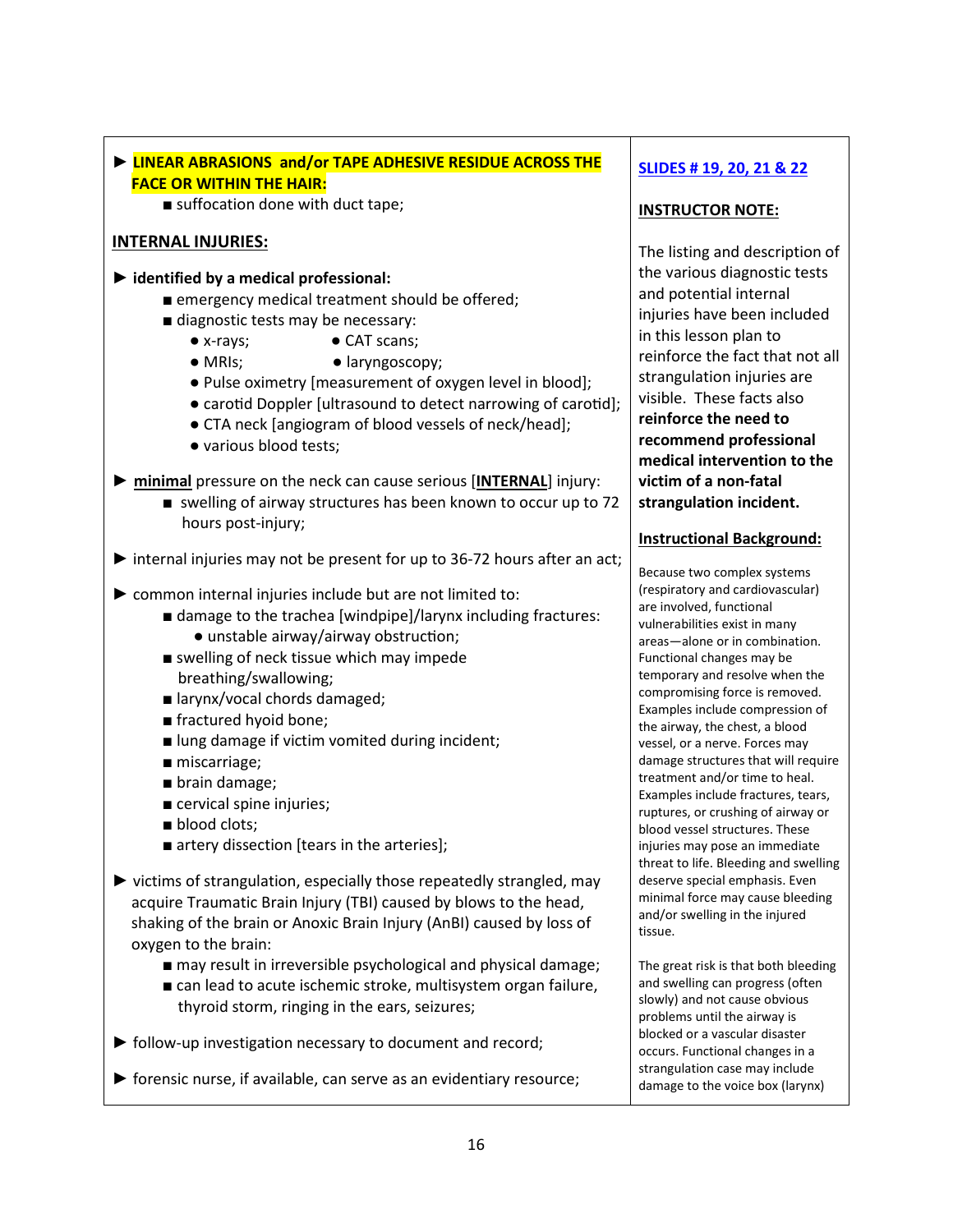and/or the hyoid bone. (Note: The hyoid bone is the only bone in the body that is not directly connected to any other bone; it aids in tongue movement and swallowing.) Bruising (contusion) and bleeding (hemorrhage) are common in strangulation cases, as well as swelling (edema). Swelling is something that should be of grave concern given that it may not be apparent until hours after the strangulation occurs. These findings may develop with as little as 22 pounds of pressure to the neck. The temporary blockage or closing of the blood vessels (occlusion) requires 33 pounds of pressure, and fracture of the hyoid bone requires 35–46 pounds of pressure.

Various combinations of functional changes may occur, leading to severe trauma to the upper airway. For example, the airflow can be compromised, the voice box fractured, and facial and neck swelling can be evident. Air can escape from the air passages and leak into the soft tissues (subcutaneous emphysema). These injuries can be very dangerous to a patient and may lead to death.

Damage to the carotid arteries may occur, which compromises the blood flow to the brain. The use of frontal force—anywhere from 5.5 to 22 pounds—may result in arteries being compressed against the neck bones. When a single carotid artery is compressed or blocked, there may be neurologic findings on the opposite side of the body. These findings include weakness, numbness, and tingling. When both carotid arteries are compressed or blocked, the result is rapid loss of consciousness. Any damage to the carotid arteries may result in compromised blood flow to the brain.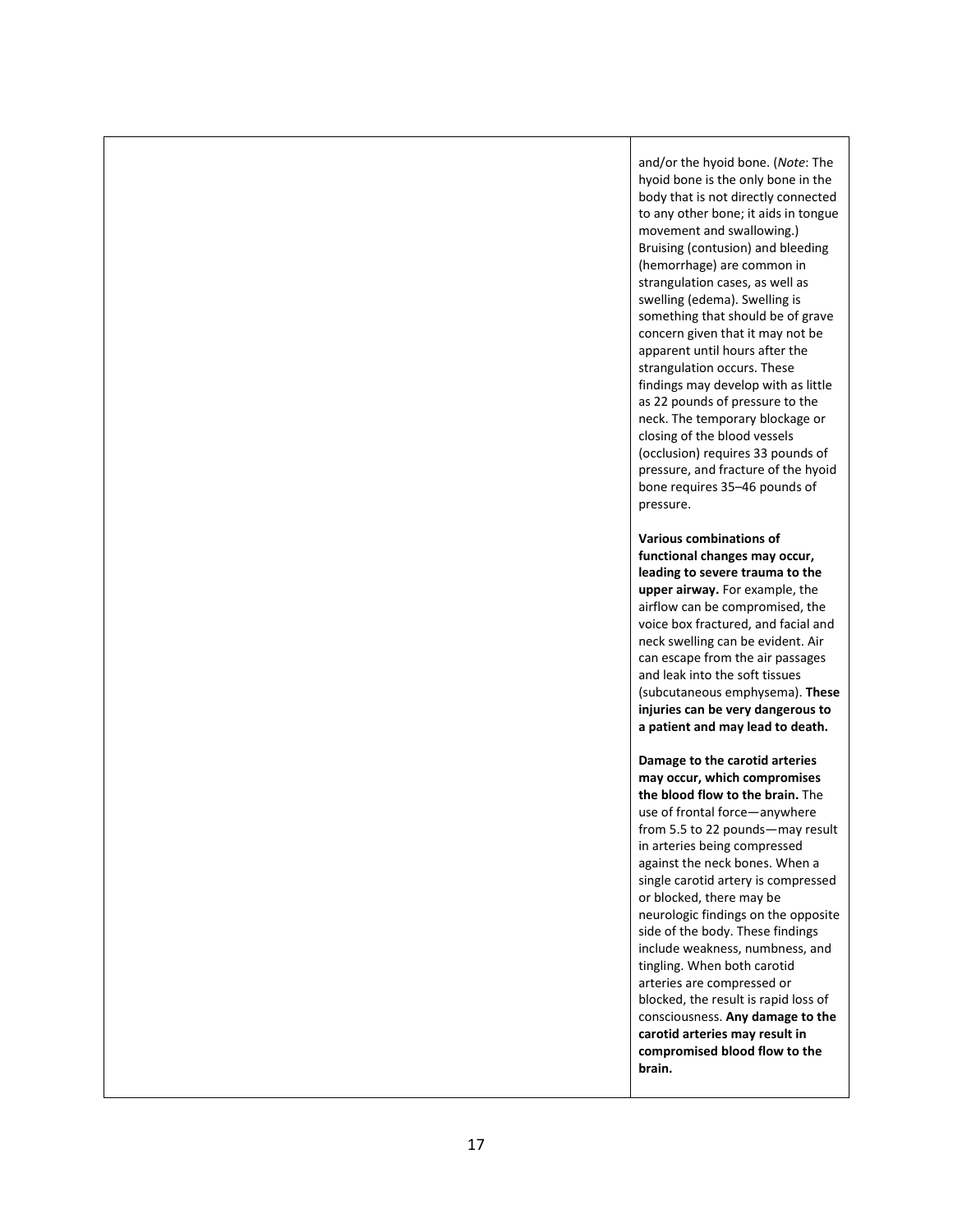# Law Enforcement Response to Non-fatal Strangulation:

Every day law enforcement agencies across the country receive a constant stream of 911 domestic violence calls where victims report being threatened, pushed, slapped, kicked, punched, "choked", stabbed, or even shot. Some agencies report that as many as 40% of all 911 calls are domestic-violence related. By the time officers respond, victims may already be recanting, minimizing, or simply unaware of the seriousness of their assault, especially if strangulation is involved, in which case the victim may be suffering from anoxic brain injury. Victims may be traumatized by the incident, embarrassed, or afraid of the abuser or the police. It is imperative that law enforcement first responders be prepared to respond to the challenges of investigating a domestic violence call that involves non-fatal strangulation.

One of the challenges for law enforcement officers who respond to calls for intimate partner violence is that this type of crime is happening between people who are (or were) in an intimate relationship. Because of that emotional bond, the fact that they have children together, or because they live in the same house, officers may have a tendency to downplay what is happening because they may have been to the house before or they may have talked to these individuals before. They also may have had this particular victim recant and minimize prior incidents that they conducted. Officers become very frustrated with this behavior and while in the past officers may have been tempted to minimize their response, that attitude has now been replaced for the most part with a better understanding of why victims of domestic violence may not wholeheartedly agree to leave their violent partner. Despite their sometimes frustration, most law enforcement first responders have become better prepared to respond to incidents of intimate partner violence.

In particular, in Maryland, given the extensive use of the Lethality Assessment Program by law enforcement agencies, officers are prepared to make an assessment of the seriousness of a domestic violence incident and the need for the victim to contact and make use of domestic violence victim provider services. In light of increased entry-level and in-service law enforcement training into the dynamics of domestic violence and the use of such protocols as LAP, many officers now believe that they have the opportunity to immediately assist a victim of intimate partner violence in obtaining services that may positively impact the victim.

# TRAINING OBJECTIVE:

- 4. Examine the steps to be taken by a responding officer during an investigation into a call for service that includes an allegation/complaint by the victim that strangulation or a similar means of assault has occurred including:
	- ► identification and documentation of any behavioral signs or symptoms that a victim may have suffered a non-fatal strangulation episode;
	- ► identification and documentation of any signs of VISIBLE INJURY, both to the victim and alleged assailant, that may have occurred during the incident;
	- $\blacktriangleright$  the photographing and collection of any relevant physical evidence from the crime scene including photographs of the victim with/without injuries and the assailant with/without injuries if he/she is present at the scene;
	- $\blacktriangleright$  statements made by either the victim or the assailant that do/do not corroborate that an act of strangulation occurred during the incident;
	- ► obtaining medical records of any examination or treatment given to the victim;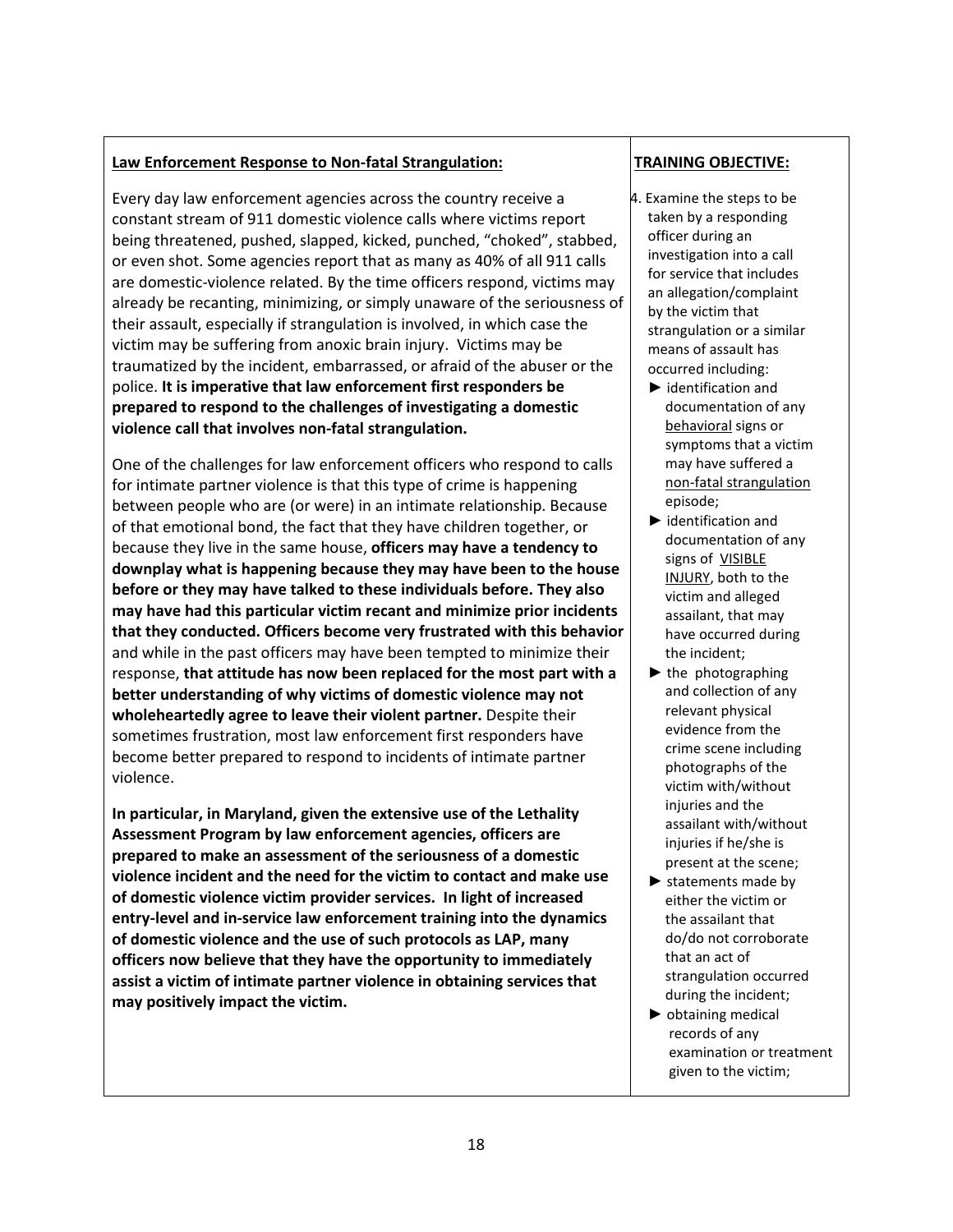# Law Enforcement Officer's Initial Response:

When an officer responds to the scene a domestic violence call where someone is lying on the floor with an open bleeding wound, has been shot, is otherwise seriously injured or is deceased, it is relatively easy for the officer to gauge the seriousness of the situation. However, it is much more difficult to grasp the significance of a victim's statement that he/she was 'choked,' especially when the victim is standing without difficulty, talking freely to officers, and has no visible injuries. To many law enforcement professionals it is just another family /domestic disturbance.

Without a basic understanding about the physical and medical effects of strangulation, law enforcement officers may not necessarily view strangulation as one person trying to end another person's life; they may often view the incident as simply a non-consequential "disturbance" between a couple or a simple assault in which the perpetrator "grabbed" the victim around the neck during a fight. While to many, it may just be another family disturbance, it is critical that law enforcement officers have an understanding that an incident involving non-fatal strangulation is not just another assault. They need to understand that strangulation is one of the most accurate predictors for the subsequent homicide of victims of domestic violence.

- ► In Maryland, the Lethality Assessment Program has helped to open the door to that realization by requiring the responding officer to ask the question "Has he/she ever tried to choke you?"
	- if the victim indicates that his/her intimate partner "choked" him/her during the event the responding officer should:
		- contact and, if possible, refer the victim to a domestic violence victim service provider; and
		- conduct an investigation into the assault as though a weapon had been used to attack the victim;
- ► understand the signs and symptoms of non-fatal strangulation, observe, identify and accurately record/document them;

 $\triangleright$  be aware of the seriousness of invisible injuries:

■ non-fatal strangulation assaults typically elude standard evidence collection methods due to the internal or subtle nature of many strangulation injuries;

# SLIDES # 23, 24 & 25

# INSTRUCTOR NOTE:

Unless a law enforcement agency has a specialized unit on call for immediate response to domestic violence incidents, a uniformed patrol officer will most likely be conducting the preliminary investigation into an incident involving non-fatal strangulation. While followup investigations may be provided by domestic violence specialists, the preliminary investigation into non-fatal strangulation incidents is critical to any subsequent prosecution. This portion of the lesson plan is focused on the preliminary investigation that will be conducted by the uniformed officers who first respond to the incident.

#### Instructional Background:

Non-fatal strangulation cases are inherently difficult to prosecute because in many cases victims do not present with visible injuries, frequently recant their accounts of the strangulation incident and/or refuse outright to testify against their abuser. With no visible injuries, law enforcement officers and emergency room medical staff frequently do not acknowledge or investigate allegations of non-fatal strangulation so that evidence is not collected nor documented.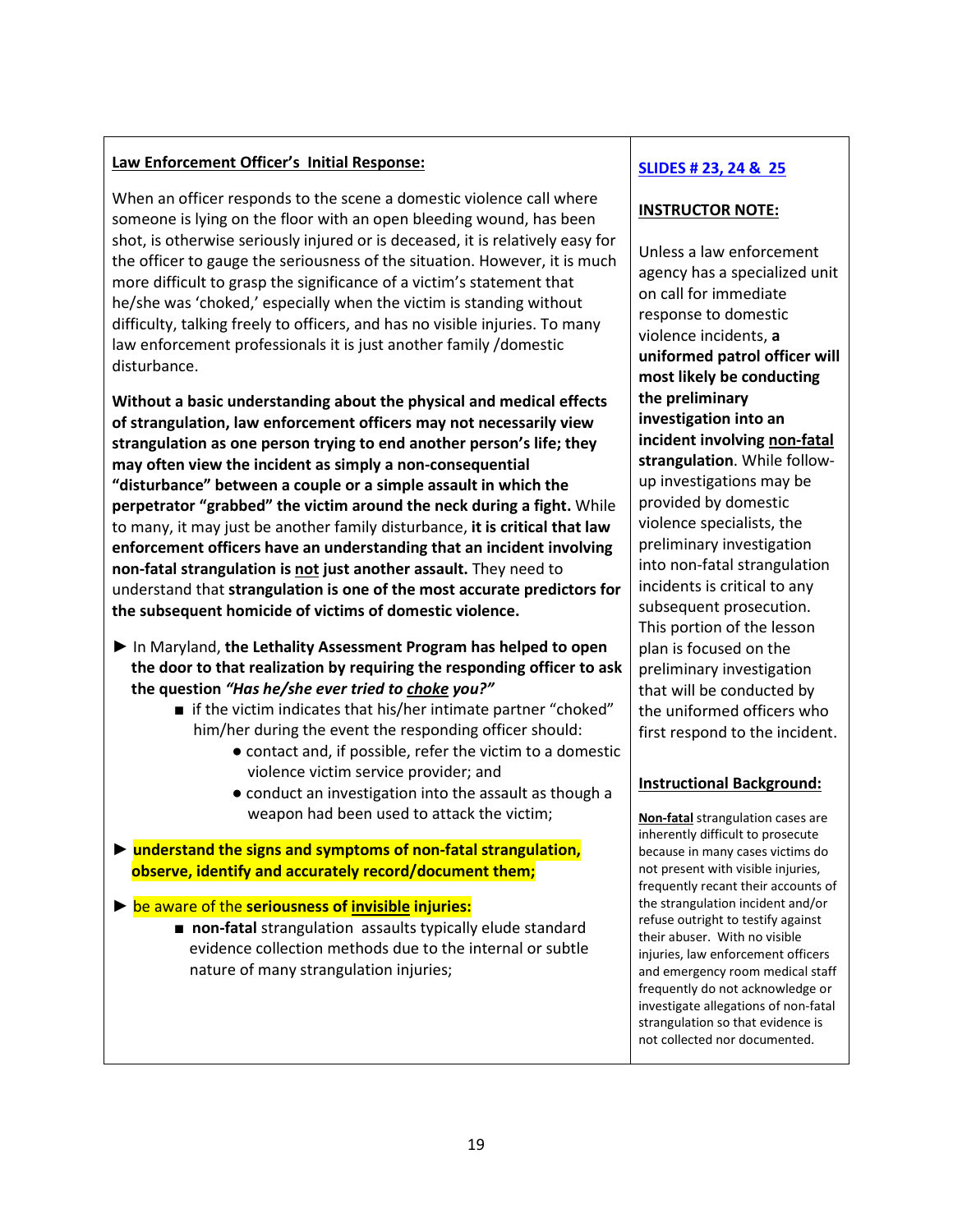| lacktriangleright Perezi of Industry levels Superset Previoles: |
|-----------------------------------------------------------------|
| ■ method of strangulation;                                      |
| ■ age/health of victim;                                         |
| ■ whether the victim struggled to break free;                   |
| ■ whether the victim was under the <b>influence of alcohol</b>  |
| and/or drugs;                                                   |
| <b>E</b> size and weight of the perpetrator; and                |
| ■ amount of force used;                                         |
| be critically observant of and specifically document:           |
| domestic violence <b>VICTIM:</b>                                |
| · BEHAVIOR:                                                     |
| ◆ confusion:                                                    |
| $\triangle$ report he/she was standing up one                   |
| minute, then simply woke up on the floor                        |
| and didn't know why;                                            |
| ♦ difficulty in communication;                                  |
| ◆ involuntary urination/bowel movement;                         |
| ◆ signs of paralysis/facial or eye lid drooping:                |
| A may appear to be under the influence of                       |
| drugs/alcohol or appear to have                                 |
| stroke-like symptoms;;                                          |
| ◆ voice changes/hoarseness;                                     |
| ◆ agitation due to hypoxia (deficiency in the                   |
| amount of oxygen reaching body tissues,                         |
| including the brain):                                           |
| ► symptoms of hypoxia or asphyxia                               |
| (a lack of oxygen to the brain) will likely                     |
| cause victim to be restless or hostile                          |
| at the scene;                                                   |
| ◆ appear to have a mental health disability or                  |
| developmental disability;                                       |
| ♦ evidence of unconsciousness includes:                         |
| <u> ♣ loss of memory;</u>                                       |
| <b>Mapse in time or location;</b>                               |
| Let unexplained bump on the head;                               |
| $\clubsuit$ bowel or bladder incontinence;                      |
| <b>* impairment of cognitive, behavioral,</b>                   |
| neurological, and physical functioning;                         |
| Le may appear to have a mental health                           |
| developmental disability which may be                           |
| symptoms of brain injury;                                       |

vever, <u>EVIDENCE BASED</u> secution that depends on the npleteness and accuracy of a t-responder's investigation into incident is an answer to the blem of victim recantation and lack of prosecution. ause the victim frequently s not have any visible injuries allegations that an abuser bbed, squeezed, or crushed the im's throat with his hands or a ture are often overlooked or ored. Despite the frightening cription of events by the im, the lack of medical mination and treatment for victim and the fact that the of strangulation is not urately recorded in detail in police report the abuser is not rged with this crime of assault is therefore not prosecuted in rt.

dence based prosecution, also wn as victim-less prosecution, s independent corroborative lence to prove the elements of ime without relying on the im's testimony just as homicide es are prosecuted

types of evidence of ngulation that can be collected first-responder/investigating cer include: the 911 call tape to dispatcher; photographs of the im, crime scene and assailant, if sent; other physical evidence; dical evaluation forms and ert testimony which may ude the observations of the im's physical dition/behavior and demeanor he first-responders on the ne and emergency medical f.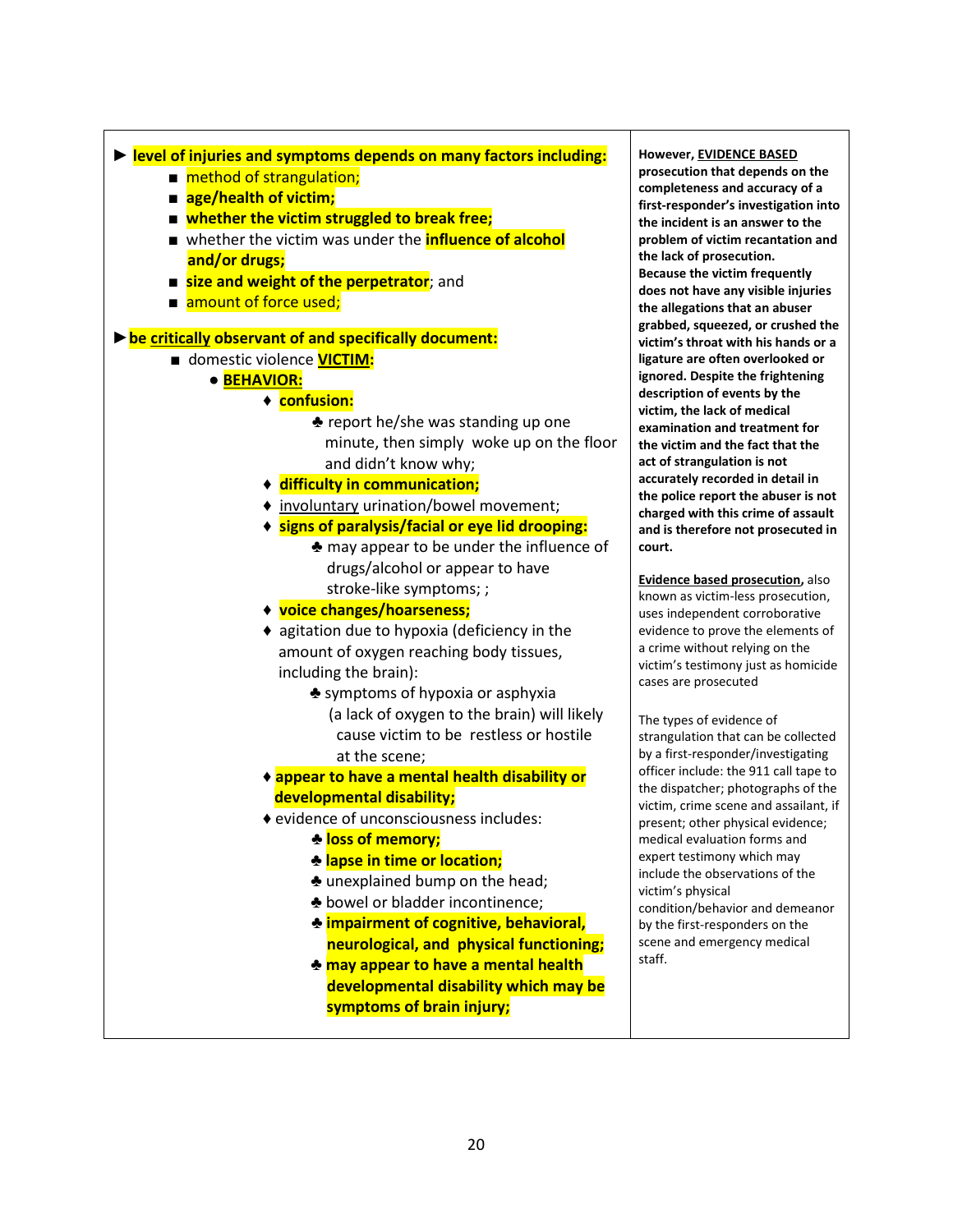| ♦ PTSD symptoms caused by a fear of death or<br>coercive control exerted upon them:<br><b>M</b> fear/anxiety;<br>♣ mistrust;<br><b>* hostility/irritability/angry outbursts;</b><br>♣ agitation/aggressiveness;<br>* unwillingness to talk about the incident;<br><b>Example 10 and 11 stage 10 mm</b> |  |
|--------------------------------------------------------------------------------------------------------------------------------------------------------------------------------------------------------------------------------------------------------------------------------------------------------|--|
| <b>. VERBAL RESPONSES:</b><br>♦ inability to concentrate/focus;<br>◆ confusion;<br>◆ memory loss;<br>+ difficulty speaking / slurred speech/appearance<br>of intoxication;<br>· PHYSICAL CONDITION:                                                                                                    |  |
| <b>PHOTOGRAPH CONDITION OF VICTIM WHETHER INJURIES ARE</b><br><b>VISIBLE OR NOT;</b><br>$\blacktriangleright$ critical for trained first responders to look for other signs of injury<br>such as subtle injuries around the eyes, under the eyelids, nose, ears,                                       |  |
| mouth, neck, shoulders, and upper chest area to include but not be<br>limited to:<br>◆ skin redness or red marks especially on face,<br>neck, upper chest area;<br>♦ cuts/scratches including defensive injuries;<br>◆ thumbprints/handprints/ligature mark;                                           |  |
| ◆ tiny red spots (petechiae) that arise from<br>increased venous pressure;<br>◆ complaint of sore throat/difficulty swallowing;<br>◆ complaint of headaches;<br>physical state of the crime scene;                                                                                                     |  |
| conduct and responses of the alleged suspect if one is on the<br>scene of the incident;                                                                                                                                                                                                                |  |
| ▶ observe, accurately record/document and, if warranted, pass on to<br>professional medical staff any observations/information about the<br>victim's physical condition and behavior;                                                                                                                  |  |
| $\triangleright$ screen for invisible symptoms when strangulation is suspected:<br>be prepared to make referrals to experts (e.g., emergency<br>medical staff, forensic nurse examiners, etc.);                                                                                                        |  |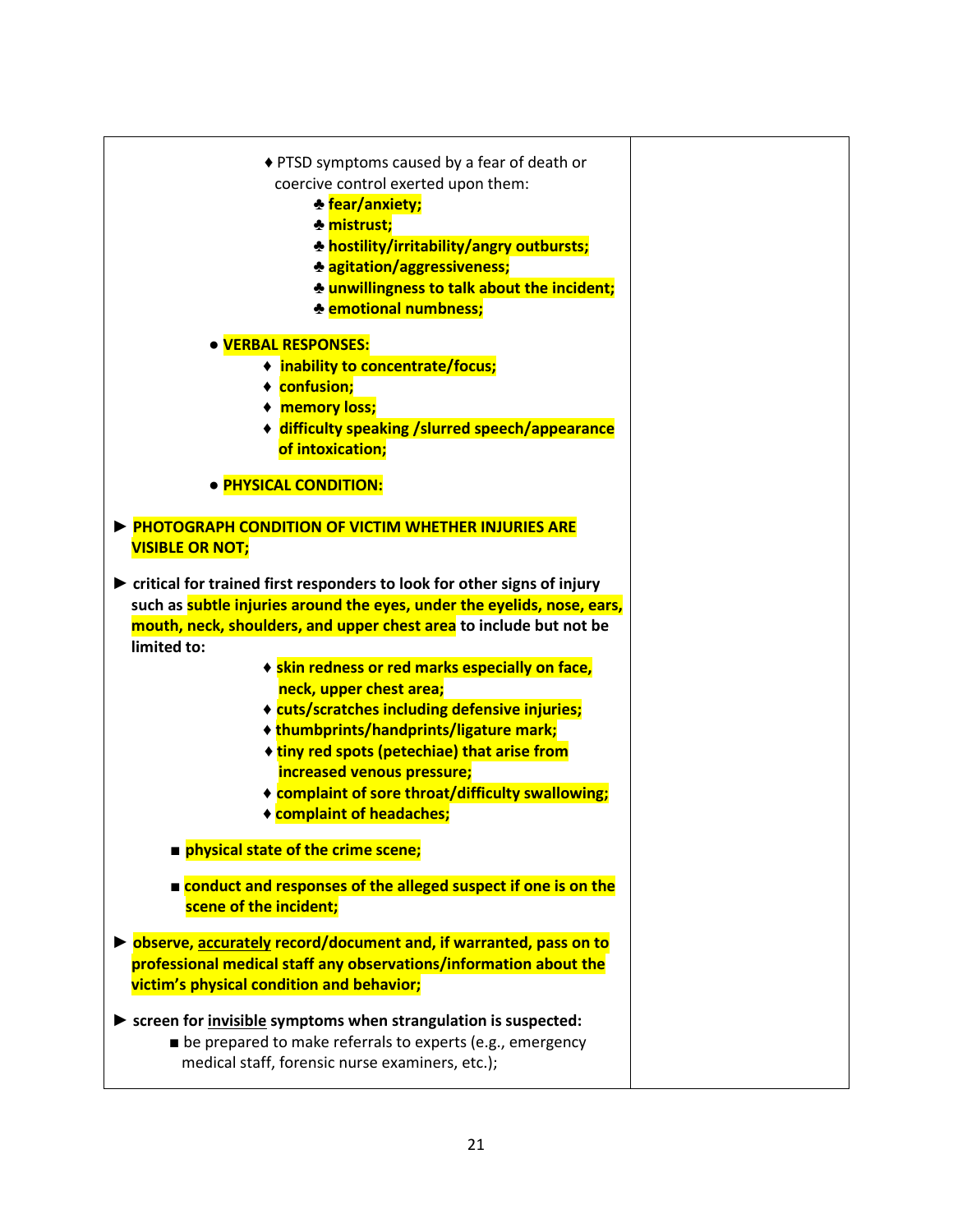# On-scene Evidence:

The following list represents a number of suggested practices by law enforcement investigators experienced in conducting investigations into non-fatal strangulation incidents:

- $\blacktriangleright$  photograph and sketch the scene;
- ► if an object was used to strangle the victim, locate, photograph, and collect it:
	- If possible, ask the victim where the object came from:
		- this may indicate intent;
- $\blacktriangleright$  determine if there is blood on the victim, on the walls, or along/at the bottom of the stairs, if nearby:
	- obtain samples for comparison;
- ► confiscate victim clothing that is torn or ripped during the incident ■ could support pulling, dragging, and/or a struggle;
- ► accurately measure the size of the injury or injuries: ■ use a tape measure/ruler;
- ► collect writings or journals by the victim that records or documents past similar events;
- ► collect any lists of "household rules" created by the suspect;
- ► identify any property damaged during the incident:
	- photograph and collect if there is anything significant;
- ► if the suspect has fled the scene obtain a recent photograph of the suspect, if available from the victim:
	- have victim identify photograph as the suspect's photograph;
	- document identification of the suspect by the victim;
	- submit the photograph as evidence per procedure;
- ► photograph every visible injury including areas where there is a complaint of pain but no visible injury:
	- when an injury does appear, the initial photograph can corroborate that there was not a pre-existing condition;
- ► Do not allow victim to "clean up," including removing /applying make-up prior to responding to a medical facility:
	- if FORENSIC NURSE available to conduct evaluation of victim clean up of any kind will reduce potential for:
		- TOUCH DNA;
		- fingerprints;
- ► if victim refuses medical treatment request victim to remove makeup at scene:
	- take photographs before and after makeup is removed:
		- first photo to show victim as when officer arrived;
		- second may capture additional injuries that may have been disguised by makeup such as petichaie;

# SLIDES # 26 & 27

# Instructional Background:

Cases brought to court that rely solely on victim testimony may place the victim in greater danger, and this practice may cause the case to fail if the victim refuses to testify. An EVIDENCE BASED investigation and prosecution is the best way to counter this possibility.

Photographs and physical evidence are essential elements to evidence-based prosecution in domestic violence strangulation cases. They are important for providing context to a judge and jury. Pictures of overturned furniture, holes in the walls, bodily fluids on the floor and walls may show how dangerous and frightening an assault may have been.

Additionally, no matter how minimal, photographs of visible physical injuries may show a judge and jury what a victim went through during the attack. In some cases, a victim may have fingerprints on his/her neck or the markings of a ligature used during strangulation.

Ripped clothing, etc. also help to establish context for a judge and jury.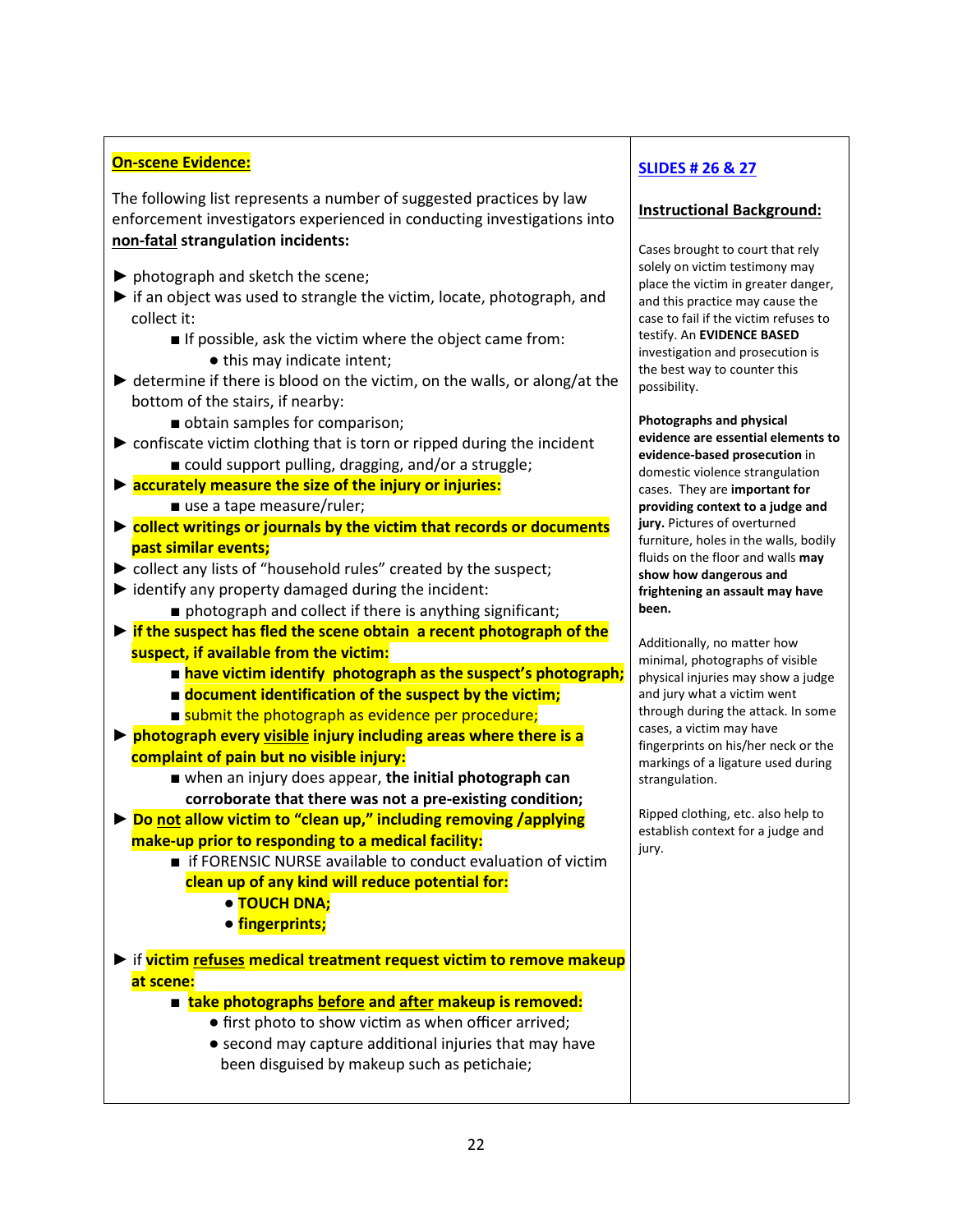- $\blacktriangleright$  the following photographs of the victim should generally be taken: [use a female officer as appropriate]:
	- Distance photo one full-body photograph of the victim from a distance will help identify the victim/location of the injury;
	- Close-up photos-multiple close-up photographs of the face and neck area (front, back, and sides) at different angles will make it easier to see the injuries clearly:
		- Specific areas to photograph include:
			- ♦ surfaces of both ears;
				- ♦ under the chin;
				- $\triangle$  the inner surface of the upper and lower lips;
				- ♦ the soft palate;
				- $\triangle$  the inside of the cheeks:
				- ♦ under the eyelids; and
				- ♦ the eyes (looking up, down, medial, and lateral);
	- Follow-up photos-taking follow-up photographs of the injury 24, 48, and 72 hours later to document the injuries as they evolve over time and maximize documentation:
		- recommended that officers also take photos of the victim when the injuries have cleared;
- $\triangleright$  use video camera to capture a raspy voice, difficulty swallowing, coughing, pain exhibited by the victim, and/or drooling;

#### Medical Evidence:

One of the best methods for collecting evidence from a non-fatal strangulation victim is through a medical examination. **Properly trained** medical personnel, including a forensic nurse, can provide not only potentially life-saving emergency medical treatment for the victim but can also evaluate any internal/external physical injuries and diagnose any symptoms that a victim may exhibit from the non-fatal strangulation assault. Those professionally documented symptoms and injuries can then be available for use as evidence during the assailant's subsequent trial.

In addition, the medical examination may also yield some potentially exculpatory evidence. Part of the treatment and documentation process may reveal the victim has used intoxicants. It may also indicate the victim inflicted some of her own injuries in an effort to stop the abuser.

#### The **first-responder officer should:**

- ► strongly encourage victims to seek medical attention especially if there is difficulty breathing/swallowing or visible injuries/pain:
	- educate the victim about the seriousness of strangulation; ● victim may have internal injuries that later cause complete airway obstruction, up to 72 hours after event;

# SLIDES # 28 & 29

#### Instructional Background:

Because strangulation may not leave visible injuries, medical evaluations by emergency room personnel that detail strangulation symptoms and internal injuries may be only way to indicate that a victim was strangled.

Statements to medical personnel are non-testimonial when the statement is made for the primary purpose of obtaining medical treatment.

However, when a statement to medical personnel is elicited for the primary purpose of future litigation or at the direction of police, the statement may be considered testimonial. In Green v. Maryland, 22 A.3d 941 (Md. Ct. App. 2011), the victim of sexual assault was treated at a hospital. After her release, the police sent her to a sexual assault specialist for a second examination.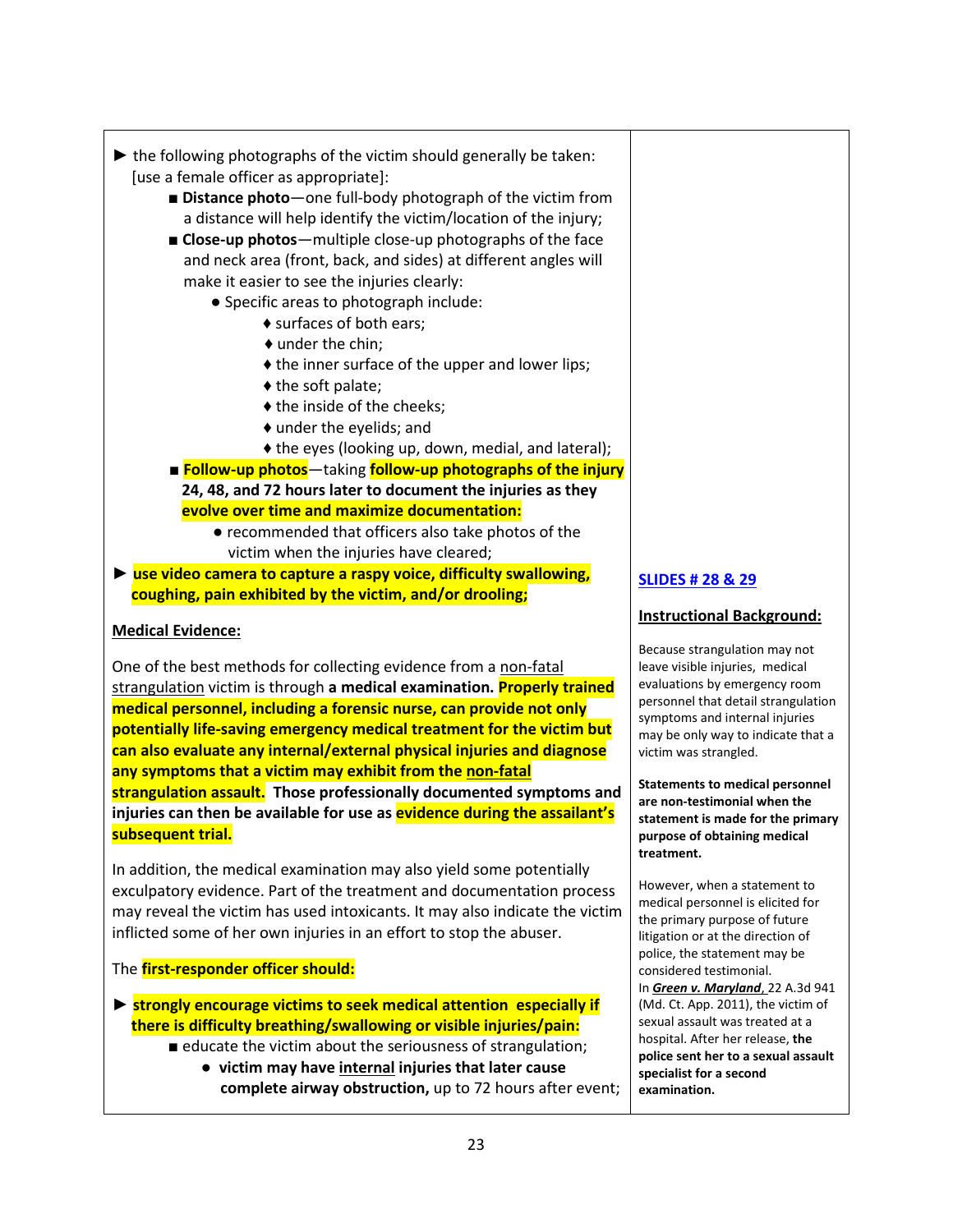#### ■ summons EMS if:

(1) the victim requests medical attention;

- (2) if the officer observes symptoms or injuries that indicate the need for medical attention:
- (3) if it appears that strangulation has occurred;
- if EMTs determine a lack of objective symptoms to support internal injury, a medical examination may prove helpful to assess the victim's health and document any visible injuries and/or symptoms:

● medical documentation is persuasive evidence;

#### NOTE:

 If strangulation injury occurred within the last five days, it is recommended that a FORENSIC NURSE conduct a medical evaluation of the victim.

#### ► identify any medical treatment recommended or obtained:

- obtain a copy of the emergency medical services response report;
- obtain medical/dental release from victim;
- **obtain hospital/emergency room examination and treatment** records;

#### USE OF FORENSIC NURSES:

Since hospitals routinely screen patients for intimate partner violence some facilities with SAFE/SANE programs have chosen to use their forensically trained nurses to evaluate patients once they are identified by other nursing or medical staff [usually emergency room staff] as being victims of domestic violence, in particular strangulation;

Forensic nurses are medical professionals who have been specially trained to gather evidence using various court-sanctioned techniques:

- $\blacktriangleright$  historically used during sexual assault cases;
- $\blacktriangleright$  identification of strangulation is a standard part of the sexual assault assessment:
	- expanding assessment and documentation to other victims of strangulation usually does not require additional education on the part of the SANEs, depending on what the baseline education included:
		- ♦ training for staff on strangulation that presents outside the scope of sexual assault, such as with young people who play the "choking game" is often included in forensic nursing training;

The Green court found that a medical report from the sexual assault specialist, and the statements contained therein, was inadmissible testimonial evidence because the report was conducted at the request of police and was not "for treatment purposes." The report of her initial treatment was admitted with limited redaction. The second report was not for the purpose of health assessment. To the contrary, the second report was prepared with the objective intent of gathering evidence for future prosecution, so the second report was deemed testimonial and was inadmissible at trial.

# SLIDE # 30

#### TRAINING OBJECTIVE:

6. Explain the role of medical professionals, especially a forensic nurse, in the evaluation of an act of non-fatal strangulation.

#### INSTRUCTOR NOTE:

The Code of Maryland Regulations (COMAR 10.27.21.04A) spells out the duties of a SAFE nurse.

#### INSTRUCTOR NOTE:

Numerous forensic nurse examiner (SAFE/SANE) programs have alternate light source photography capabilities and should be utilized where possible (Mercy, GBMC, Carroll, Northwest):

> ■ must be requested by law enforcement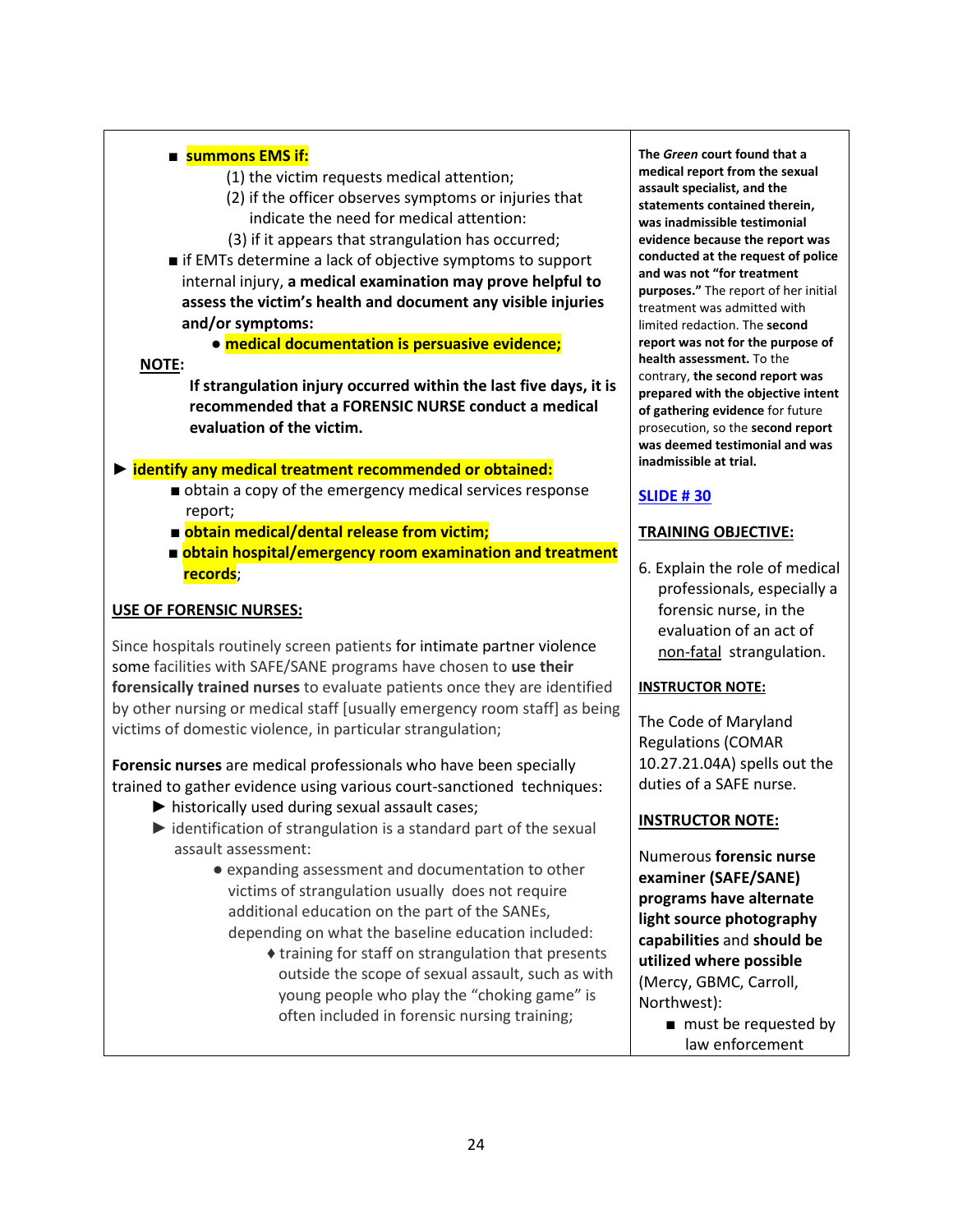- ► proficient in follow-up examinations, taking photographs, and interpreting medical records.
- $\triangleright$  can document the symptoms and visible injuries of the victim for legal evidence:
	- forensic medical documentation can very strongly support the victim, law enforcement officers, and prosecutor in holding an offender legally responsible;
- ► may use assessment skills, alternate light sources, specialized photography techniques, body diagrams, and forensic narratives to enhance the evaluation and documentation of findings;
- ► many law enforcement agencies/prosecutors have worked closely with forensic nurses to interpret medical records; understand offensive, defensive, accidental, and/or intentional injuries; document follow up injuries; and/or testify in court as experts;
- ► forensic nurses should be educated in in history-taking surrounding a patient's IPV experience, not just as a one-time incident, but rather any violence that occurred across the life of the relationship and its impact on the patient's health;

# NON-FATAL STRANGULATION CHECKLIST:

► successful prosecutions of domestic violence cases, especially those involving strangulation and similar assaults, hinge on the first-responder-officer's preliminary investigation skills:

- observations made and recorded;
- questions asked of the victim;
- **evidence collected** both at the scene and during any subsequent medical examination;
- ▶ successful prosecution of an abuser/assailant without the willing cooperation of the victim can occur if a first-responder collects the correct information and evidence **[EVIDENCE BASED PROSECUTION]**;
- ► in non-fatal strangulation cases the first responder's focus even when there are no visible injuries should be on accumulating enough evidence and information to prove that the abuser's conduct occurred:
	- $\blacksquare$  if the victim statement/interview is the crux of the case, her/his testimony will be the primary evidence obtained:
		- little effort will be made to identify and collect corroborating evidence;

# INSTRUCTOR NOTE:

The following checklist included in this lesson plan is intended to be used as a guide for first-responders who are investigating domestic violence calls for service [or sexual assault cases] in which victims state that they were "choked," "grabbed by the throat" or otherwise strangled or suffocated by their assailants. This guide has been developed from a variety of sources and while every attempt has been made to include as many indicators of strangulation and suffocation as possible this guide may not be all inclusive.

Slides # 21 & 22 provide an edited version of the material contained on the checklist.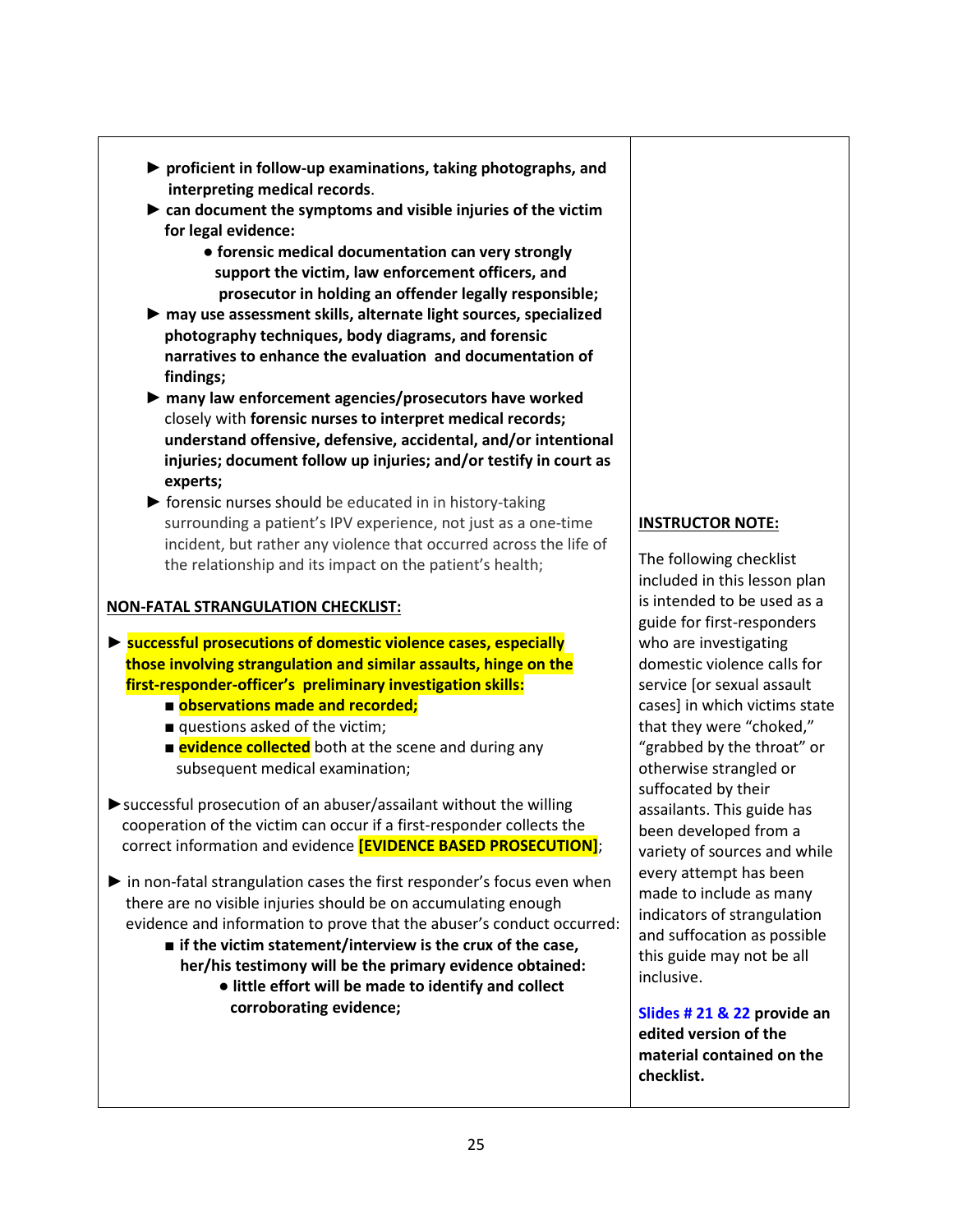### NON-FATAL STRANGULATION ASSESSMENT/REPORT CHECKLIST

# BEFORE PROCEEDING: OBTAIN MEDICAL ATTENTION FOR THE VICTIM!

- Look for injuries behind the ears, around the face, neck, scalp, chin, inside the mouth, jaw, on the eyelids, shoulders, chest;
- Look for redness, abrasions, bruises, scratch marks, scrapes, fingernail marks, thumb-print bruising, ligature marks, petechiae, blood in the white of the eye, swelling, and/or lumps on the neck.
- Take photographs of the victim at the scene, if possible.
- Do not allow the victim to "clean up," including removing or applying make-up, prior to responding to a medical facility, in particular if a FORENSIC NURSE will be available to conduct an evaluation of the victim. Clean up of any kind will reduce the potential for TOUCH DNA or fingerprints.
- Look for neck swelling (it may not be easy to detect). Ask the victim to look in the mirror to assess any swelling. Take photos of the neck even if you do not see injuries or swelling as they may appear later:
	- ♦ forensic nurses may use a tape measure to assess neck swelling;
- Injuries may be easily concealed with makeup, long hair, and/or clothing.

# REMINDER: A STRANGULATION VICTIM MAY NOT HAVE ANY VISIBLE INJURIES!

| NON-VISIBLE/NON-OBSERVABLE INJURIES                      | <b>VISIBLE/OBSERVABLE INJURIES</b>                              |
|----------------------------------------------------------|-----------------------------------------------------------------|
| • neck pain/swelling                                     | • swelling of neck or face                                      |
| $\bullet$ jaw pain                                       | • redness on neck/throat                                        |
| • scalp pain (from hair pulling)                         | • red spots (petichiae) on face/neck due to burst blood vessels |
| $\bullet$ sore throat                                    | • pulled out/missing hair                                       |
| • difficulty/pain when swallowing                        | • skull fracture/concussion                                     |
| • tongue injury                                          | • unable to/difficulty breathing or hyperventilation            |
| • vision changes (spots, tunnel vision, flashing lights) | • ptosis (droopy eyelid)                                        |
| • light headedness                                       | $\bullet$ droopy face                                           |
| • headache/head "rush"                                   | • raspy or hoarse voice due to narrow airway/broken trachea     |
| $\bullet$ ears ringing                                   | $\bullet$ coughing                                              |
| • weakness/numbness of arms or legs                      | • swollen lips or tongue                                        |
| • nausea/vomiting                                        | · inability to speak                                            |
| • loss of consciousness (how long?)                      | · lip injury                                                    |
| · loss of/lapse of memory                                | · bruising/hemorrhaging:                                        |
| • dizziness/fainting or lightheadedness                  | ◆ may be difficult to see on darker skinned victims             |
| • change in mental status:                               | • scratch marks/scrapes/abrasions:                              |
| ♦ disorientation                                         | ◆ sometimes made during "defensive" maneuvers by victim         |
| ♦ combativeness                                          | · bloody/broken nose                                            |
| $*$ "spaced out"                                         | • fingernail impressions                                        |
| $\bullet$ shock                                          | • red eyes due to burst capillaries in whites of the eyes       |
|                                                          | • involuntary urination or defecation                           |
|                                                          | $\bullet$ seizure                                               |

#### RECOMMENDATIONS

- When no injuries are apparent and the victim is able and willing, ask the victim to look in a mirror, if available, to obtain her perspective of her current appearance and/or injuries. Ask the victim to point out any differences from her "normal" appearance.
- Remind the victim to notify officer working on her case if injuries appear or if she seeks additional medical care:
	- ♦ some bruises/marks may be delayed in developing;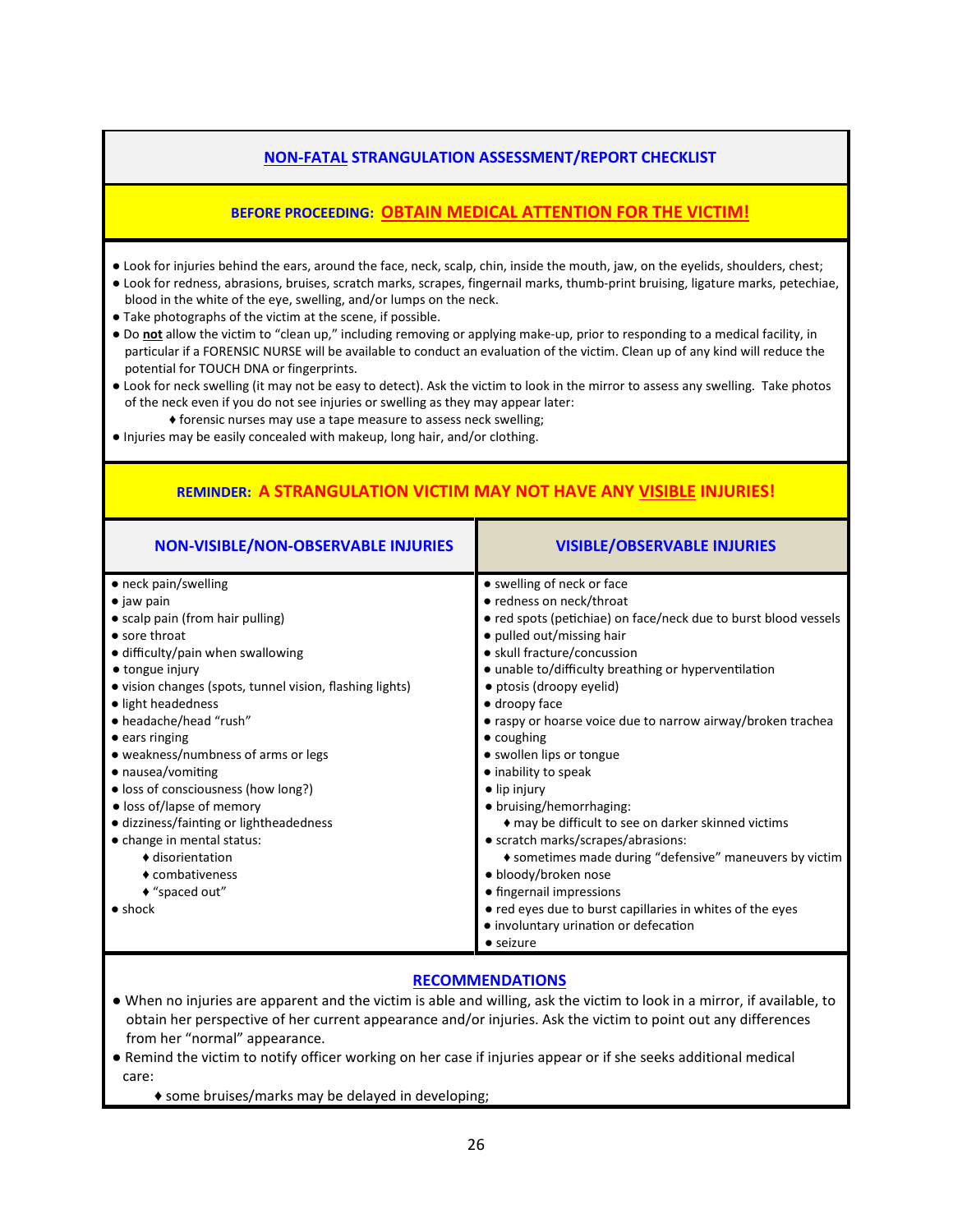#### REPORT CONTENTS

#### GENERAL REPORT INFORMATION

- $\bullet$  Is the relationship of the parties identified?
- Is there a valid protection order in place?
- Are the events that took place pre and post strangulation documented?
- Was information about previous incidents (strangulation, domestic/sexual violence, threats, stalking), including frequency, documented?
- Were all witnesses interviewed and documented?
- ♦ children may be present during non-fatal strangulation incidents;
- Was medical attention provided?
- Is the scene(s) concisely described/diagramed and processed?

#### NON-FATAL STRANGULATION SPECIFIC INFORMATION

- Has strangulation occurred in the past?
	- ♦ Was it reported to the police?
	- ♦ When? To What agency?
- Identify the exact crime scene where the strangulation took place, e.g. on bed, on floor, etc., and process it: ♦ multiple crime scenes may need to be processed and evidence identified/secured.
- Was there a struggle between the victim and suspect?
	- ♦ did the victim scratch/hit or otherwise make contact with the suspect by which a transfer of evidence may have occurred?
- What was used to strangle the victim (one hand, two hands, forearm, other body part, ligature, etc.)?
- Were other weapons involved?
- Did the strangulation take place from the front or from behind?
- Was the victim wearing jewelry?
- Was the suspect wearing jewelry? Gloves?
- $\bullet$  Is the suspect right or left handed, if known?
- How long did the strangulation last?
	- ♦ Ask the victim to close her eyes and go through the assault with you while you look at your watch to determine the approximate length of time.
- . How many times was the victim strangled during this incident?
	- ♦ Multiple strangulations may have occurred during the incident:
		- Were different methods used to strangle the victim during the incident?
- Determine the amount of pressure that the suspect used if manual strangulation was used:
- ♦ ask the victim to describe on a scale of 1-10 with 10 being the most pressure the perpetrator's grip;
- In an attempt to further determine the perpetrator's grip, ask the victim (one at a time) if during the strangulation she/he could:
	- - $\bullet$  scream;  $\bullet$  talk;  $\bullet$  breathe (intermittently or otherwise)
- Was the victim also smothered?
- Was the victim also shaken while being strangled?
- Was the victim's head pushed into a wall, floor, or other surface? Was there property damage?
- Did the victim attempt to protect him/herself?
- What was the emotional state of the victim (what did they report they were thinking and feeling)?
- Did the suspect say anything to the victim before/while/after the strangulation occurred?
- Did the victim say anything to the suspect before/while/after the strangulation occurred?
- What was the suspect's demeanor before, during and after the incident?
- Did the victim describe what the suspect's face looked like during the incident?
- Why and how did the suspect stop strangling the victim?
- Are all crimes that co-occurred with the strangulation documented (sexual assault, kidnapping, property damage, etc.)?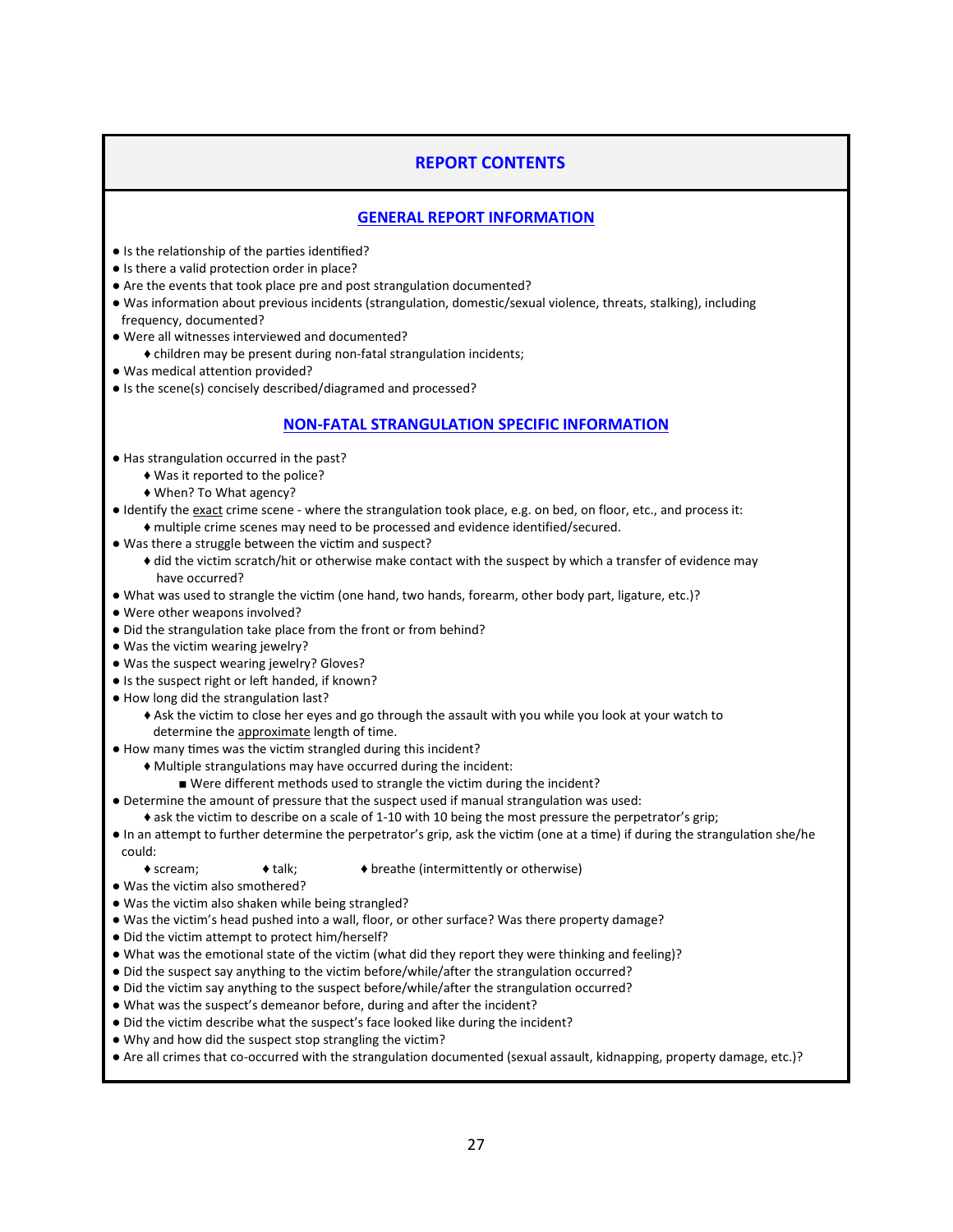#### ON-SCENE VICTIM INTERVIEW:

"The first sign of a traumatic injury to the victim who is reporting that he/she has been strangled ["choked," had their throat grabbed, etc.] may begin with SYMPTOMS that the victim does not realize are significant. Such victims may not volunteer the information that they are "hurting." If the correct questions are asked, first responders may be able to identify a **traumatic injury that is not readily apparent**. Identifying these symptoms may also be an indicator that the victim needs medical attention even though he/she is declining it. Non-fatal strangulation is the type of assault where victims need to be educated about what has happened to them. It is important to ask the victim a series of questions designed to elicit specific information about her SYMPTOMS and internal injuries to determine if they are consistent with someone having been strangled. These questions include:

- ► How does your neck feel? Do you feel any pain when you move it or when it is touched? Describe the pain and when it occurs.
- ► Do you have pain anywhere else? Describe the pain.
- ► Are you having any trouble breathing now? Is your breathing any different than before the incident?
- ► Do you have asthma or a history of breathing troubles?
- ► Did you experience any visual changes? What did you see? (Indicators of a lack of oxygenated blood to the brain)
- ► How does your throat feel? Describe it in your own words.
- ► How does it feel to swallow? Describe it in your own words.
- ► Are you having any drooling problems?
- ► Does your voice sound any different since the assault? Have victim describe difference in own words. Record victim's voice if possible.
- ► Was there any coughing after the assault? Is the coughing still occurring? Describe it.
- ► How did you feel during and after the assault? Did you feel any dizziness/lightheadedness?
- ► Did you faint or lose consciousness? Describe how that happened.
- $\blacktriangleright$  If the victim lost consciousness have the victim explain why he/she believes that they were unconscious?
	- gap in time;
	- waking up on floor;
	- bump on head from unknown cause, etc.
- ► Did you lose control of any bodily functions? (e.g. urination or defecation)
- ► Is it possible you are pregnant? How far along? Any problems since the assault?
- ► Did you feel nauseated or did you vomit? Describe.

# SLIDES # 31, 32 & 33

# TRAINING OBJECTIVE:

7. Examine the questions to be asked of a victim who has survived an act involving non-fatal strangulation.

#### Instructional Background:

An accurate and detailed statement from the victim of a non-fatal strangulation incident can be critical to the prosecution of the abuser. The account of a domestic violence victim given to law enforcement officers generally falls within the legal realm of "hearsay" evidence, i.e. a statement, other than one made by the declarant while testifying at the trial or hearing, offered in evidence to prove the truth of the matter asserted. Hearsay is generally inadmissible at trial, unless an exception applies; however, a victim's statement can provide prosecutors with a wealth of information that may be vital to the successful prosecution of an abuser.

Because domestic violence is a very personal crime, with few outside witnesses, prosecutors often need to rely on the victim's prior, out-of-court statements to friends, family, or police about the abuse. However, to use a victim's prior, out-of-court statement a hearsay exception must apply [e.g. present sense impressions; excited utterances; a then exiting mental, emotional or physical condition, etc.]. The State's Attorney handling the case will determine if a hearsay exception may exist. Because of the possibility that a hearsay exception may exist this reinforces the incentive for first-responders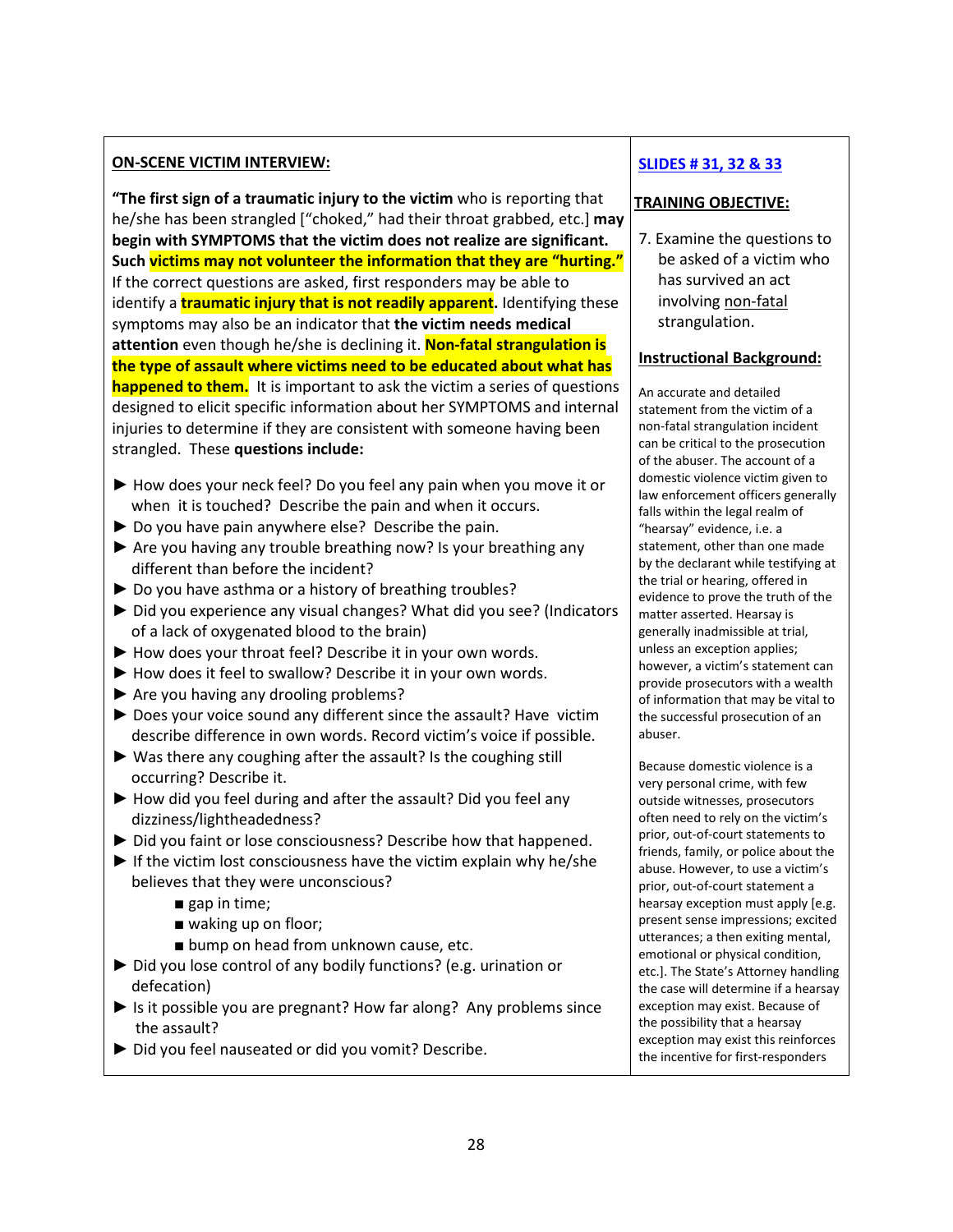#### If strangulation is detected officers need to **DOCUMENT:**

- $\triangleright$  method used by the assailant to strangle;
- ► duration [approximate or otherwise] that event lasted:
	- clock may have been visible at outset of incident;
	- radio/television may have been on at outset of event;

#### ► when did symptoms appear:

- immediately upon regaining consciousness;
- $\blacksquare$  later what time;

#### ► victim's experience of the event in victim's own words:

- what led to the event:
- threats made prior to/during/after event;
- presence of others during event:
	- children;
	- witnesses;

#### Domestic Violence History:

- $\blacktriangleright$  details of event may provide probable cause for arrest:
	- critical evidence for prosecution;
- $\triangleright$  as part of the responding officer's preliminary investigation, he/she should ask the victim to describe/recount the **abuser's known prior**  history of domestic violence:
	- helps assess risk of future violence;
	- establishes any pattern of abuse;
	- supports there is a credible threat; and
	- documents the victim's level of fear;

► prior domestic violence history can be established through:

- previous domestic violence calls for service to law enforcement agencies by the victim;
- previous medical treatment for injuries sustained during unreported domestic violence incidents;
- previous calls to or meetings with domestic violence victim service providers;
- history of abuse may also substantiated by:
	- a statement by the victim regarding prior admissions and apologies from the defendant, especially those documented in any texts, e-mail, social media, letters, notes, cards or messages from abuser;
	- a statement by the victim regarding any "house rules" for the victim to follow that the abuser may have written and displayed in the house;
	- a victim's diary or a log of history of abuse by the defendant;

to non-fatal strangulation incidents to obtain an **accurate** and detailed account of the incident from the victim.

As a practical matter, issuing a subpoena compelling a victim of domestic violence to testify against her/his abuser may place the victim at greater risk of harm. This is particularly true if the abuser faces only minor sentencing for his/her act. In order to protect against further violence from an abuser, a victim who is subpoenaed to testify against his/her abuser may be hostile or uncooperative on the stand, which would work against the prosecution's case. A complete and accurate incident report may provide information that will counteract the victim's antiprosecution court room demeanor.

# SLIDE # 34

#### Instructional Background:

As part of a complete investigation into a non-fatal strangulation domestic violence incident, the investigating officer should consider obtaining as much information as possible regarding the abuser's past domestic violence history with the victim.

Maryland Rules:

Rule 5-404 Character Evidence not admissible to prove conduct; exceptions; other crimes.

 (b) Evidence of other crimes, wrongs or acts is not admissible to prove the character of a person in order to show action in conformity therewith. It may, however, be admissible for other purposes, such as proof of motive, opportunity, intent, preparation, common scheme or plan, knowledge, identity or absence of mistake or accident.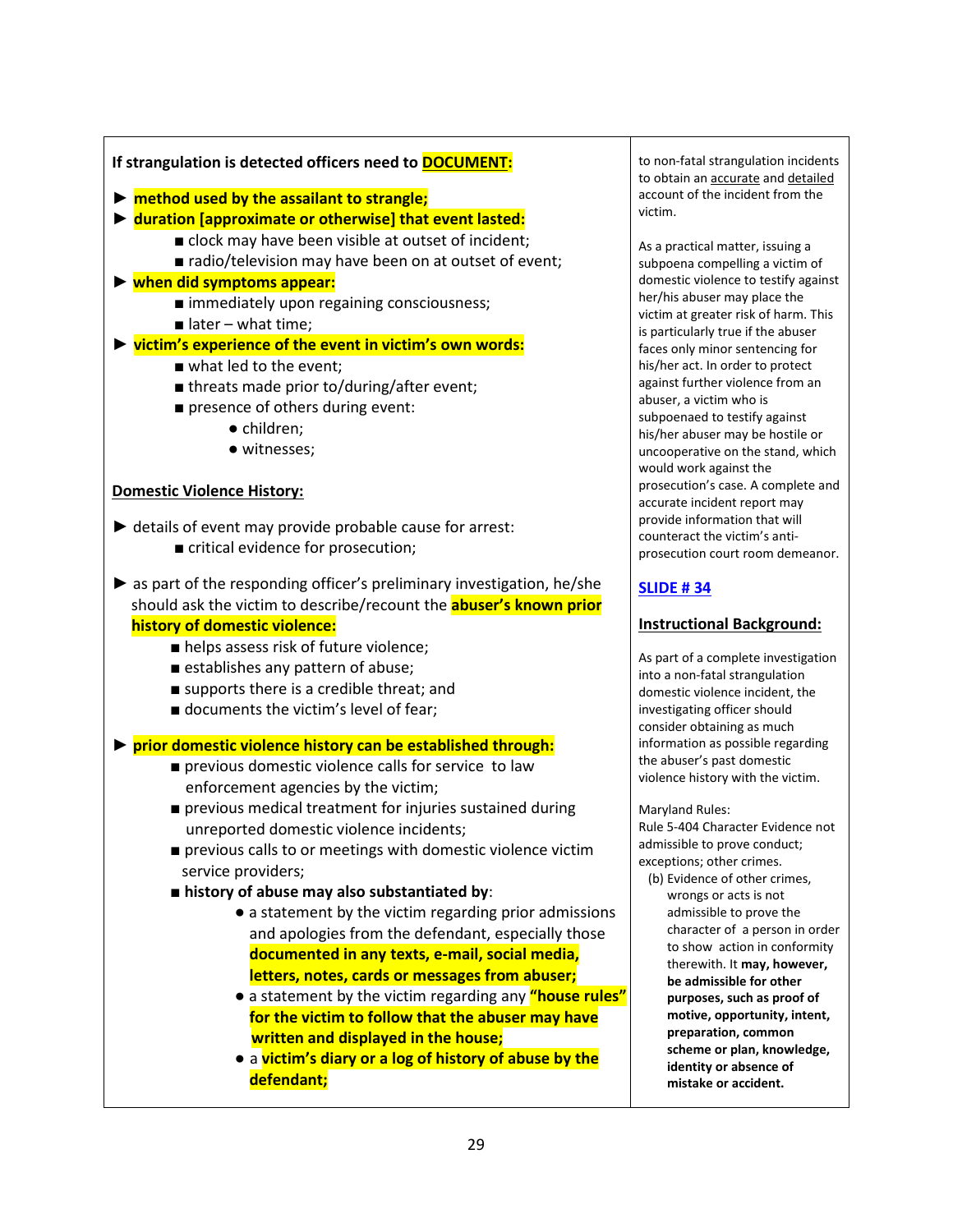In domestic violence cases, the use of social media and various electronic messaging may be key parts of an abuser's domestic violence history. Abusers now regularly use technology to control, threaten, stalk, and harass their victims. Even if the victim blocks the abuser from his/her personal pages, the abuser is often able to continue to monitor and harass the victim because the abuser and victim typically share the same online networks of friends and family. Electronic communications, such as email and instant messages, are evaluated on a case-by-case basis as any other document to determine whether there has been adequate foundational showing of its relevance and authenticity. While courts may be hesitant to accept evidence from social media sites, case law is evolving quickly to embrace the introduction of this type of evidence.

Authentication is a particularly important Rule of Evidence in domestic violence prosecutions. Abusers often use technology to maintain control over victims. In particular, abusers regularly use social media and GPS to monitor and track their victims, either during the relationship or when the relationship ends. So, evidence of technology abuse can be a key to successful prosecution. But authenticating electronic evidence is complicated because such evidence is easily falsified or altered, which has resulted in unclear guidance for authentication standards. In fact, in some cases the defendant has manufactured electronic and social media evidence to make it appear as though the victim is lying or is otherwise not credible. Thus, investigators and prosecutors in domestic violence cases should be ready to address the issue of authentication.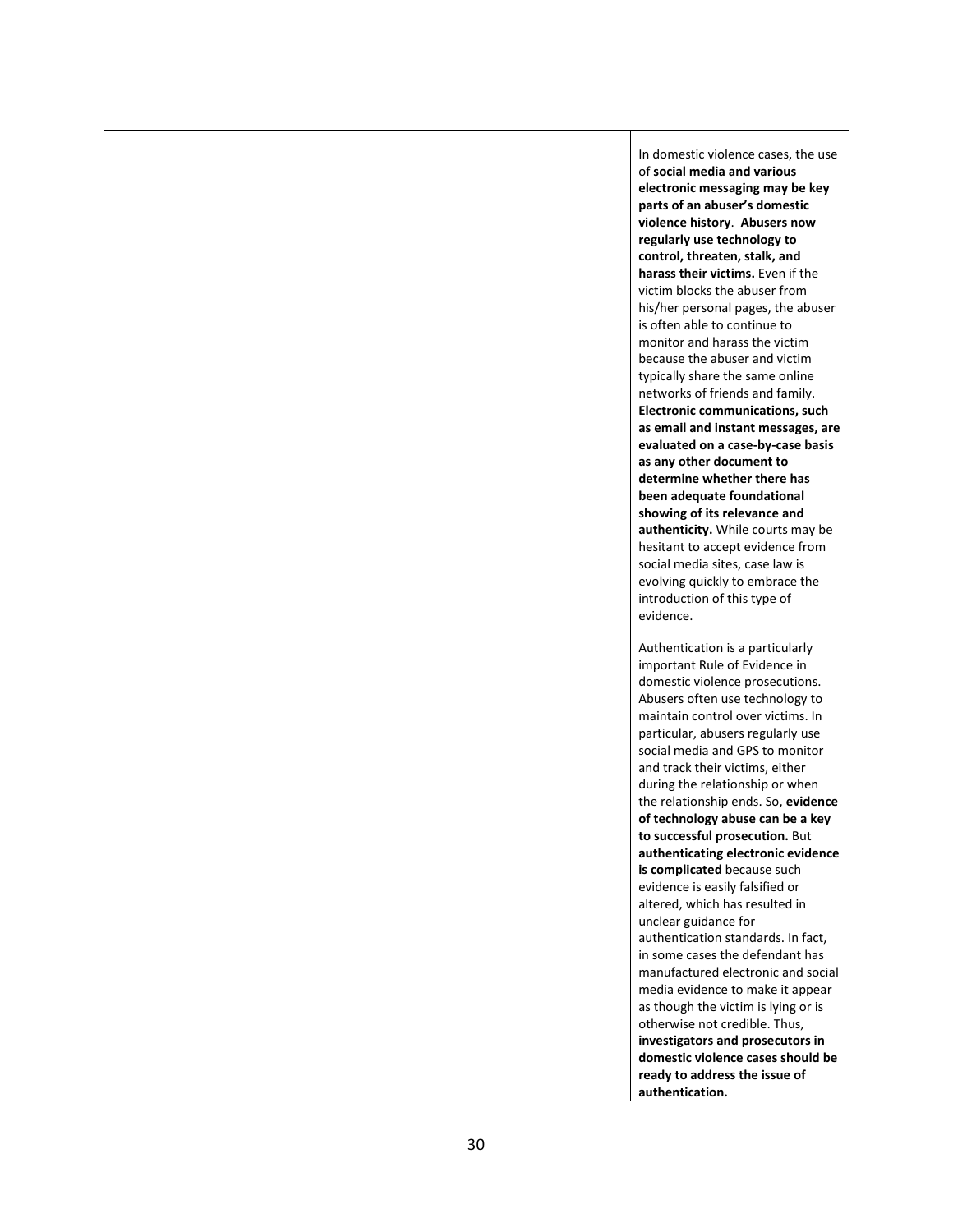- a victim's or defendant's **phone records to show contact with** the victim including copies of the recordings of calls from jail;
- notes, cards, emails, faxes, and letters from the abuser including those sent from jail;
- statements of family members, including any children present during the assault for corroboration of the assault and/or history of the relationship.
- ► prior history information may also be helpful to the State's Attorney in charging, sentencing, bail hearings, probation revocation hearings, and for impeachment purposes at trial;

# 911-TAPE of call:

- ► often overlooked evidence;
- $\triangleright$  potentially valuable piece of prosecutorial evidence:
	- made by victim after being attacked [often immediately]:
		- usually victim's first account of what has occurred: ♦ scared/traumatized/still in danger;
		- abuser may still be present/threat to victim;
	- may indicate victim injury:
		- hoarseness;
		- coughing;
		- difficulty breathing;
	- may/may not be considered "hearsay exception" depending on non-testimonial nature of call:
		- Washington v. Davis, 547 U.S. 813, (2006); [supported by *Michigan v. Bryant*, 562 U.S.  $\qquad$  (2011)

# **Washington v. Davis, 547 U.S. 813, (2006):**

A 911 operator ascertained from Michelle McCottry that she had been assaulted by her former boyfriend, petitioner Davis, who had just fled the scene. McCottry did not testify at Davis's trial for felony violation of a domestic no-contact order, but the court admitted the 911 recording despite Davis's objection, which he based on the Sixth Amendment's Confrontation Clause. He was convicted. The Washington Court of Appeals affirmed, as did the State Supreme Court, which concluded that, inter alia, the portion of the 911 conversation in which McCottry identified Davis as her assailant was not testimonial. Statements are non-testimonial when made in the course of police interrogation under circumstances objectively indicating that the primary purpose of interrogation is to enable police assistance to meet an ongoing emergency. They are testimonial when the circumstances objectively indicate that there is no such ongoing emergency, and that the primary purpose of the interrogation is to establish or prove past events potentially relevant to later criminal prosecution. McCottry's statements identifying Davis as assailant were not testimonial. Washington Supreme Court ruling upheld.

# SLIDE # 35

# Instructional Background:

The collection of 911 tapes as vital evidentiary material is sometimes overlooked during domestic violence investigations. In incidents of non-fatal strangulation they may contain critical evidence that can be presented at trial. Emergency response 911 tapes are evaluated for admissibility based on a balancing test, which requires judges to balance the relevancy of the evidence with the possible prejudicial effect it may have on the jury. Emergency response 911 tapes are often admitted as a present sense impression exception under the hearsay rules, provided the prejudicial value does not outweigh their probative benefit.

See: Washington v. Davis, 547 U.S. 813, (2006)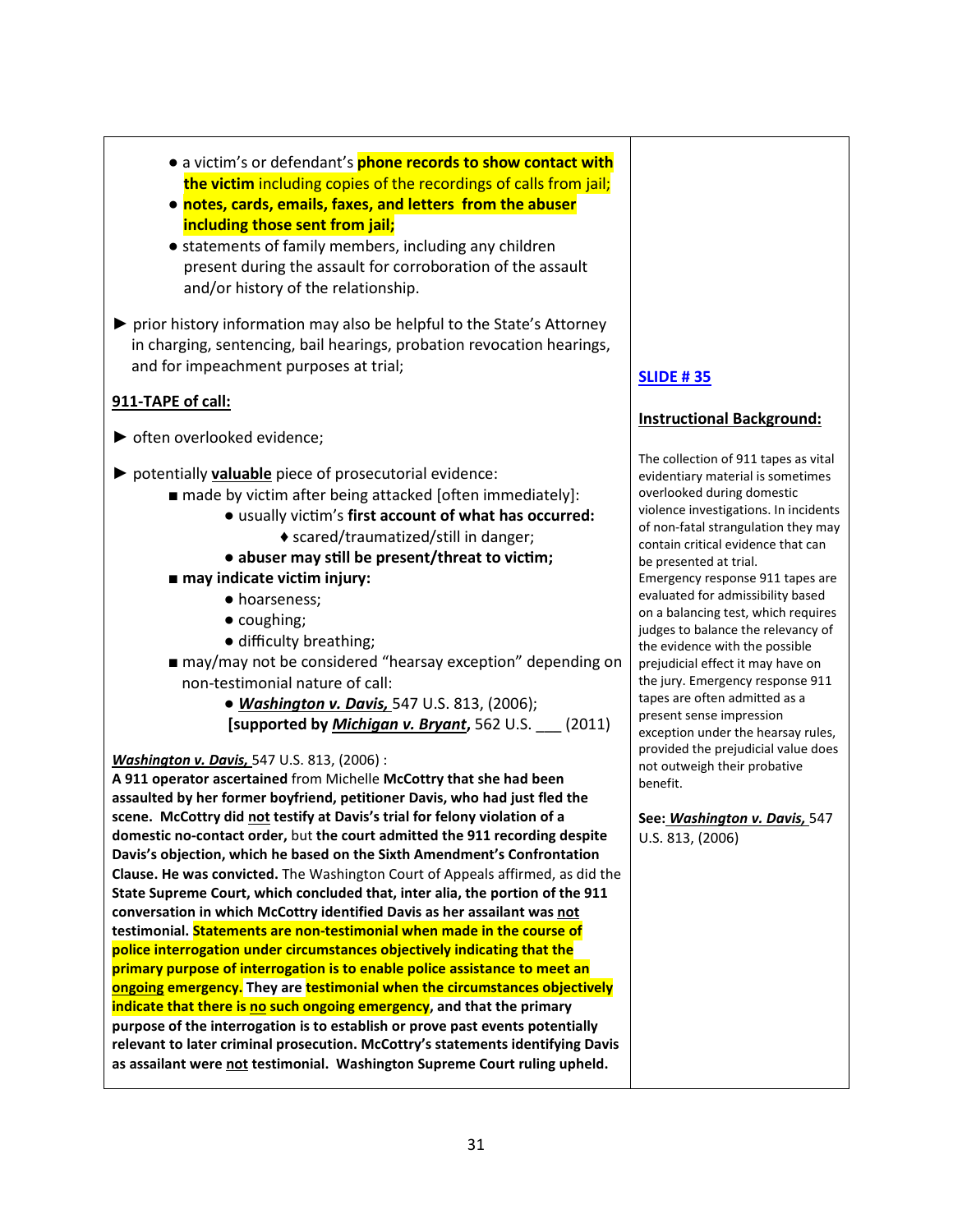# IDENTIFYING THE DOMESTIC VIOLENCE AGGRESSOR:

As many law enforcement officers know from experience, one of the more significant challenges facing them when they respond to some domestic violence calls for service is determining which party is the principal/primary, physical aggressor and who is true victim. In non-fatal strangulation cases, it is more likely that victims will use selfdefense to stay alive. Because victims fear for their lives, they may protect themselves by pushing, biting, scratching, or pulling the suspect's hair. Depending on the method of strangulation being used, the suspect may be the only individual with visible injuries.

For example, if the suspect is strangling the victim from behind and using a chokehold, the victim may protect herself by biting the suspect on the arm. If the suspect is manually strangling the victim from the front (face to face), she may push him away, scratch him, or pull his hair.

To identify the principal/primary physical aggressor, officers should consider the following factors:

- Height/weight of the parties;
- Who is fearful of whom;
- Details of statement and corroboration;
- History of domestic violence, assaults, or criminal history;
- Use of alcohol or drugs;
- Whether either party is subject to a restraining order or on domestic violence probation;
- Pattern evidence;
- Injuries consistent with reported statement;
- Hair, blood, or fiber on the hands, or evidence of epithelia cells after strangulation (fingernail scrapings);
- Signs of symptoms of strangulation; and
- Signs of offensive/defensive injuries;

# SUSPECT INTERVIEW:

- ► officers investigating a non-fatal strangulation should always attempt to interview the suspect if available:
	- exculpatory statements may be helpful to investigating officer: ● opportunity to support for, or discredit the story;

# SLIDES # 36 & 37

#### Instructional Background:

As occurs in any domestic violence incident, first-responders typically attempt to identify the primary aggressor in the incident. While it would seem to be obvious when a victim is claiming that he/she was strangled that the primary aggressor can be readily identified, the lack of visible injuries to a victim can complicate an officer's investigation. In non-fatal strangulation cases, it is more likely that victims will use selfdefense to stay alive. Because victims fear for their lives, they may protect themselves by pushing, biting, scratching, or pulling the suspect's hair. Depending on the method of strangulation being used, the suspect may be the only individual with visible injuries. For example, if the suspect is strangling the victim from behind and using a chokehold, the victim may protect herself by biting the suspect in the arm. If the suspect is manually strangling the victim from the front (face to face), she may push him away, scratch him, or pull his hair.

This section provides some steps that an officer can take in attempting to identify the primary aggressor in a domestic violence incident including a non-fatal strangulation episode.

# SLIDES # 38 & 39

#### Instructional Background:

While remaining mindful of Miranda and its progeny, investigators should always attempt to interview the suspect. Any story is better than NO story! Any statement from an offender is better than no statement. Even exculpatory statements are helpful as they provide the investigator an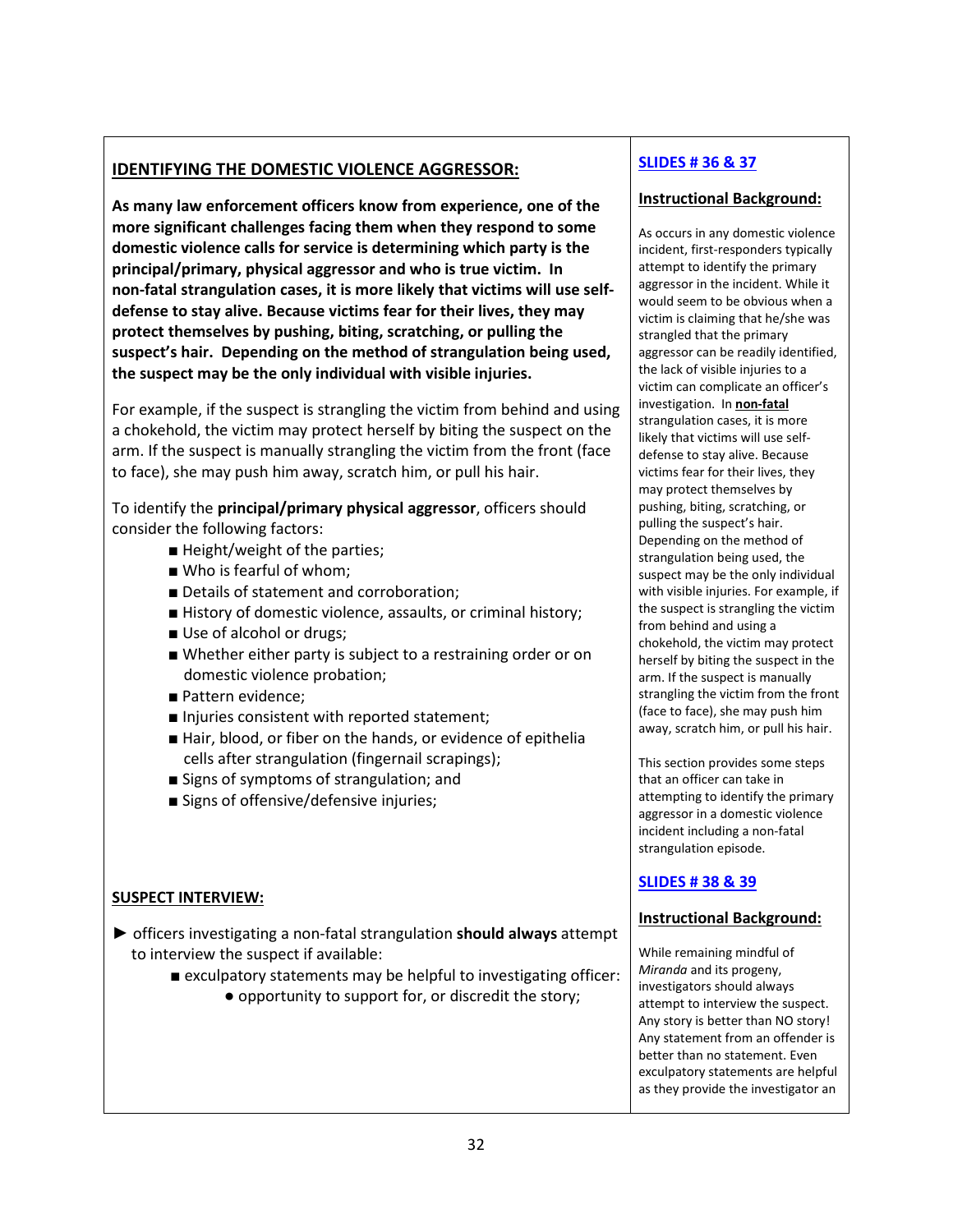► examples of **possible** defenses that abusers may use are:

# SELF-INFLICTED injuries:

- $\blacksquare$  if the victim has readily apparent visible injuries, the suspect may claim the victim self-inflicted the injuries because the victim is vindictive for some reason:
	- victim inflicts own injuries and then contacts law enforcement in an effort to make the suspect suffer;
- interviewing officer may:
	- investigate/then eliminate potential reasons for the victim to fabricate a claim of non-fatal strangulation;
	- consult with forensic personnel/medical personnel knowledgeable about strangulation to explain how the victim's injuries are the result of the defendant inflicting them or the victim defending against the defendant's attack;

# victim LIKES to be strangled:

- victim and defendant engage in strangulation as a consensual activity usually intertwined with some type of sexual activity:
	- location of occurrence and absence/presence of any sex toys/bondage tools/erotica/ other related instruments can be useful in defeating this defense:
	- $\bullet$  reasonable expectation that if the strangulation was consensual activity, victim would not be reporting it;

#### injury was an ACCIDENT:

- suspect claims the strangulation occurred through some mistaken action/some form of seemingly innocent explanation for the injuries or victim claim:
	- suspect was trying to calm the victim and his hands that were meant to be placed on her shoulders accidentally slipped to the neck, etc.;
- detailed account of incident can defeat this defense:
	- is the conduct described by suspect consistent with the injuries received by the victim?
	- when accidental there is usually an apology after the accident; Was there any indication of this?

#### Suspect acted in SELF-DEFENSE/MUTUAL COMBAT:

- may be combined in some form with the other defenses:
- suspect claims he/she was using force to combat or defend against attack by the victim;
- victim recants/gives this as explanation for what occurred:
	- "Everything I told the officer was correct, except it all occurred after I attacked the defendant."

opportunity to conduct further investigation and find support for, or discredit the story. The suspect interview will provide prosecutors clues regarding the probable defense which will assist them in presenting their case at trial. In the event the offender changes his story or defense at trial he will be forced to explain the discrepancies.

Experience has shown that abusers rarely take responsibility for their actions; they overwhelmingly attempt to shift the blame for their actions to their victims. In some instances they will inflict injuries on themselves with the intent of blaming the victim and claiming self-defense for their actions. In other cases they claim that the victim was a willing participant in the act.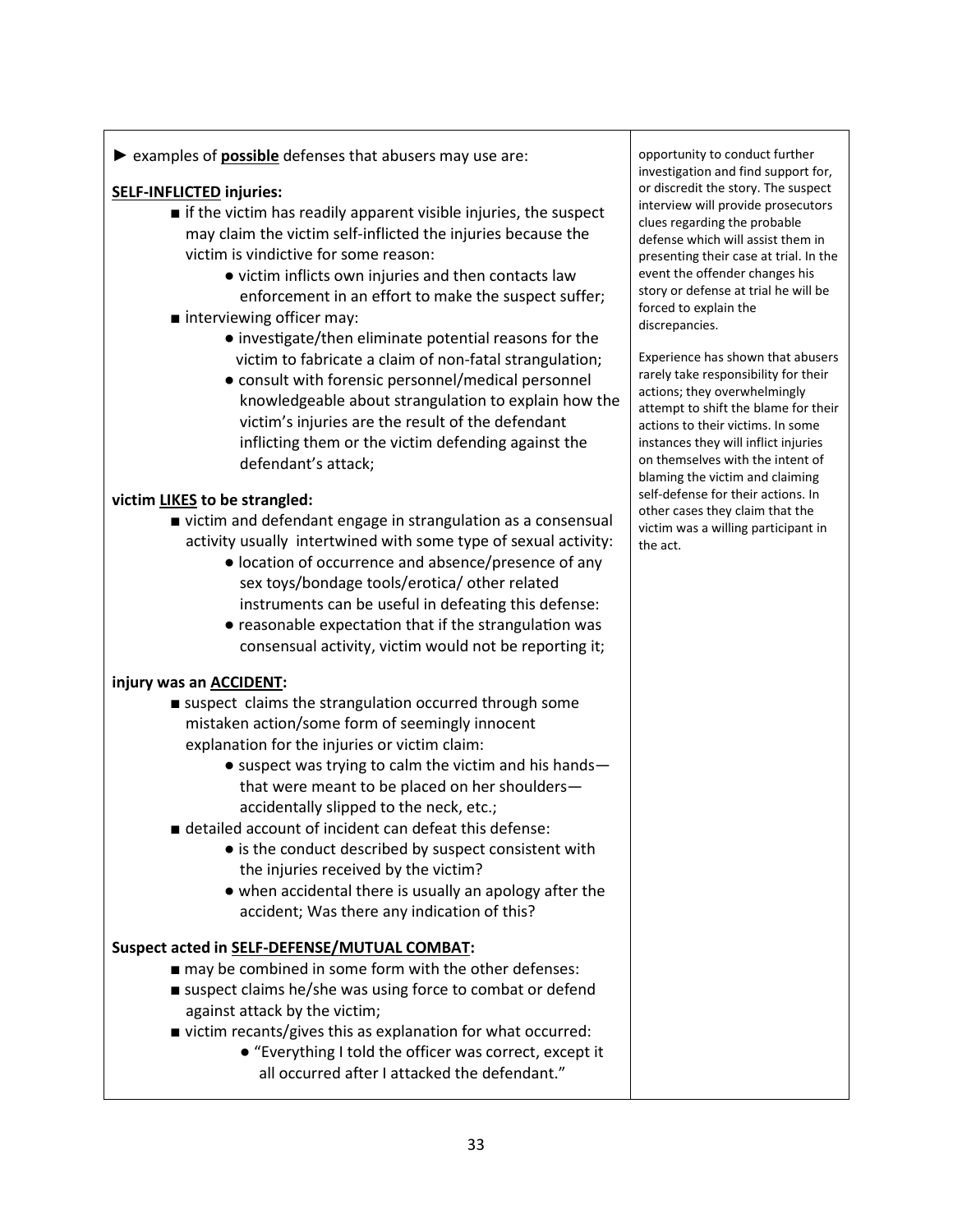# REPORTING/Documenting Non-fatal Strangulation Incidents:

- $\triangleright$  special attention should be paid to the vocabulary/terms used when officers report/document non-fatal strangulation incidents:
	- most victims continue to report they were **'choked' or grabbed**  by the neck:
		- reporting that a victim was 'grabbed by her neck and forced into the wall' does not provide sufficient detail for a prosecution for strangulation;
	- $\blacksquare$  when report writing the proper terms are strangled/strangulation/near-fatal strangulation, and non-fatal strangulation to describe what happened to the victim;
	- historically the public, including medical experts, law enforcement officers, prosecutors and judges referred to non-fatal strangulation assaults as "ATTEMPTED STRANGULATION."
		- incorrect belief that strangulation meant death:
			- ♦ that the best medical evidence of strangulation is derived from post mortem examination (autopsy) of the body
				- ♣ ability to examine all of the tissues of the neck, superficial and deep and track the force vector that produced the injuries.
		- thinking went, if victim survived, must not have been strangulation but only "attempted" strangulation;
	- any intentional effort to apply pressure to the neck in order to impede airflow or blood flow should be viewed assault by strangulation:
		- assailant did not "attempt" the assault:
			- ♦ the assault was completed;
	- when unconsciousness, urination, defecation and/or petechiae is/are present:
		- near-fatal or near-lethal strangulation has occurred and the victim suffered a severe, life-threatening injury;
		- case should be investigated as an attempted homicide or aggravated assault case;
	- open-ended questions, followed with phrases such as 'and then what happened?' or 'what happened next' are the best options when taking victim/witness statements;

# SLIDES # 40, 41, 42

# TRAINING OBJECTIVE:

9. Review the importance of writing a thorough and detailed report of an incident involving non fatal strangulation including the responding officer's observations at the scene of a non-fatal strangulation incident.

# Instructional Background:

The importance of a firstresponder's incident report has been repeatedly stressed in this lesson plan, in particular as regards the terms that are used to describe the assault. The officer's report which contains his/her observations of the physical appearance of the victim and his/her behavior/demeanor becomes the basis for the evidence based prosecution.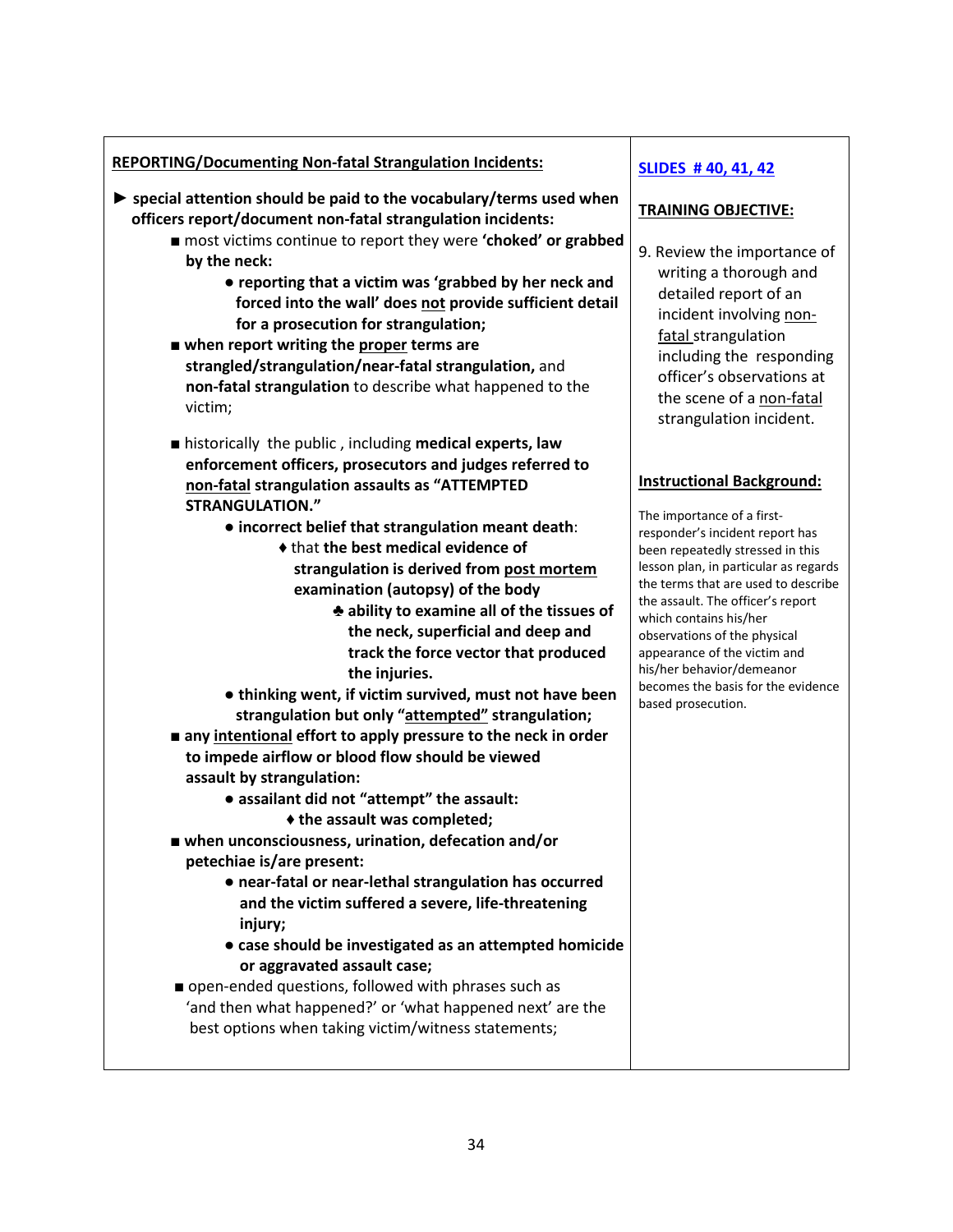#### FIRST RESPONDER AS "EXPERT" WITNESS:

► first responders [patrol officers ] should note their experience/training regarding domestic violence/strangulation in police reports:

- similar to expertise outlined in other criminal arrests:
	- driving under the influence;
	- controlled dangerous substance arrests;
	- concealed weapon arrests; etc.

#### EXAMPLE:

#### REPORT INTRODUCTION

I have been a patrol officer for years. During that time, I have investigated more than domestic violence cases. In many of those cases, victims have reported to me that they had been strangled.

 I have received training in domestic violence and, in particular, the medical signs and symptoms of strangulation. Based on my experience and training, I know strangulation can cause serious injury. Unconsciousness can occur within seconds. Death can occur within minutes. The symptoms and injuries as reflected in this investigation are consistent with someone being strangled. The elements of an assault are present, i.e. intentionally causing physical injury to another person, and related offenses.

Based on the my observations of the physical condition and behavior of the victim at the scene of the incident and my investigative interview with the victim which are noted in this report I encouraged the victim to seek medical attention which the victim did at \_\_\_\_\_\_\_\_\_\_\_\_\_\_\_\_\_\_\_\_\_\_\_\_\_\_\_. The results of that medical evaluation and treatment are included in a supplement to this report.

 I also encouraged the victim both to continue to log symptoms and injuries that may develop from this incident and seek support from a domestic violence victim service provider.

# SLIDE # 42

#### Instructional Background:

On occasion, law enforcement officers are qualified as "expert" witnesses, i.e. a witness who possesses scientific, technical or other specialized knowledge beyond that possessed by a layperson and whose testimony will assist the trier of fact to understand the evidence or to determine a fact in issue; a witness qualified as an expert by knowledge, skill, experience, training or education who may testify thereto in the form of an opinion or otherwise.

To qualify as an expert, an individual must have specialized knowledge beyond that of the average layperson in an area or field that will assist the trier of fact in determining an issue in the case. The specialized knowledge must be based on the expert's educational background or practical experience. If the issue involves a matter of common knowledge, expert testimony is inadmissible. Whether the expert meets the requisite level of expertise is a finding of fact to be made by the trial court.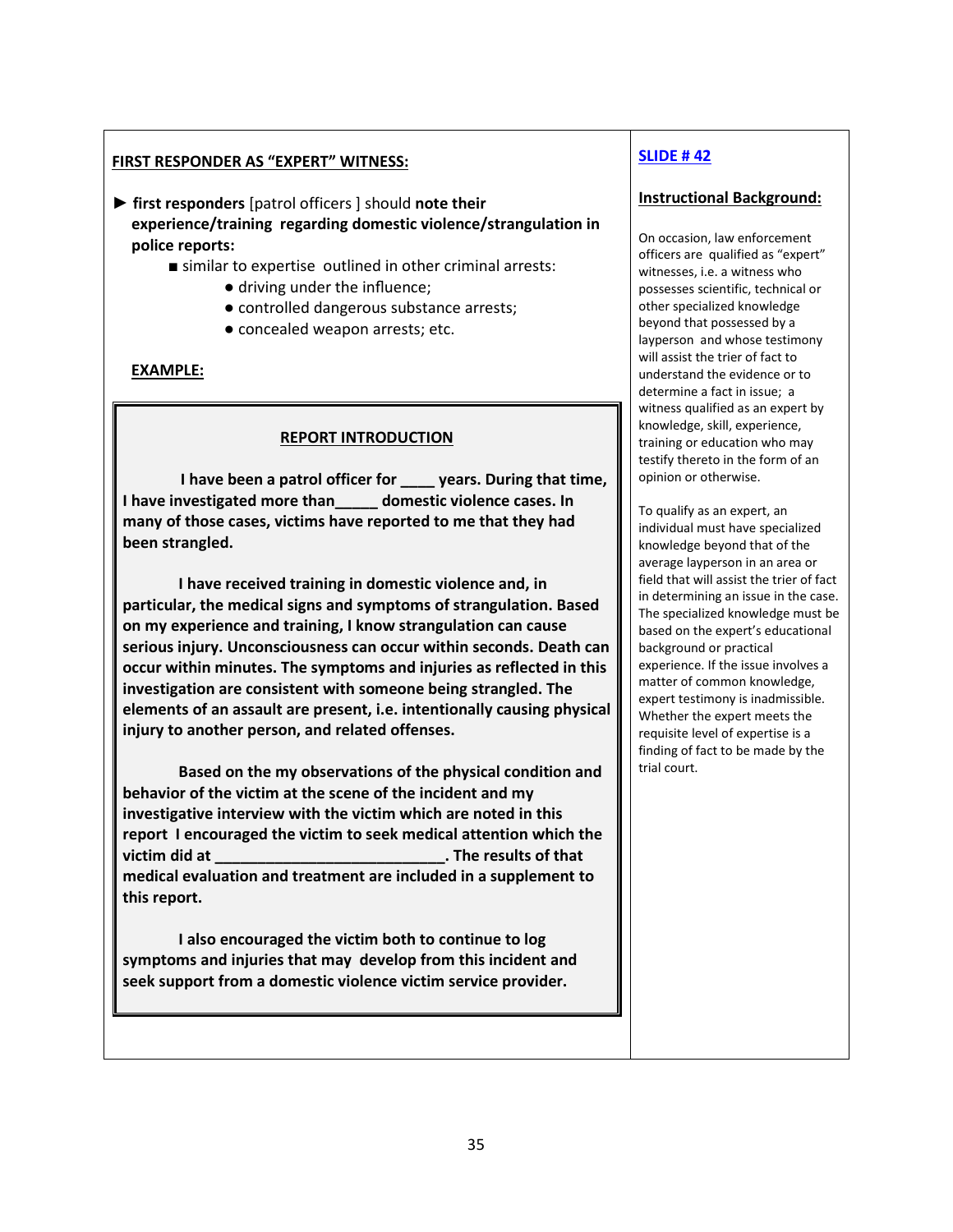#### Follow-up Investigation of Non-fatal strangulation:

In some agencies follow-up investigations of non-fatal strangulation cases may ordinarily be conducted by an investigator rather than the officer who first responded to the scene of the domestic violence call; if this is not the case then the officer conducting the follow-up investigation should, at a minimum:

- $\blacktriangleright$  re-photograph the victim:
	- follow-up photographs taken 2–3 days after the incident can provide critical evidence of bruising/other injury that was not visible at the crime-scene or hospital immediately after the assault;
- ▶ re-interview the victim/witnesses:
	- victims often give more detailed statements after they have had a chance to calm down and reflect on what occurred;
	- additionally, it will usually become clear during the re-interview of the victim whether the victim will testify at trial willingly or be reluctant to testify against, the abuser:
		- prosecutor should know the relationship status of the victim when deciding how to proceed at trial;
- ► obtain medical treatment records, forensic nurse reports, etc.;

#### New Evidence:

After a suspect is arrested, new evidence may be able to be collected if the suspect remains incarcerated:

- $\blacktriangleright$  suspects will frequently call victims from the jail to apologize/harass/threaten/intimidate them:
	- obtain audio copies of phone calls made from suspects who are in jail;
- ► if released, suspects will often violate protection orders in an attempt to persuade their victims to drop charges;

# SLIDE # 43

#### Instructional Background:

The follow-up investigation may be critical in domestic violence cases. Such investigations should be focused on an EVIDENCE BASED prosecution, i.e. how to prove the case without the participation of the victim.

The most important pieces of evidence at trial are often followup photographs taken 2–3 days after the incident. Follow-up photographs can provide far more powerful evidence of the true violence than initial on-scene photographs. Since most bruises are not visible for days after a violent assault, follow-up photographs must be central to every investigation.

Additionally, victims experience voice changes in 45–80 percent of non-fatal strangulation cases. Based on anecdotal evidence and the medical literature, it is important to tape record or video tape a follow-up investigation to document voice changes for later evaluation by medical experts and to corroborate the victim's allegations. Many digital cameras today also have a video feature; use this feature to capture a raspy voice, difficulty swallowing, coughing, pain exhibited by the victim, and/or drooling.

Re-interviewing the victim and witnesses is as important as taking follow-up photos. Victims often give more detailed statements after they have had a chance to calm down and reflect on what occurred. On the other hand, it will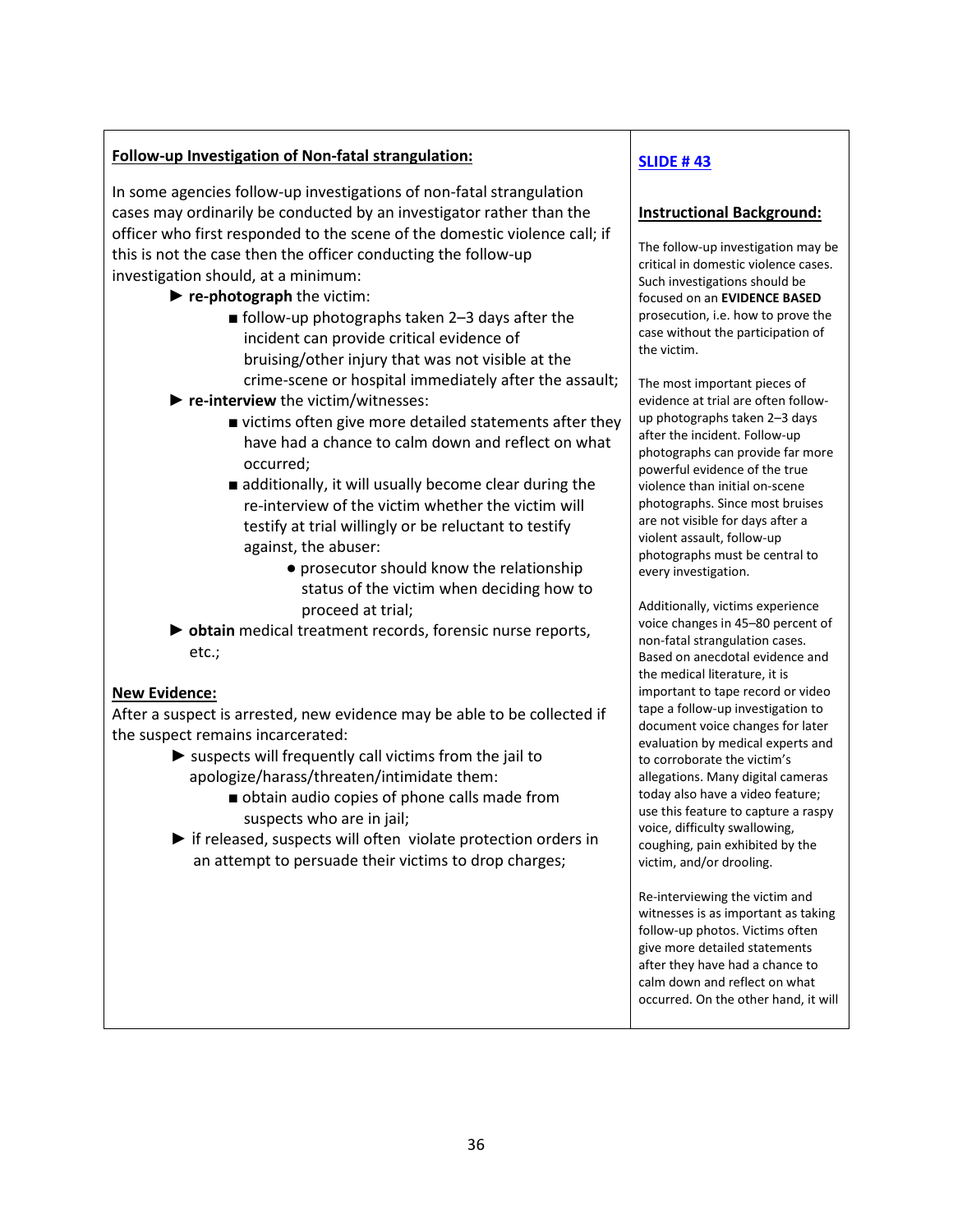# Current Maryland Law:

- ► Currently, non-fatal strangulation is normally prosecuted, in Maryland, under the Criminal Law Article (CR) §3–203 which states, in part:
	- (a) A person may not commit an assault.
	- (b) Except as provided in subsection (c) of this section, a person who violates subsection (a) of this section is guilty of the misdemeanor of assault in the second degree and on conviction is subject to imprisonment not exceeding 10 years or a fine not exceeding \$2,500 or both.

► in rape cases, non-fatal strangulation is subject to prosecution under CR §3–303 which states, in part:

(a) **A person may not:** 

- (1) engage in vaginal intercourse with another by force, or the threat of force, without the consent of the other; and
- (2) (i) employ or display a dangerous weapon, or a physical object that the victim reasonably believes is a dangerous weapon;
	- (ii) suffocate, strangle, disfigure, or inflict serious physical injury on the victim or another in the course of committing the crime;
	- (iii) threaten, or place the victim in fear, that the victim, or an individual known to the victim, imminently will be subject to death, suffocation, strangulation, disfigurement, serious physical injury, or kidnapping;
	- (iv) commit the crime while aided and abetted by another; or
	- (v) commit the crime in connection with a burglary in the first, second, or third degree.

be very clear in the follow-up investigation if the victim is still with, or reluctant to testify against, her abuser. The State's Attorney should know the relationship status of the victim when deciding how to proceed at trial.

# SLIDE # 44

# INSTRUCTOR NOTE:

Maryland law currently does not treat strangulation as a separate assault offense. As Maryland law indicates strangulation is a misdemeanor second degree assault except in specifically defined cases involving strangulation during sex offenses.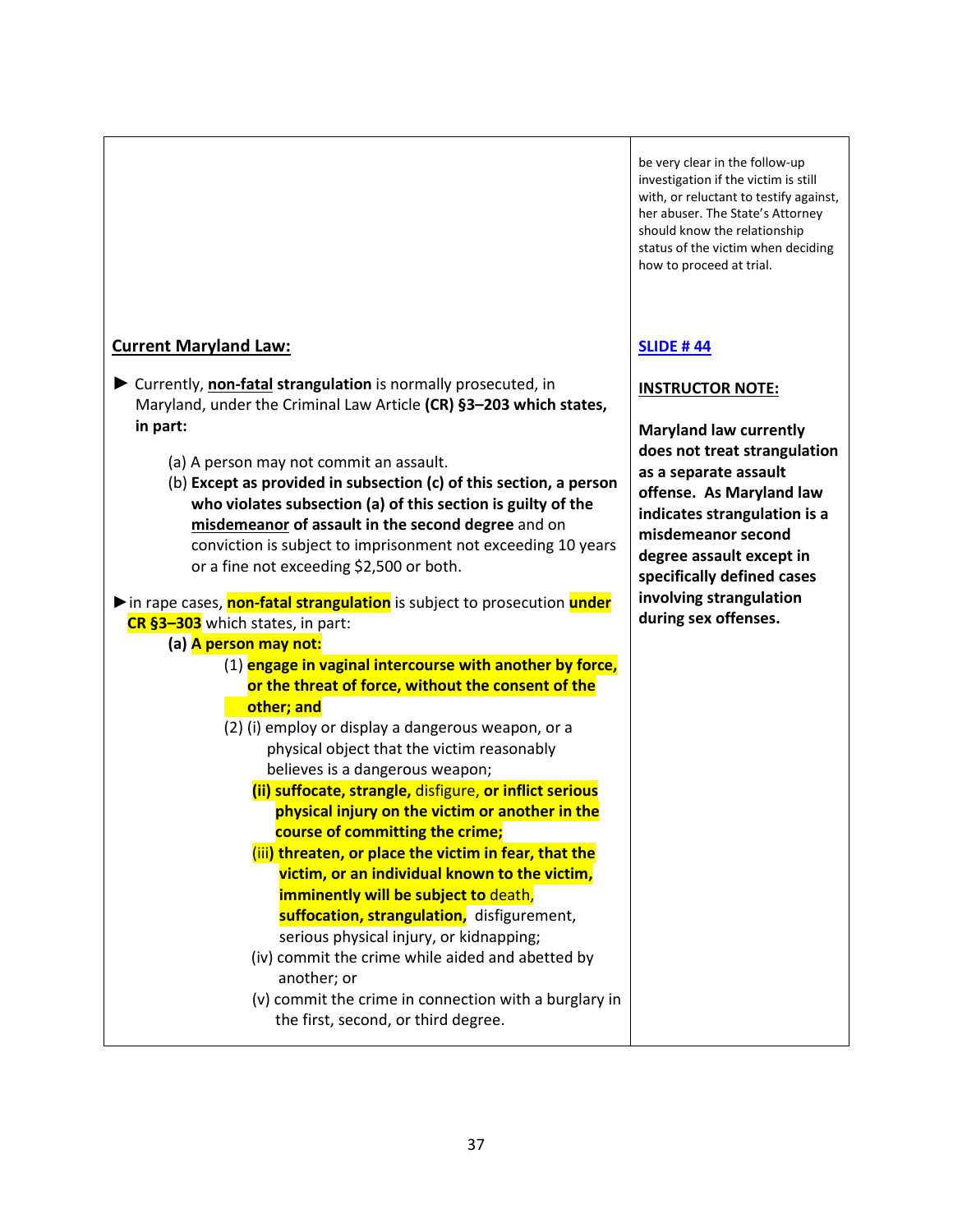| $(d)$ (1) Except as provided in paragraphs (2), (3), and (4) of this<br>subsection, a person who violates subsection (a) of this<br>section is guilty of the felony of rape in the first degree<br>and on conviction is subject to imprisonment not<br>exceeding life.                                                                                                                                   |  |
|----------------------------------------------------------------------------------------------------------------------------------------------------------------------------------------------------------------------------------------------------------------------------------------------------------------------------------------------------------------------------------------------------------|--|
| (3) A person who violates subsection (a) or (b) of this<br>section is guilty of the felony of rape in the first degree<br>and on conviction is subject to imprisonment not<br>exceeding life without the possibility of parole if the<br>defendant was previously convicted of violating this<br>section or § 3-305 of this subtitle.<br>(e) If the State intends to seek a sentence of imprisonment for |  |
| life without the possibility of parole under subsection $(d)(2)$ ,<br>(3), or (4) of this section, or imprisonment for not less than 25<br>years under subsection (d)(4) of this section, the State shall<br>notify the person in writing of the State's intention at least<br>30 days before trial.                                                                                                     |  |
| CR §3-305 which states, in part:                                                                                                                                                                                                                                                                                                                                                                         |  |
| (a) A person may not:                                                                                                                                                                                                                                                                                                                                                                                    |  |
| $(1)$ engage in a sexual act with another by force, or the                                                                                                                                                                                                                                                                                                                                               |  |
| threat of force, without the consent of the other; and                                                                                                                                                                                                                                                                                                                                                   |  |
| (2) (ii) suffocate, strangle, disfigure, or inflict serious physical                                                                                                                                                                                                                                                                                                                                     |  |
| injury on the victim or another in the course of                                                                                                                                                                                                                                                                                                                                                         |  |
| committing the crime;                                                                                                                                                                                                                                                                                                                                                                                    |  |
| (iii) threaten, or place the victim in fear, that the victim,                                                                                                                                                                                                                                                                                                                                            |  |
| or an individual known to the victim, imminently<br>will be subject to death, suffocation, strangulation,<br>disfigurement, serious physical injury, or kidnapping;<br>(iv) commit the crime while aided and abetted by<br>another; or                                                                                                                                                                   |  |
| (v) commit the crime in connection with a burglary in the<br>first, second, or third degree.                                                                                                                                                                                                                                                                                                             |  |
| (d) (1) Except as provided in paragraphs (2), (3), and (4) of this<br>subsection, a person who violates subsection (a) of this<br>section is guilty of the felony of sexual offense in the<br>first degree and on conviction is subject to<br>imprisonment not exceeding life.                                                                                                                           |  |
| (3) A person who violates subsection (a) or (b) of this<br>section is guilty of the felony of sexual offense in the<br>first degree and on conviction is subject to<br>imprisonment not exceeding life without the possibility<br>of parole if the defendant was previously convicted of<br>violating this section or $\S$ 3-303 of this subtitle.                                                       |  |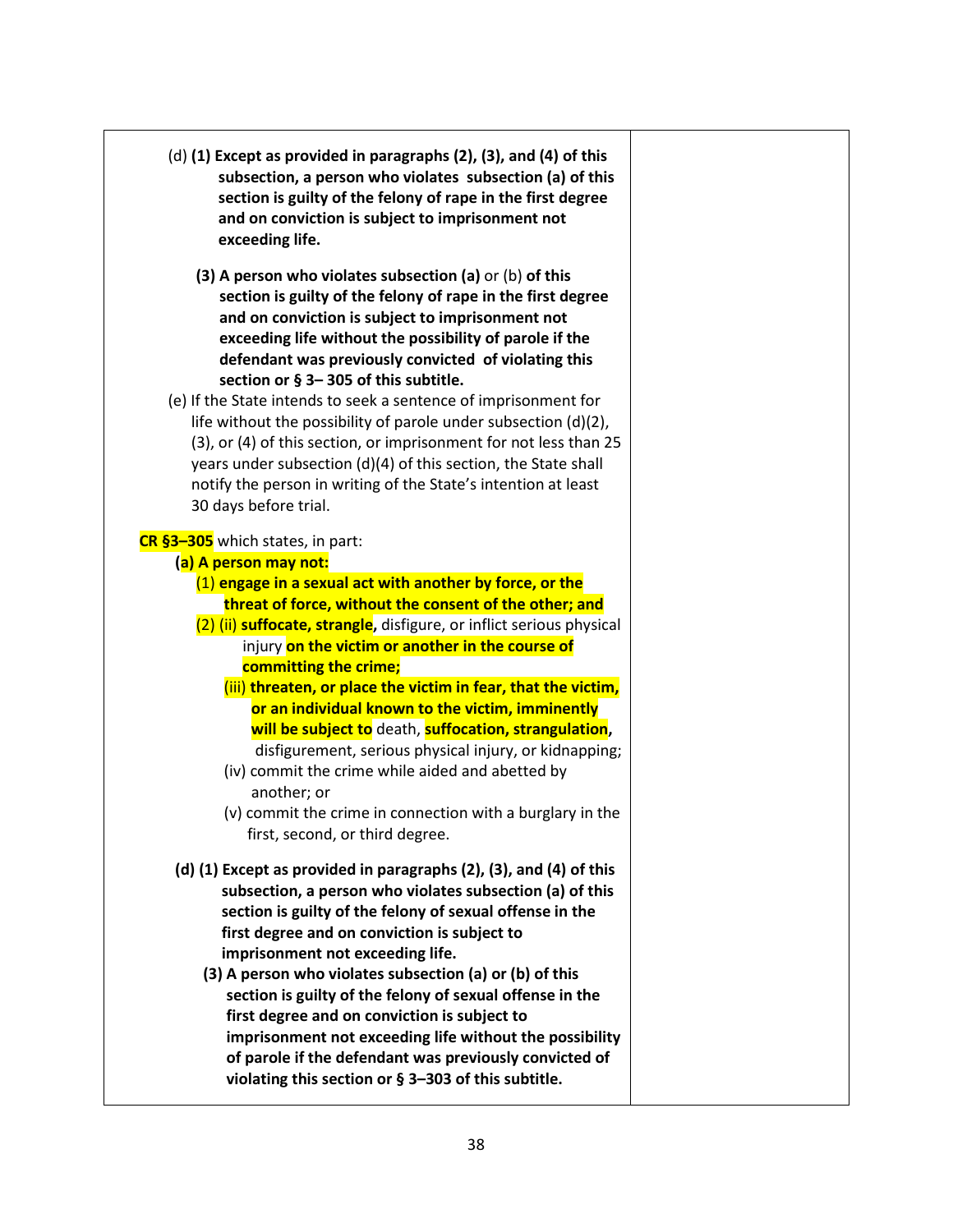| III. EVALUATION AND CLOSURE:                                                                                                                                                                                                                                                                                                                                                                                                                                                                                                                                                                                     | <b>INSTRUCTOR NOTE:</b>                                                                                                                                                                                                  |
|------------------------------------------------------------------------------------------------------------------------------------------------------------------------------------------------------------------------------------------------------------------------------------------------------------------------------------------------------------------------------------------------------------------------------------------------------------------------------------------------------------------------------------------------------------------------------------------------------------------|--------------------------------------------------------------------------------------------------------------------------------------------------------------------------------------------------------------------------|
| 1. Non-fatal strangulation is best defined as:<br>a. the mechanical obstruction of air flow through the nose and mouth;<br>b. the internal blocking of a person's airway/windpipe;<br>c. the blocking of oxygen flow to a person's lungs when another person's<br>weight is placed on the person;<br>d. external pressure applied to a person's neck until unconsciousness<br>occurs;<br>2. In most cases, it only takes $10 - 15$ seconds of pressure on a person's<br>neck to render that person unconscious.                                                                                                  | These questions are offered<br>as samples of questions that<br>can be used to test a<br>student's knowledge of<br>some of the material<br>contained in this lesson plan<br>and accompanying power<br>point presentation. |
| a. True;<br>b. False;                                                                                                                                                                                                                                                                                                                                                                                                                                                                                                                                                                                            |                                                                                                                                                                                                                          |
| 3. BRAIN death by strangulation will normally occur within:<br>a. 1-2 minutes of pressure to the neck;<br>b. 4-5 minutes of pressure to the neck;<br>c. 7-9 minutes of pressure to the neck;<br>d. 10-12 minutes of pressure to the neck;                                                                                                                                                                                                                                                                                                                                                                        |                                                                                                                                                                                                                          |
| 4. Which of the following is FALSE:<br>a. it takes approximately 33 pounds of pressure to close off a person's<br>trachea;<br>b. it takes approximately 11 pounds of pressure to close off a person's<br>carotids;<br>c. it takes approximately 4.4 pounds of pressure to close off a person's<br>jugulars;<br>d. it takes approximately 80 pounds of pressure to render an adult<br>male brain dead;                                                                                                                                                                                                            |                                                                                                                                                                                                                          |
| 5. Which of the following statements is FALSE:<br>a. incidents of non-fatal strangulation during domestic violence incidents<br>are high predictors of future incidents of violence;<br>b. strangulation is a favorite tactic of repeat batterers because<br>strangulation frequently does not leave visible injuries and can cause<br>the victim long lasting psychological trauma;<br>c. few victims of non-fatal strangulation seek medical assistance within<br>48 hours of a non-fatal strangulation incident;<br>d. when most abusers strangle their domestic partner they are<br>attempting to kill them; |                                                                                                                                                                                                                          |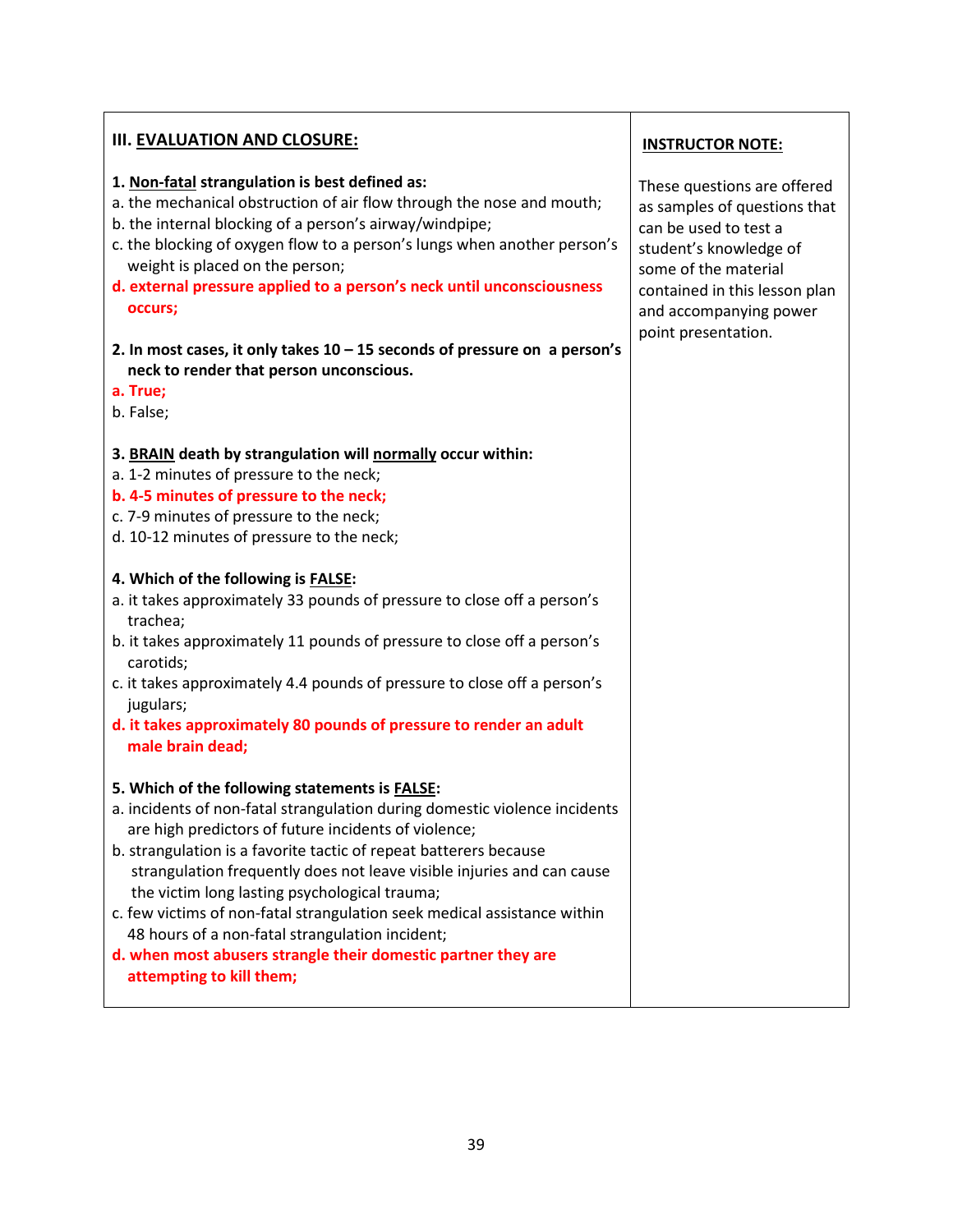| 6. Which of the following statements is TRUE:<br>a. only approximately 15% of non-fatal strangulation victims show<br>visible signs of injuries following an attack involving non-fatal<br>strangulation;<br>b. because of the amount of pressure required to strangle a person there<br>are almost always visible external injuries to a victim of non-fatal<br>strangulation;<br>c. if visible injuries are present on a non-fatal strangulation victim's neck<br>an investigating officer can presume that they were made by the<br>abuser during the attack;<br>d. internal injuries to a non-fatal strangulation victim rarely occur<br>because if such injuries were present the victim would be in obvious<br>distress and require immediate medical attention;<br>7. When responding to an incident in which an individual claims that<br>he/she was "choked"/"grabbed by the neck" by an attacker, the<br>responding officer(s) should be observant for which of the following:<br>a. victim has a raspy voice or difficult speaking or swallowing;<br>b. victim is lightheaded, dizzy or unsteady on his/her feet;<br>c. victim's memory about the incident is not clear even though he/she is<br>clearly upset about what has happened;<br>d. the victim appears disoriented, combative or appears "spaced out";<br>e. only a, b, and c because d may be the result of alcohol or drug<br>intoxication;<br>f. a, b, c and d are all symptoms of non-fatal strangulation;<br>8. When conducting an investigation into an incident involving non-<br>fatal strangulation an officer should do all of the following EXCEPT:<br>a. observe and specifically document the physical condition including<br>visible injuries or the lack of visible injuries and the behavior of the<br>victim after the officer arrives on the scene;<br>b. be aware that the lack of visible injuries does not mean that the victim<br>has not sustained serious internal injuries and therefore needs<br>medical attention;<br>c. advise the victim of an attack involving non-fatal strangulation that<br>since they do not have any visible injuries that there is no need to<br>seek professional medical attention;<br>d. observe and document the demeanor and physical appearance of the<br>alleged attacker if present at the scene; |  |
|------------------------------------------------------------------------------------------------------------------------------------------------------------------------------------------------------------------------------------------------------------------------------------------------------------------------------------------------------------------------------------------------------------------------------------------------------------------------------------------------------------------------------------------------------------------------------------------------------------------------------------------------------------------------------------------------------------------------------------------------------------------------------------------------------------------------------------------------------------------------------------------------------------------------------------------------------------------------------------------------------------------------------------------------------------------------------------------------------------------------------------------------------------------------------------------------------------------------------------------------------------------------------------------------------------------------------------------------------------------------------------------------------------------------------------------------------------------------------------------------------------------------------------------------------------------------------------------------------------------------------------------------------------------------------------------------------------------------------------------------------------------------------------------------------------------------------------------------------------------------------------------------------------------------------------------------------------------------------------------------------------------------------------------------------------------------------------------------------------------------------------------------------------------------------------------------------------------------------------------------------------------------------------------------------------------------------------|--|
|                                                                                                                                                                                                                                                                                                                                                                                                                                                                                                                                                                                                                                                                                                                                                                                                                                                                                                                                                                                                                                                                                                                                                                                                                                                                                                                                                                                                                                                                                                                                                                                                                                                                                                                                                                                                                                                                                                                                                                                                                                                                                                                                                                                                                                                                                                                                    |  |
|                                                                                                                                                                                                                                                                                                                                                                                                                                                                                                                                                                                                                                                                                                                                                                                                                                                                                                                                                                                                                                                                                                                                                                                                                                                                                                                                                                                                                                                                                                                                                                                                                                                                                                                                                                                                                                                                                                                                                                                                                                                                                                                                                                                                                                                                                                                                    |  |
|                                                                                                                                                                                                                                                                                                                                                                                                                                                                                                                                                                                                                                                                                                                                                                                                                                                                                                                                                                                                                                                                                                                                                                                                                                                                                                                                                                                                                                                                                                                                                                                                                                                                                                                                                                                                                                                                                                                                                                                                                                                                                                                                                                                                                                                                                                                                    |  |
|                                                                                                                                                                                                                                                                                                                                                                                                                                                                                                                                                                                                                                                                                                                                                                                                                                                                                                                                                                                                                                                                                                                                                                                                                                                                                                                                                                                                                                                                                                                                                                                                                                                                                                                                                                                                                                                                                                                                                                                                                                                                                                                                                                                                                                                                                                                                    |  |
|                                                                                                                                                                                                                                                                                                                                                                                                                                                                                                                                                                                                                                                                                                                                                                                                                                                                                                                                                                                                                                                                                                                                                                                                                                                                                                                                                                                                                                                                                                                                                                                                                                                                                                                                                                                                                                                                                                                                                                                                                                                                                                                                                                                                                                                                                                                                    |  |
|                                                                                                                                                                                                                                                                                                                                                                                                                                                                                                                                                                                                                                                                                                                                                                                                                                                                                                                                                                                                                                                                                                                                                                                                                                                                                                                                                                                                                                                                                                                                                                                                                                                                                                                                                                                                                                                                                                                                                                                                                                                                                                                                                                                                                                                                                                                                    |  |
|                                                                                                                                                                                                                                                                                                                                                                                                                                                                                                                                                                                                                                                                                                                                                                                                                                                                                                                                                                                                                                                                                                                                                                                                                                                                                                                                                                                                                                                                                                                                                                                                                                                                                                                                                                                                                                                                                                                                                                                                                                                                                                                                                                                                                                                                                                                                    |  |
|                                                                                                                                                                                                                                                                                                                                                                                                                                                                                                                                                                                                                                                                                                                                                                                                                                                                                                                                                                                                                                                                                                                                                                                                                                                                                                                                                                                                                                                                                                                                                                                                                                                                                                                                                                                                                                                                                                                                                                                                                                                                                                                                                                                                                                                                                                                                    |  |
|                                                                                                                                                                                                                                                                                                                                                                                                                                                                                                                                                                                                                                                                                                                                                                                                                                                                                                                                                                                                                                                                                                                                                                                                                                                                                                                                                                                                                                                                                                                                                                                                                                                                                                                                                                                                                                                                                                                                                                                                                                                                                                                                                                                                                                                                                                                                    |  |
|                                                                                                                                                                                                                                                                                                                                                                                                                                                                                                                                                                                                                                                                                                                                                                                                                                                                                                                                                                                                                                                                                                                                                                                                                                                                                                                                                                                                                                                                                                                                                                                                                                                                                                                                                                                                                                                                                                                                                                                                                                                                                                                                                                                                                                                                                                                                    |  |
|                                                                                                                                                                                                                                                                                                                                                                                                                                                                                                                                                                                                                                                                                                                                                                                                                                                                                                                                                                                                                                                                                                                                                                                                                                                                                                                                                                                                                                                                                                                                                                                                                                                                                                                                                                                                                                                                                                                                                                                                                                                                                                                                                                                                                                                                                                                                    |  |
|                                                                                                                                                                                                                                                                                                                                                                                                                                                                                                                                                                                                                                                                                                                                                                                                                                                                                                                                                                                                                                                                                                                                                                                                                                                                                                                                                                                                                                                                                                                                                                                                                                                                                                                                                                                                                                                                                                                                                                                                                                                                                                                                                                                                                                                                                                                                    |  |
|                                                                                                                                                                                                                                                                                                                                                                                                                                                                                                                                                                                                                                                                                                                                                                                                                                                                                                                                                                                                                                                                                                                                                                                                                                                                                                                                                                                                                                                                                                                                                                                                                                                                                                                                                                                                                                                                                                                                                                                                                                                                                                                                                                                                                                                                                                                                    |  |
|                                                                                                                                                                                                                                                                                                                                                                                                                                                                                                                                                                                                                                                                                                                                                                                                                                                                                                                                                                                                                                                                                                                                                                                                                                                                                                                                                                                                                                                                                                                                                                                                                                                                                                                                                                                                                                                                                                                                                                                                                                                                                                                                                                                                                                                                                                                                    |  |
|                                                                                                                                                                                                                                                                                                                                                                                                                                                                                                                                                                                                                                                                                                                                                                                                                                                                                                                                                                                                                                                                                                                                                                                                                                                                                                                                                                                                                                                                                                                                                                                                                                                                                                                                                                                                                                                                                                                                                                                                                                                                                                                                                                                                                                                                                                                                    |  |
|                                                                                                                                                                                                                                                                                                                                                                                                                                                                                                                                                                                                                                                                                                                                                                                                                                                                                                                                                                                                                                                                                                                                                                                                                                                                                                                                                                                                                                                                                                                                                                                                                                                                                                                                                                                                                                                                                                                                                                                                                                                                                                                                                                                                                                                                                                                                    |  |
|                                                                                                                                                                                                                                                                                                                                                                                                                                                                                                                                                                                                                                                                                                                                                                                                                                                                                                                                                                                                                                                                                                                                                                                                                                                                                                                                                                                                                                                                                                                                                                                                                                                                                                                                                                                                                                                                                                                                                                                                                                                                                                                                                                                                                                                                                                                                    |  |
|                                                                                                                                                                                                                                                                                                                                                                                                                                                                                                                                                                                                                                                                                                                                                                                                                                                                                                                                                                                                                                                                                                                                                                                                                                                                                                                                                                                                                                                                                                                                                                                                                                                                                                                                                                                                                                                                                                                                                                                                                                                                                                                                                                                                                                                                                                                                    |  |
|                                                                                                                                                                                                                                                                                                                                                                                                                                                                                                                                                                                                                                                                                                                                                                                                                                                                                                                                                                                                                                                                                                                                                                                                                                                                                                                                                                                                                                                                                                                                                                                                                                                                                                                                                                                                                                                                                                                                                                                                                                                                                                                                                                                                                                                                                                                                    |  |
|                                                                                                                                                                                                                                                                                                                                                                                                                                                                                                                                                                                                                                                                                                                                                                                                                                                                                                                                                                                                                                                                                                                                                                                                                                                                                                                                                                                                                                                                                                                                                                                                                                                                                                                                                                                                                                                                                                                                                                                                                                                                                                                                                                                                                                                                                                                                    |  |
|                                                                                                                                                                                                                                                                                                                                                                                                                                                                                                                                                                                                                                                                                                                                                                                                                                                                                                                                                                                                                                                                                                                                                                                                                                                                                                                                                                                                                                                                                                                                                                                                                                                                                                                                                                                                                                                                                                                                                                                                                                                                                                                                                                                                                                                                                                                                    |  |
|                                                                                                                                                                                                                                                                                                                                                                                                                                                                                                                                                                                                                                                                                                                                                                                                                                                                                                                                                                                                                                                                                                                                                                                                                                                                                                                                                                                                                                                                                                                                                                                                                                                                                                                                                                                                                                                                                                                                                                                                                                                                                                                                                                                                                                                                                                                                    |  |
|                                                                                                                                                                                                                                                                                                                                                                                                                                                                                                                                                                                                                                                                                                                                                                                                                                                                                                                                                                                                                                                                                                                                                                                                                                                                                                                                                                                                                                                                                                                                                                                                                                                                                                                                                                                                                                                                                                                                                                                                                                                                                                                                                                                                                                                                                                                                    |  |
|                                                                                                                                                                                                                                                                                                                                                                                                                                                                                                                                                                                                                                                                                                                                                                                                                                                                                                                                                                                                                                                                                                                                                                                                                                                                                                                                                                                                                                                                                                                                                                                                                                                                                                                                                                                                                                                                                                                                                                                                                                                                                                                                                                                                                                                                                                                                    |  |
|                                                                                                                                                                                                                                                                                                                                                                                                                                                                                                                                                                                                                                                                                                                                                                                                                                                                                                                                                                                                                                                                                                                                                                                                                                                                                                                                                                                                                                                                                                                                                                                                                                                                                                                                                                                                                                                                                                                                                                                                                                                                                                                                                                                                                                                                                                                                    |  |
|                                                                                                                                                                                                                                                                                                                                                                                                                                                                                                                                                                                                                                                                                                                                                                                                                                                                                                                                                                                                                                                                                                                                                                                                                                                                                                                                                                                                                                                                                                                                                                                                                                                                                                                                                                                                                                                                                                                                                                                                                                                                                                                                                                                                                                                                                                                                    |  |
|                                                                                                                                                                                                                                                                                                                                                                                                                                                                                                                                                                                                                                                                                                                                                                                                                                                                                                                                                                                                                                                                                                                                                                                                                                                                                                                                                                                                                                                                                                                                                                                                                                                                                                                                                                                                                                                                                                                                                                                                                                                                                                                                                                                                                                                                                                                                    |  |
|                                                                                                                                                                                                                                                                                                                                                                                                                                                                                                                                                                                                                                                                                                                                                                                                                                                                                                                                                                                                                                                                                                                                                                                                                                                                                                                                                                                                                                                                                                                                                                                                                                                                                                                                                                                                                                                                                                                                                                                                                                                                                                                                                                                                                                                                                                                                    |  |
|                                                                                                                                                                                                                                                                                                                                                                                                                                                                                                                                                                                                                                                                                                                                                                                                                                                                                                                                                                                                                                                                                                                                                                                                                                                                                                                                                                                                                                                                                                                                                                                                                                                                                                                                                                                                                                                                                                                                                                                                                                                                                                                                                                                                                                                                                                                                    |  |
|                                                                                                                                                                                                                                                                                                                                                                                                                                                                                                                                                                                                                                                                                                                                                                                                                                                                                                                                                                                                                                                                                                                                                                                                                                                                                                                                                                                                                                                                                                                                                                                                                                                                                                                                                                                                                                                                                                                                                                                                                                                                                                                                                                                                                                                                                                                                    |  |
|                                                                                                                                                                                                                                                                                                                                                                                                                                                                                                                                                                                                                                                                                                                                                                                                                                                                                                                                                                                                                                                                                                                                                                                                                                                                                                                                                                                                                                                                                                                                                                                                                                                                                                                                                                                                                                                                                                                                                                                                                                                                                                                                                                                                                                                                                                                                    |  |
|                                                                                                                                                                                                                                                                                                                                                                                                                                                                                                                                                                                                                                                                                                                                                                                                                                                                                                                                                                                                                                                                                                                                                                                                                                                                                                                                                                                                                                                                                                                                                                                                                                                                                                                                                                                                                                                                                                                                                                                                                                                                                                                                                                                                                                                                                                                                    |  |
|                                                                                                                                                                                                                                                                                                                                                                                                                                                                                                                                                                                                                                                                                                                                                                                                                                                                                                                                                                                                                                                                                                                                                                                                                                                                                                                                                                                                                                                                                                                                                                                                                                                                                                                                                                                                                                                                                                                                                                                                                                                                                                                                                                                                                                                                                                                                    |  |
|                                                                                                                                                                                                                                                                                                                                                                                                                                                                                                                                                                                                                                                                                                                                                                                                                                                                                                                                                                                                                                                                                                                                                                                                                                                                                                                                                                                                                                                                                                                                                                                                                                                                                                                                                                                                                                                                                                                                                                                                                                                                                                                                                                                                                                                                                                                                    |  |
|                                                                                                                                                                                                                                                                                                                                                                                                                                                                                                                                                                                                                                                                                                                                                                                                                                                                                                                                                                                                                                                                                                                                                                                                                                                                                                                                                                                                                                                                                                                                                                                                                                                                                                                                                                                                                                                                                                                                                                                                                                                                                                                                                                                                                                                                                                                                    |  |
|                                                                                                                                                                                                                                                                                                                                                                                                                                                                                                                                                                                                                                                                                                                                                                                                                                                                                                                                                                                                                                                                                                                                                                                                                                                                                                                                                                                                                                                                                                                                                                                                                                                                                                                                                                                                                                                                                                                                                                                                                                                                                                                                                                                                                                                                                                                                    |  |
|                                                                                                                                                                                                                                                                                                                                                                                                                                                                                                                                                                                                                                                                                                                                                                                                                                                                                                                                                                                                                                                                                                                                                                                                                                                                                                                                                                                                                                                                                                                                                                                                                                                                                                                                                                                                                                                                                                                                                                                                                                                                                                                                                                                                                                                                                                                                    |  |